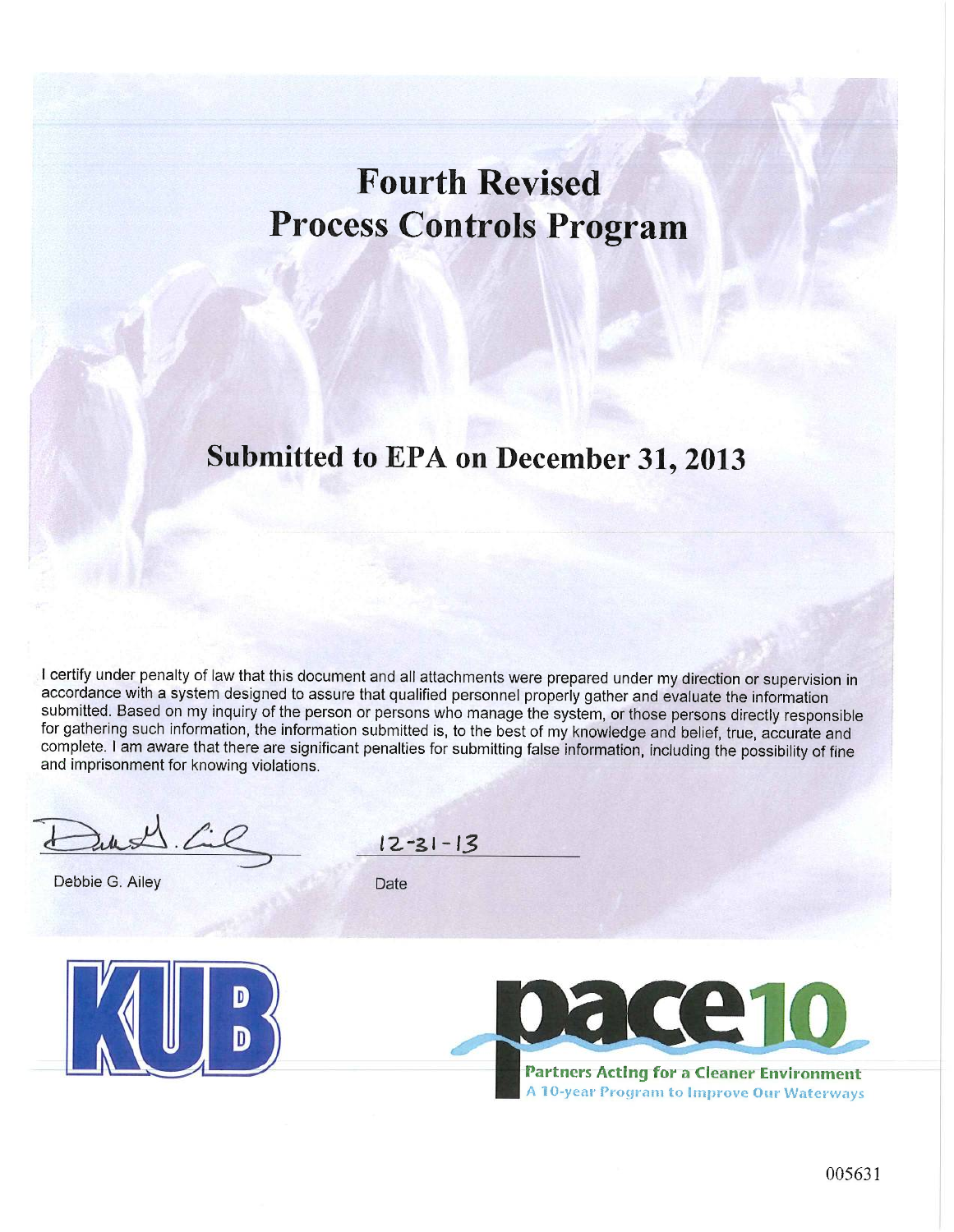## **Contents**

#### **Section I - Introduction**

| $A_{1}$   |  |
|-----------|--|
| <b>B.</b> |  |
| C.        |  |

#### **Section II - Rationale for PCP Revisions**

#### **Section III - Kuwahee WWTP**

| $\mathcal{C}$ |  |
|---------------|--|
| D.            |  |
| Е.            |  |

#### **Section IV - Fourth Creek WWTP**

| <b>B.</b>     |  |
|---------------|--|
| $\mathcal{C}$ |  |
| D.            |  |
| Е.            |  |

#### **Section V - Loves Creek WWTP**

| D. |  |
|----|--|

#### Appendices

Appendix A Kuwahee WWTP Wet-Weather Checklist and Flow Chart Appendix B Fourth Creek WWTP Wet-Weather Checklist and Flow Chart Appendix C Loves Creek WWTP Wet-Weather Checklist and Flow Chart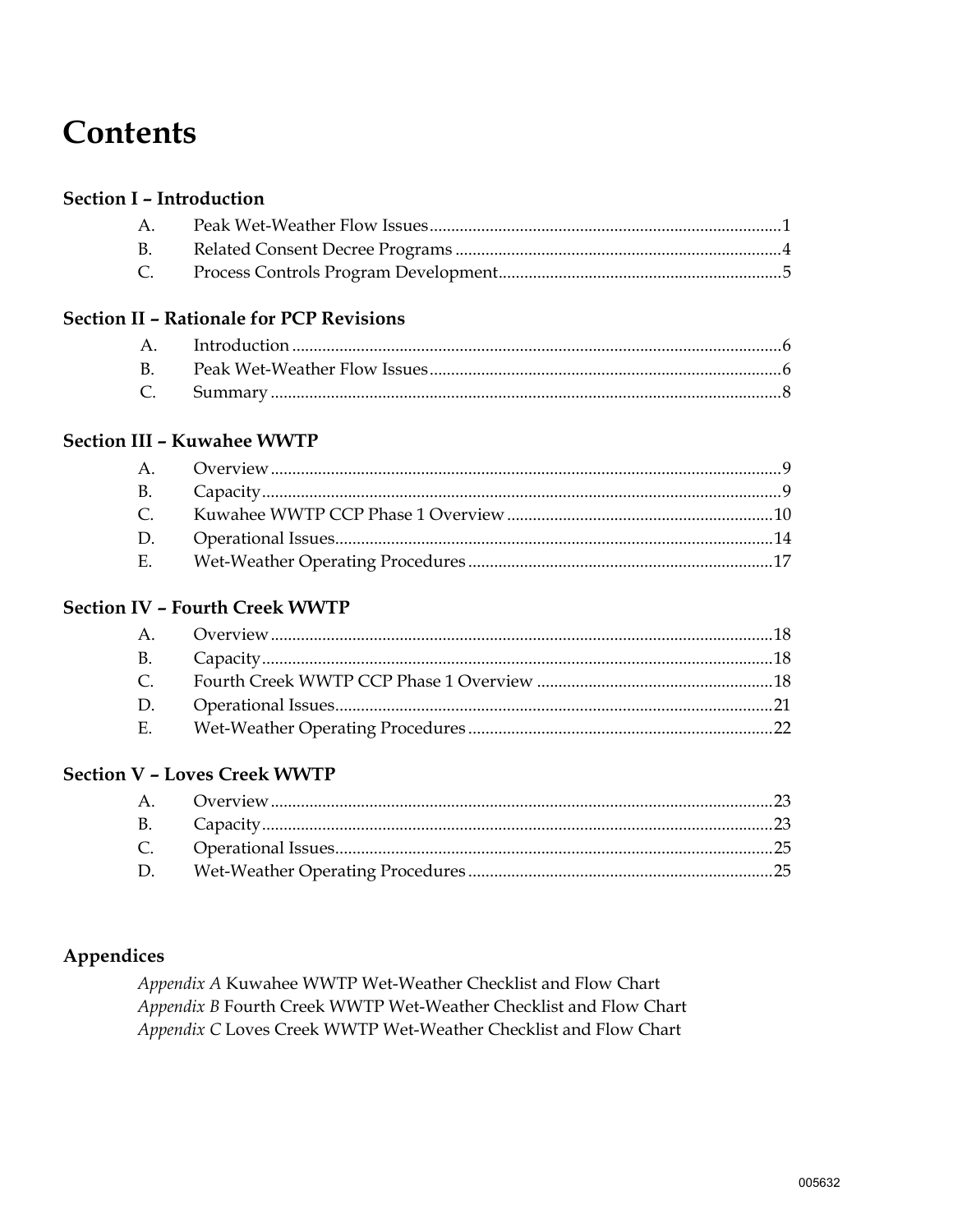## **Figures**

| Figure III-1 - Existing Treatment Schematic - Kuwahee WWTP 12-13 |  |
|------------------------------------------------------------------|--|
|                                                                  |  |
| Figure IV-1 - Existing Treatment Schematic - Fourth Creek WWTP20 |  |
|                                                                  |  |
|                                                                  |  |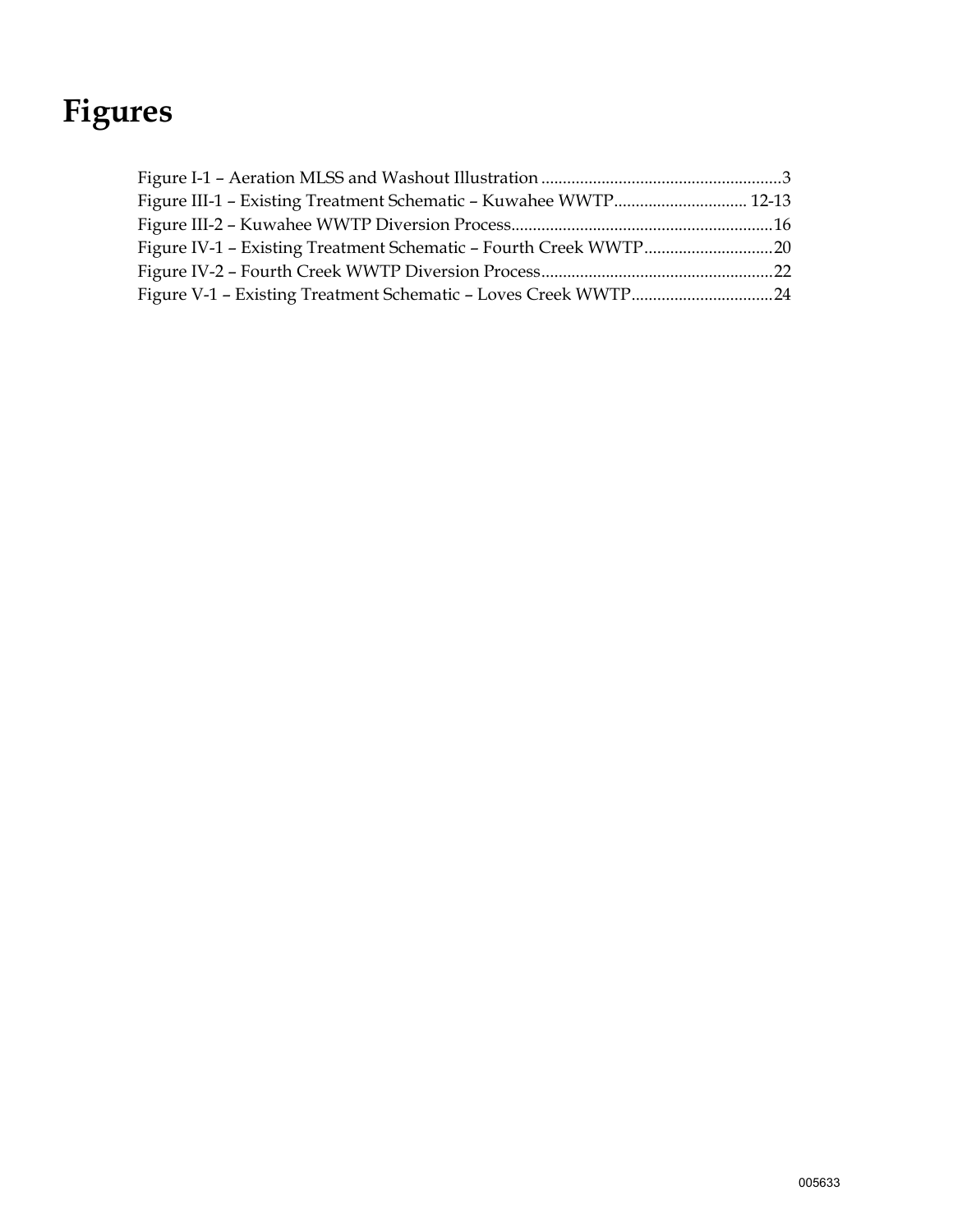## **Tables**

| Table I-1 - 1994 NPDES Permit Limits for Fourth Creek, Kuwahee and |  |
|--------------------------------------------------------------------|--|
|                                                                    |  |
|                                                                    |  |
|                                                                    |  |
|                                                                    |  |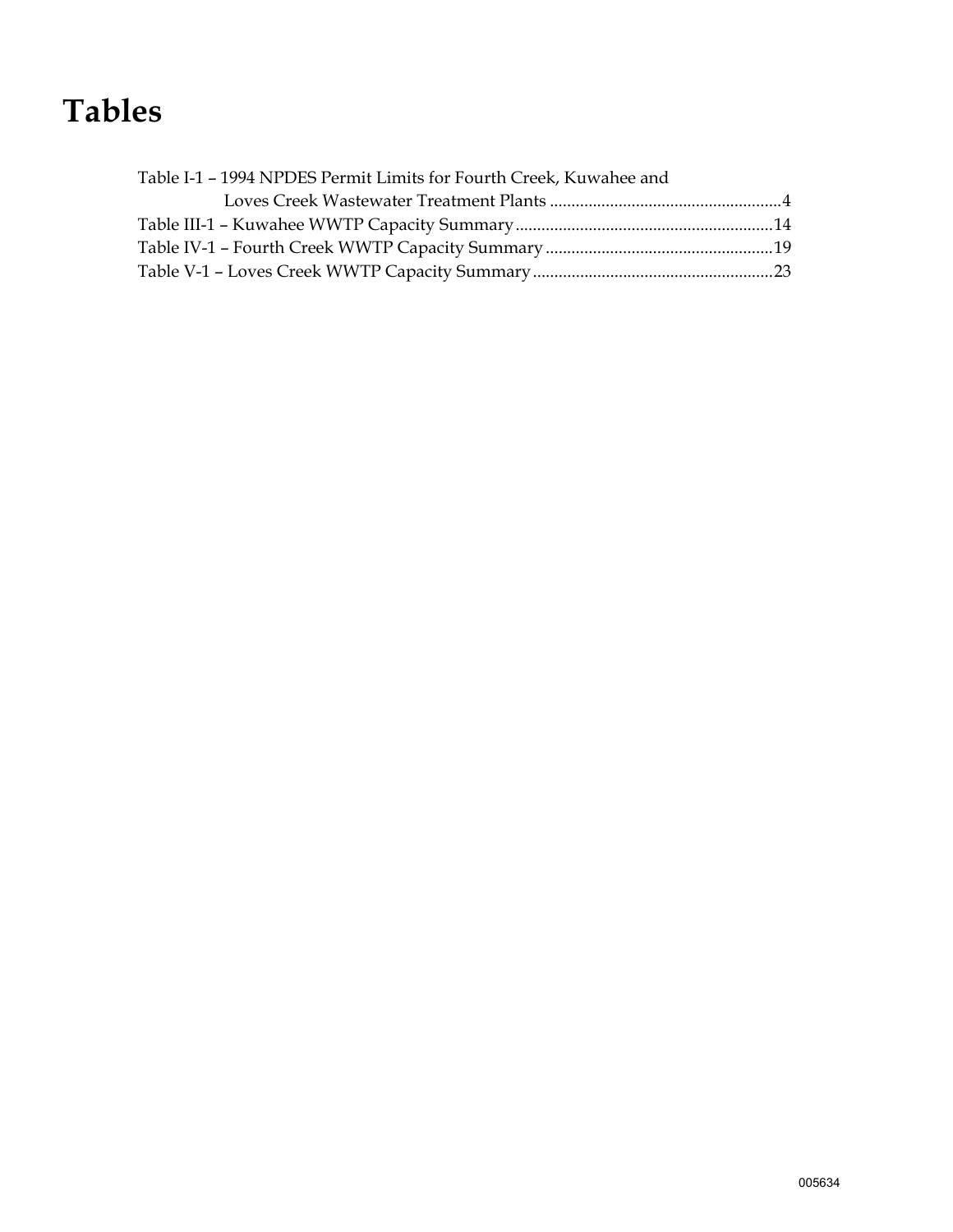# **Section I – Introduction**

Section VII.D.2.(b) of the Consent Decree (CD) requires development of a Process Controls Program (PCP) for the Kuwahee, Fourth Creek, and Loves Creek wastewater treatment plants (WWTPs). The PCP consists of standard procedures for wet-weather flow operating conditions, along with supporting documentation to optimize treatment of wastewater with existing facilities in order to achieve NPDES permit compliance. The standard procedures consist of checklists and flow charts and have been developed to base operational decision-making on parameters including plant flow, mixed liquor suspended solids (MLSS), clarifier sludge blanket levels, and other operational conditions including, but not limited to, status of on-site storage basins. Specifically, the procedures address when to initiate and conclude Diversions. This section describes original PCP development. Section II provides a Rationale for PCP revisions. Sections III, IV and V provide updated information on each plant and the Appendices provide updated Checklists and Flow Charts to guide operations.

### **A. Peak Wet-Weather Flow Issues**

A key issue addressed in this PCP is Diversion of flows during peak wet-weather flow conditions. All three WWTPs have been designed and permitted for Diversion of flows that exceed the capacity of the secondary treatment system. However, diverted flows received disinfection after being combined with effluent from the secondary treatment system. The CD required compliance with the 1994 NPDES permit Diversion provisions until new permits became effective, but the original PCP development was based on the following information.

Diversion language from the 1994 permits is provided below:

#### **"Diversion**

- a. 'Diversion' is the intentional rerouting of wastewater within a treatment facility away from a biological portion of the treatment facility.
- b. A diversion is permissible only when necessary to protect the active biomass from a wash-out due to peak flow events and when this action does not cause effluent limitations to be exceeded."

The definition of "Washout" in the permits was as follows:

"For domestic wastewater plants only, a 'washout' shall be defined as loss of Mixed Liquor Suspended Solids (MLSS) of 30% or more. This refers to the MLSS in the aeration basin(s) only. This does not include MLSS decrease due to solids wasting to the sludge disposal system. A washout can be caused by improper operation or from peak flows due to infiltration and inflow.

A washout is prohibited. If a washout occurs, the permittee must report the incident to the appropriate field office within 24 hours by telephone. A written submission must be

1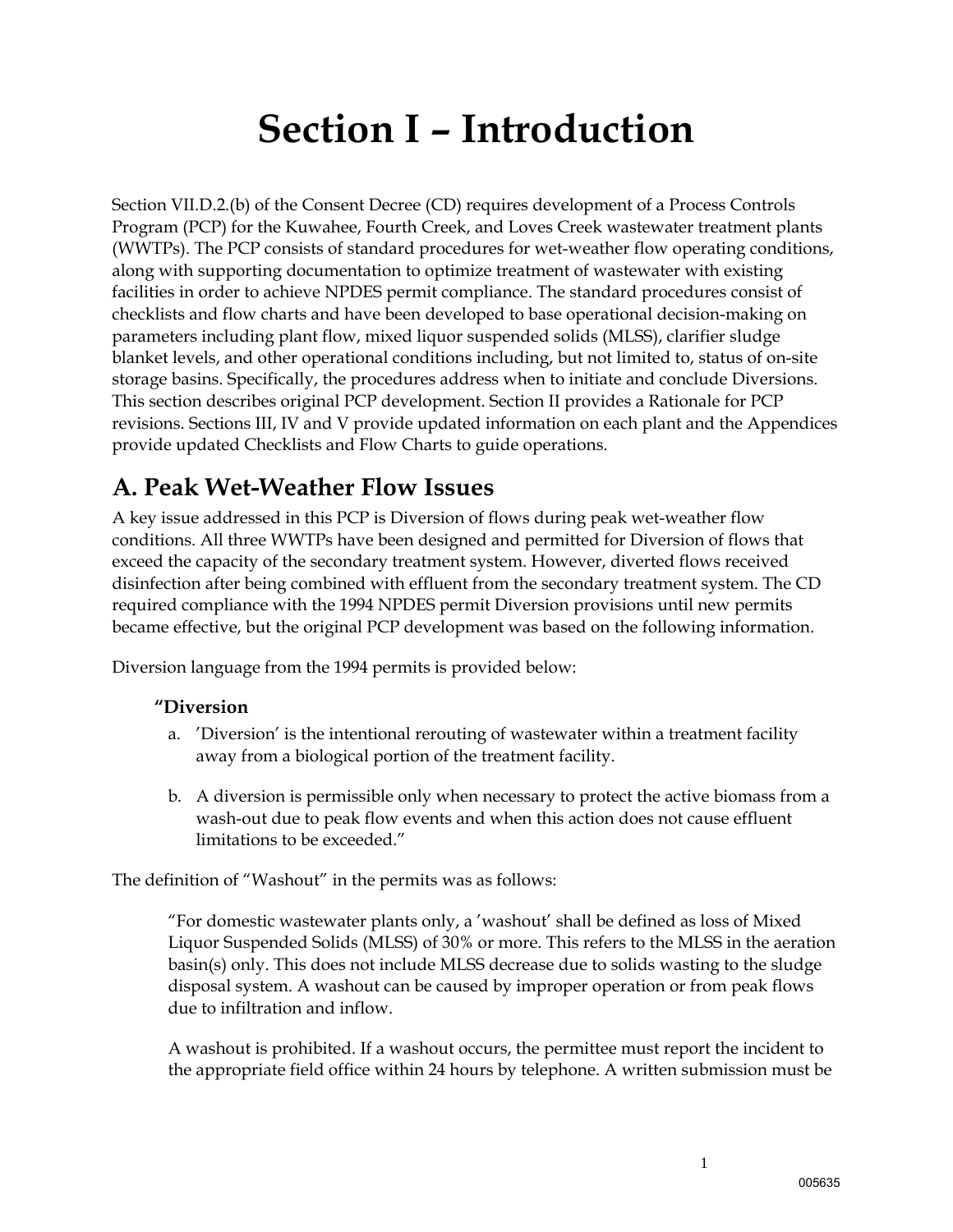provided within five days. The washout must be noted on the Discharge Monitoring Report (DMR). Each day of a washout is a separate violation."

In addition to Diversion, Bypasses are also an issue during peak wet-weather flow conditions. Bypass language from the 1994 permits is provided below:

"a. *'Bypass'* means the discharge of wastes from any portion of the collection or treatment system other than through permitted outfalls. 'Severe property damage' means substantial physical damage to property, damage to the treatment facilities which would cause them to become inoperable, or substantial and permanent loss of natural resources which can reasonably be expected to occur in the absence of a bypass. Severe property damage does not mean economic loss caused by delays in production.

- b. Bypass is prohibited unless the following three (3) conditions are met:
	- i. Bypass is unavoidable to prevent loss of life, personal injury, or severe property damage;
	- ii. There are not feasible alternatives to bypass, such as the use of auxiliary treatment facilities, retention of untreated wastes, or maintenance during normal periods of equipment down-time. This condition is not satisfied if adequate backup equipment should have been installed in the exercise of reasonable engineering judgment to prevent a bypass which occurred during normal periods of equipment down-time or preventative maintenance;
	- iii. The permittee submits notice of an unanticipated bypass to the appropriate field office of the Division of Water Pollution Control within 24 hours of becoming aware of the bypass (if this information is provided orally, a written submission must be provided within five days). When the need for the bypass is foreseeable, prior notification shall be submitted to the Director, if possible, at least ten (10) days before the date of the bypass.
- c. The permittee shall operate the collection system so as to avoid bypassing. The permittee shall actively pursue the goal of eliminating bypasses through its Collection System Inspection and Rehabilitation Program as outlined in Exhibit A."

The CD contains new terms for "Bypasses" from the wastewater collection and transmission system (WCTS) and at the WWTPs as defined below:

 "'Sanitary Sewer Overflow' or 'SSO' shall mean an overflow, spill, or release of wastewater from the WCTS, including: (a) all Unpermitted Discharges; (b) overflows, spills, or releases of wastewater that may not have reached waters of the United States or the State; and (c) all Building Backups."

 "'Unpermitted Discharge' shall mean a discharge of pollutants from any location within the Treatment Works which reaches waters of the United States or the State, and which

2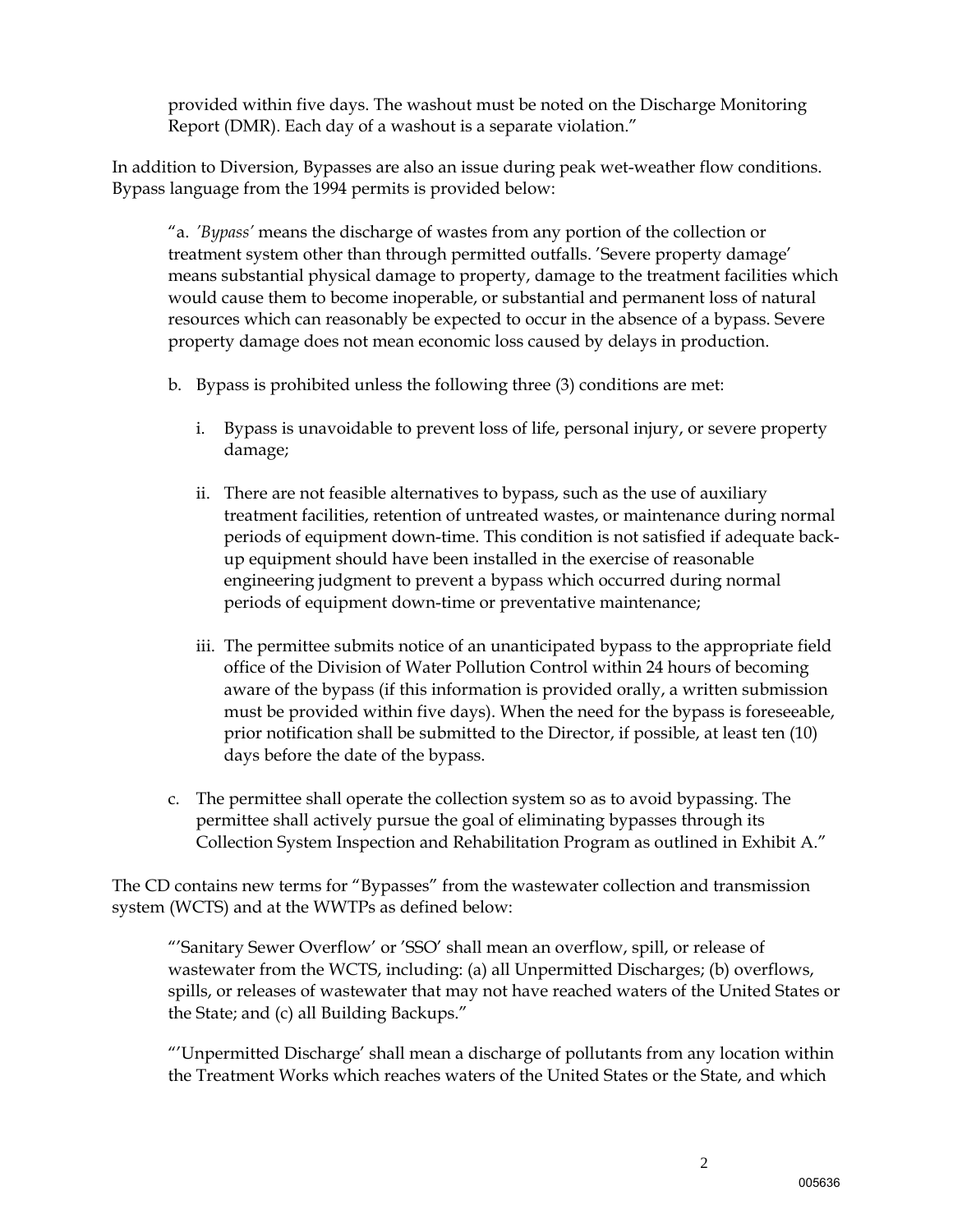is not authorized by an NPDES Permit, including but not limited to any SSO which reaches waters of the United States or the State."

"Bypass" is also defined under the CD to have "the meaning set forth at  $40$  C.F.R.  $\S$  122.41(m). Under 40 C.F.R. 122.41(m)(l)(i), a "bypass" means the intentional diversion of waste streams from any portion of a treatment facility. A bypass is prohibited unless:

- (A) Bypass was *unavoidable to prevent* loss of life, personal injury or *severe property damage* ("severe property damage" is defined under  $40$  C.F.R. §  $122.41(m)(l)(ii)$  as "substantial physical damage to property, *damage to treatment facilities which causes them to become inoperable*, or substantial and permanent loss of natural resources, which can reasonably be expected to occur in the absence of a bypass");
- (B) There were *no feasible alternatives* to the bypass, such as use of auxiliary treatment facilities, retention of untreated wastes, or maintenance during normal periods of equipment downtime. This condition is not satisfied if adequate backup equipment should have been installed in the exercise of reasonable engineering judgment to prevent a bypass which occurred during normal periods of equipment downtime or preventive maintenance; and
- (C) The permittee submitted notices as required under paragraph  $(m)(3)$  of this section (Permittee must comply with the 24-hour reporting requirements of  $122.41(1)(6)$ .)"

Operation of the WWTPs during peak wet-weather flows can result in Unpermitted Discharges and/or Bypasses. The PCP has been developed to minimize the possibility of these occurrences.

Since the PCP has been developed as a requirement of the CD, the Bypass definition in the CD applies.

Diversions under the 1994 permit provisions could only be made when necessary to prevent washout (and effluent limits must not be violated), which is specifically defined to mean the specific result of an increased rate of solids transfer from the aeration basins to the final clarifiers (loss of 30 percent or more of MLSS in aeration basins, exclusive of wasted solids), as illustrated in **Figure I-1**.



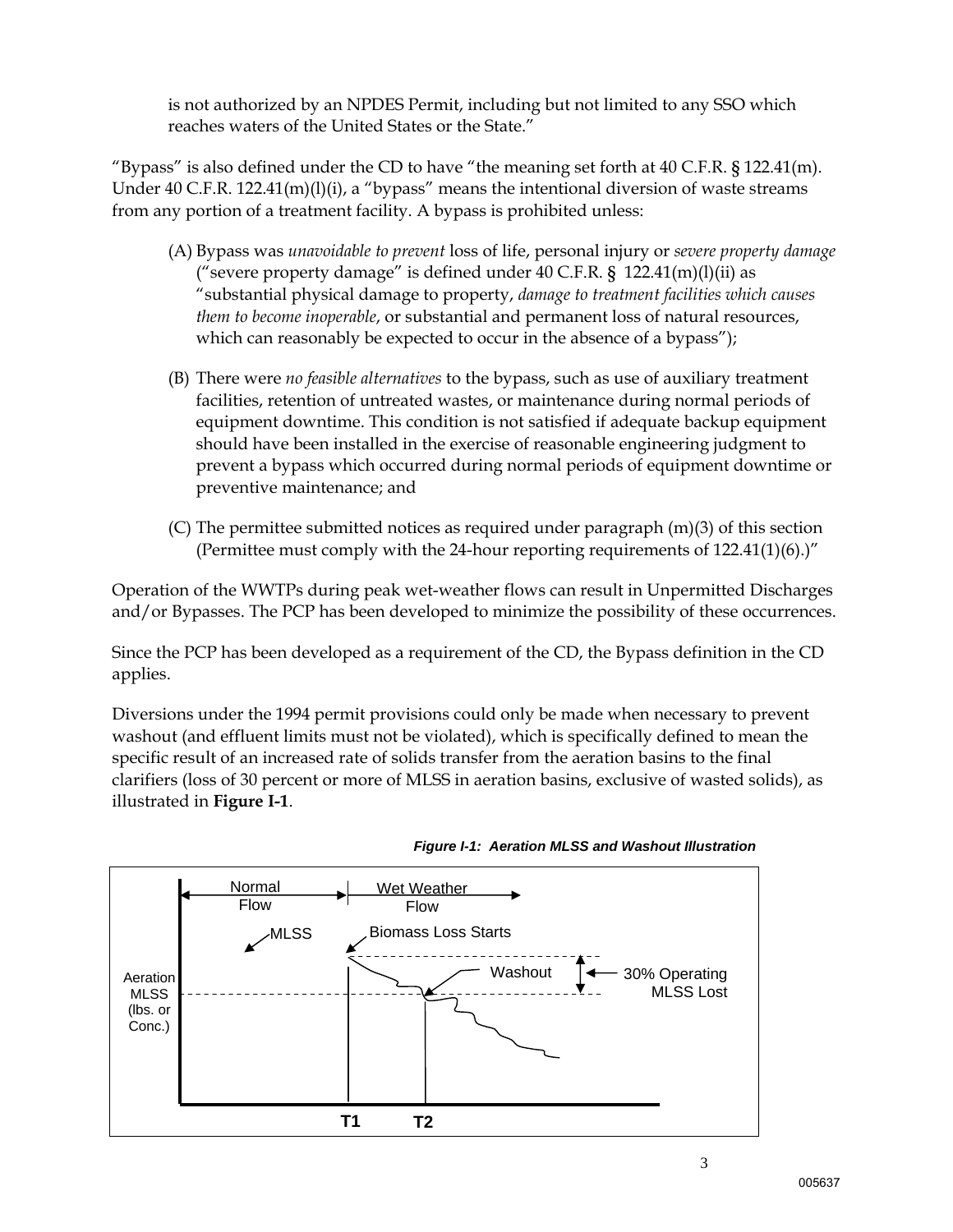| Parameter                                                                    | Value for<br>Fourth Creek | Value for<br>Kuwahee    | Value for<br>Loves Creek |
|------------------------------------------------------------------------------|---------------------------|-------------------------|--------------------------|
| Flow used for maximum monthly mass loadings (mgd)                            | 10.8                      | 40                      | 10.3                     |
| BOD (mg/L)<br>Monthly<br>Weekly<br>Daily                                     | 30<br>40<br>45            |                         |                          |
| CBOD (mg/L)<br>Monthly<br>Weekly<br>Daily                                    |                           | 25<br>35<br>40          | 25<br>35<br>40           |
| Minimum BOD removal (%)<br>Daily<br>Monthly                                  | 40%<br>85%                | 40%<br>85%              | 40%<br>85%               |
| Suspended solids (mg/L)<br>Monthly<br>Weekly<br>Daily                        | 30<br>40<br>45            | 30<br>40<br>45          | 30<br>40<br>45           |
| Minimum suspended-solids removal (%)<br>Daily<br>Monthly                     | 40%<br>85%                | 40%<br>85%              | 40%<br>85%               |
| Ammonia nitrogen-May through October (mg/L)<br>Monthly<br>Weekly<br>Daily    | <b>NA</b>                 | $\sqrt{5}$<br>7.5<br>10 | 15<br>20<br>25           |
| Ammonia nitrogen-November through April (mg/L)<br>Monthly<br>Weekly<br>Daily | <b>NA</b>                 | 15<br>20<br>25          | <b>NA</b>                |
| Settleable solids (ml/L)<br>Daily                                            | 1                         | 1                       | $\mathbf{1}$             |
| Dissolved oxygen (mg/L)<br>Daily minimum<br>Instantaneous minimum            | 1.0                       | 1.0                     | 1.0                      |
| Fecal coliform (number/100 ml)<br>Monthly (geometric mean)<br>Daily          | 200<br>1,000              | 200<br>1,000            | 200<br>1,000             |
| pH<br>Daily minimum<br>Daily maximum                                         | 6<br>9                    | 6<br>9                  | 6<br>9                   |

The effluent limits imposed by the 1994 NPDES permits for the WWTPs are shown in **Table I-1**.

*Table I-1 – 1994 NPDES Permit Limits for Fourth Creek, Kuwahee, and Loves Creek Wastewater Treatment Plants* 

Table I-1 shows that effluent standards for the Kuwahee and Loves Creek WWTPs are more stringent than standards for the Fourth Creek WWTP. The permits for Kuwahee and Loves Creek WWTPs require nitrification, but the permit for Fourth Creek WWTP does not.

### **B. Related Consent Decree Programs**

This PCP is consistent with other programs that are being developed to comply with the CD, specifically the Comprehensive Performance Evaluation (CPE) and the Composite Correction Plan (CCP). These programs are described below: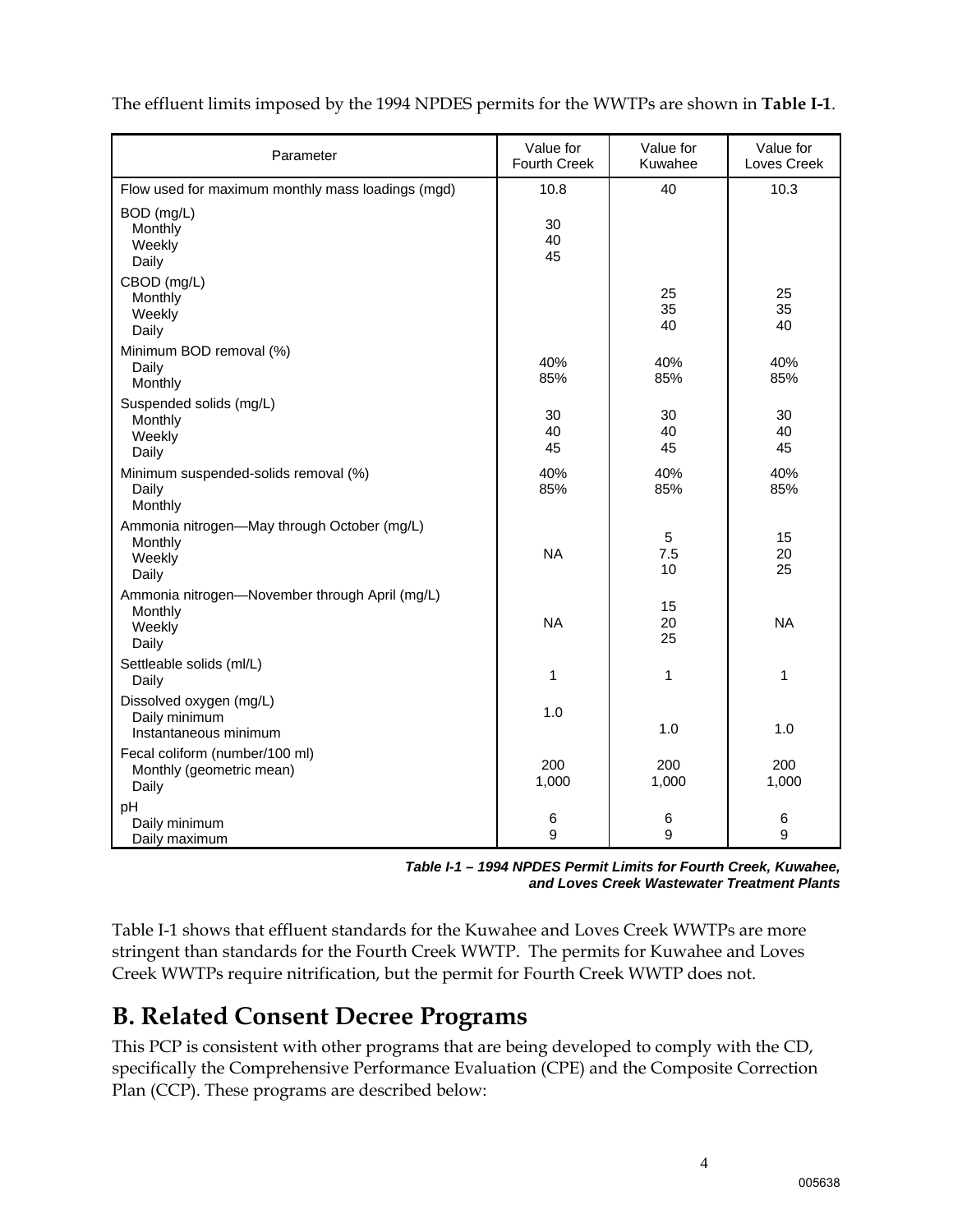*Comprehensive Performance Evaluation (CPE)* - For each of the three WWTPs, KUB completed a comprehensive performance evaluation using flow modeling and other appropriate evaluation techniques to determine capacity and ability to meet permits. To the extent applicable, the CPE was developed consistent with EPA publications "Improving POTW Performance Using the Composite Correction Approach" - EPA CERI, October 1984 and "Retrofitting POTW's" - EPA CERI, July 1989. The CPE is a thorough, structured review of a WWTP's process performance capabilities and associated administrative, operational, and maintenance practices. The objectives were to identify potential improvements in process performance that can be achieved without significant capital improvements, and to identify process components that would require capital improvements to achieve permit compliance. [Ref. CD Section VII.D.1.(a).(iv)]

*Composite Correction Program (CCP)* - The CCP is the performance improvement phase that follows the CPE. It is a systematic approach to implementing administrative, operation, and maintenance improvements as well as rehabilitation and/or upgrades to the WWTPs to address the problems identified in the CPE. The CCP is also consistent with the EPA publications "Improving POTW Performance Using the Composite Correction Approach" - EPA CERI, October 1984 and "Retrofitting POTWs" - EPA CERI, July 1989; and the "Tennessee Design Criteria", to the extent applicable. The CCP will: (A) address all factors which limit or which could limit the WWTP's operating efficiency or the ability to achieve NPDES Permit compliance; (B) address the peak flow handling procedures and peak flow capacity of the WWTP; and (C) identify specific actions and schedules to correct each limiting factor, including capital improvements to the existing WWTP where appropriate. The CCP will evaluate all appropriate alternatives and provide schedules for achieving permit compliance. [Ref. CD Section VII.D.1.(a).(v)]

It was anticipated that the checklists included in the original PCP would be modified as the CCP is implemented.

### **C. Process Controls Program Development**

The original PCP was developed using available information including existing operation and maintenance manuals, previous studies, interviews with plant operations staff, and review of operations records. Specifically, this information was used to establish the peak secondary treatment capacity of each WWTP and to determine action levels for operational process decision-making. These capacities and the capacities of all other unit processes, and action levels were confirmed or revised upon completion of the CPE. Appendices A, B and C contain detailed updated checklists and flow charts to guide operational decision-making.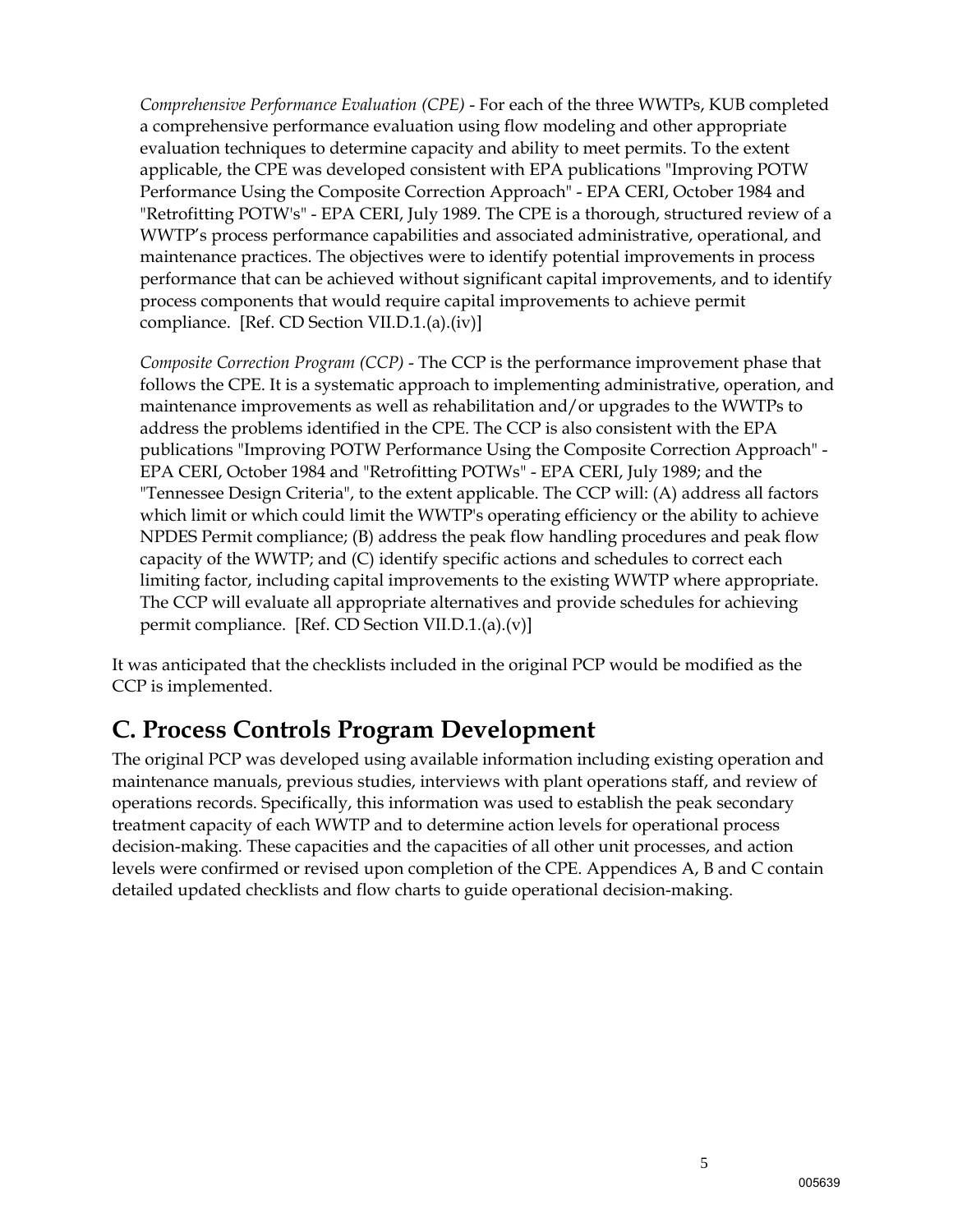# **Section II – Rationale for PCP Revisions**

### **A. Introduction**

The PCP consists of standard procedures for wet-weather flow operating conditions, along with supporting documentation to optimize treatment of wastewater with existing facilities in order to achieve NPDES permit compliance at the Kuwahee WWTP, Fourth Creek WWTP and Loves Creek WWTP. The standard procedures consist of checklists and flow charts that have been developed to base operational decision-making on parameters including plant flow, mixed liquor suspended solids (MLSS), clarifier sludge blanket levels, and other operational conditions (including, but not limited to, status of on-site storage basins at KWWTP). Specifically, the procedures address when to initiate and conclude Diversions in accordance with the requirements of the CD and NPDES permits applicable at the time of PCP development.

This fourth revision of the PCP incorporates facility descriptions and operational guidelines for the Fourth Creek WWTP CCP Phase I Improvements, consisting of a parallel wet-weather treatment train in accordance with the approved CCP. Other miscellaneous modifications include minor clarifications and corrections as well as additional operations checklist items to facilitate consistency in wet-weather plant operations.

Previous revisions incorporated updates of some definitions and terms as a result of the new NPDES permits (2012 for KWWTP and FCWWTP, 2009 for LCWWTP) subsequent to the original PCP development and provided additional clarification on the use of storage and operational facilities constructed during the Kuwahee WWTP CCP Phase I projects. For purposes of the revised PCP, the storage tank at the west end of the Kuwahee WWTP and the tank offsite at Bernard Street (Second Creek) will be referred to as "CCP Storage". The purpose of these facilities is to prevent flows in excess of 120 mgd from reaching the Kuwahee WWTP under CCP design storm conditions. However, under some conditions they may be used to prevent or delay the start of a Diversion. Standard Operating Procedures (SOP) have been developed to guide operation of these facilities. These SOPs are referenced in the revised PCP Wet-Weather Checklists. Other miscellaneous modifications include clarifying the procedures and responsibilities based on operational experience over the past four years.

### **B. Peak Wet-Weather Flow Issues**

A key issue addressed in the PCP for the KWWTP is Diversion of a portion of primary effluent flows directly to chlorination during peak wet-weather flow conditions. With the completion of the FCWWTP CCP Phase I Improvements, flows that exceed secondary treatment capacity are diverted to a wet-weather process treatment train consisting of high-rate clarification (HRC), providing diverted flows with a level of treatment greater than primary treatment. At LCWWTP, primary treatment is not provided. However, flows that exceed secondary treatment capacity are diverted to the peak flow clarifiers for storage. If these fill and overflow to chlorination, a Diversion has occurred, however the diverted flows receive the equivalent of primary treatment. All three WWTPs have been designed and permitted in accordance with the PCP for Diversion of flows that exceed the capacity of the secondary treatment system until the CCP is completed. However, diverted flows receive disinfection after being combined with effluent from the secondary treatment system. The CD requires compliance with the 1994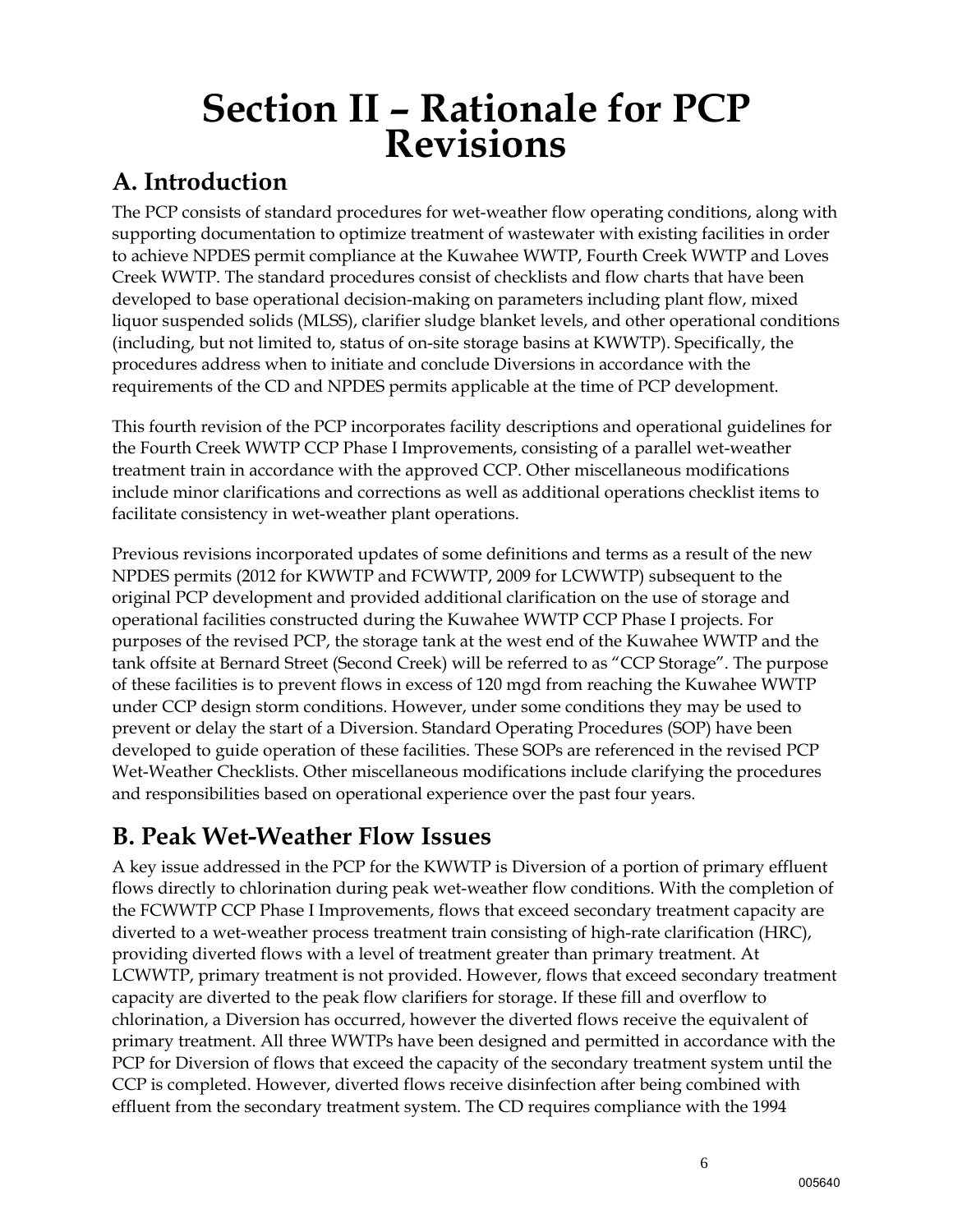NPDES permit Diversion provisions until new permits become effective. New NPDES permits became effective in 2009 and 2012, which do not specifically address Diversions. However, under terms of the CD and the approved CCP, diversions are an allowable bypass until completion of the Composite Correction Plan provided that they are in accordance with the PCP.

The most recent NPDES permits include the following definition for "Overflow" and "Bypass."

- 1. Overflow
	- "a. "Overflow" means any release of sewage from any portion of the collection, transmission, or treatment system other than through permitted outfalls.
	- b. Overflows are prohibited.
	- c. The permittee shall operate the collection system so as to avoid overflows. New or additional flows shall only be allowed in accordance with KUB's approved Capacity Assurance Plan (CAP)."
- 2. Bypass
	- "a. "Bypass" is the intentional Diversion of wastewater away from any portion of a treatment facility. "Severe property damage" means substantial physical damage to property, damage to the treatment facilities which would cause them to become inoperable, or substantial and permanent loss of natural resources which can reasonably be expected to occur in the absence of a Bypass. Severe property damage does not mean economic loss caused by delays in production.
	- b. Bypasses are prohibited unless all of the following three conditions are met:
		- i. The Bypass is unavoidable to prevent loss of life, personal injury, or severe property damage;
		- ii. There are no feasible alternatives to Bypass, such as the construction and use of auxiliary treatment facilities, retention of untreated wastes, or maintenance during normal periods of equipment downtime. This condition is not satisfied if adequate back-up equipment should have been installed in the exercise of reasonable engineering judgment to prevent a Bypass, which occurred during normal periods of equipment downtime or preventative maintenance; and
		- iii. The permittee submits notice of an unanticipated Bypass to the Division of Water Pollution Control in the appropriate Environmental Field Office within 24 hours of becoming aware of the Bypass (if this information is provided orally, a written submission must be provided within five days). When the need for the Bypass is

7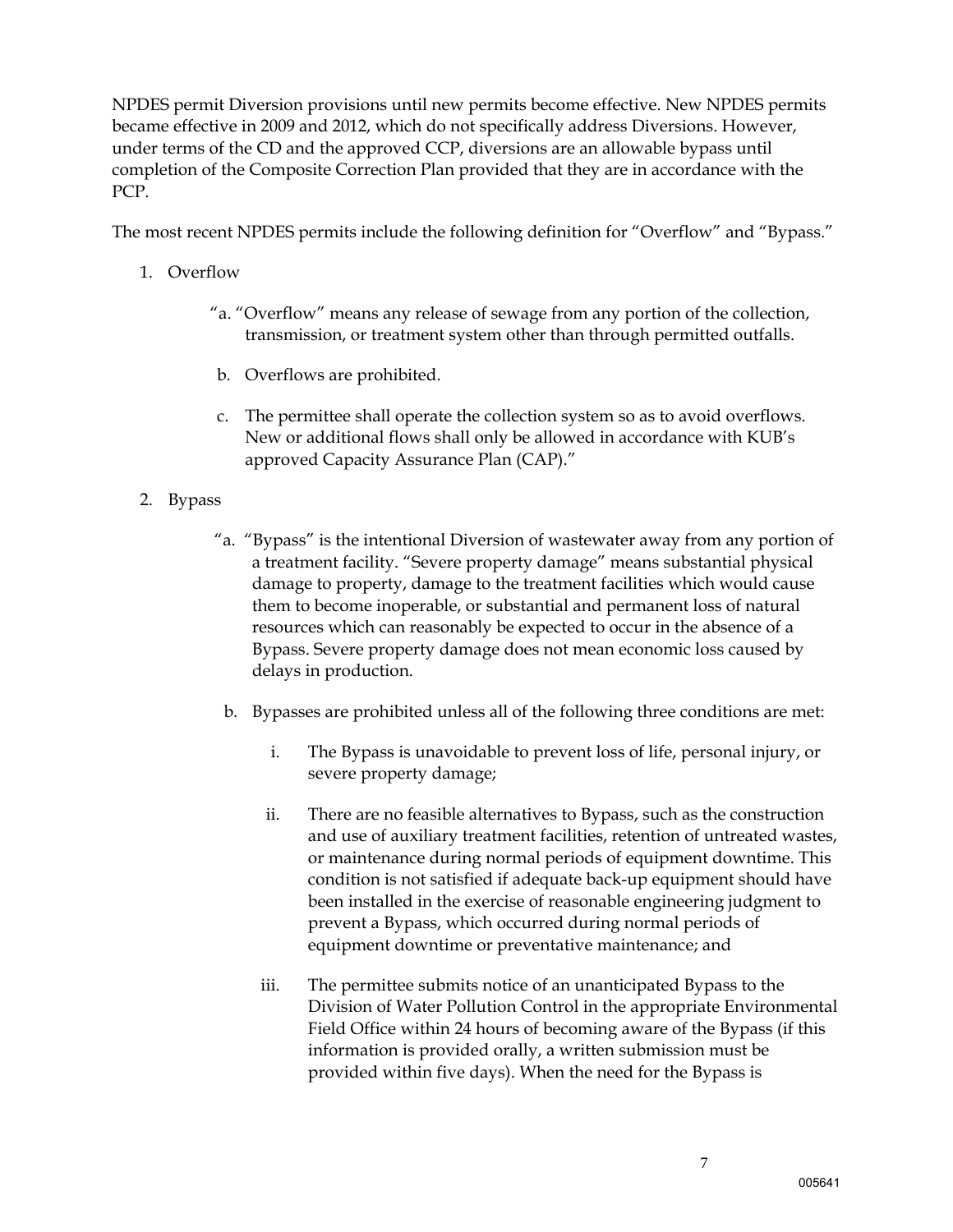foreseeable, prior notification shall be submitted to the director, if possible, at least 10 days before the date of the Bypass.

c. Bypasses not exceeding permit limitations are allowed only if the Bypass is necessary for essential maintenance to assure efficient operation. All other Bypasses are prohibited. Allowable Bypasses not exceeding limitations are not subject to the reporting requirements of iii, above.

Any Bypass in compliance with the PCP is referred to as a "Diversion". All Bypasses not in compliance with the PCP shall be referred to as a "Bypass."

### **C. Summary**

Under the most recent NPDES permits, operation of the WWTPs during peak wet-weather flows can result in Bypasses or Overflows and the purpose of the PCP is to minimize the possibility of these occurrences during wet-weather conditions. The PCP has been revised to provide additional guidance for plant operations staff and updated plant information related to the KWWTP and FCWWTP CCP Phase I Improvements. These changes do not impact the decision criteria or action levels of the PCP.

The PCP for the KWWTP and FCWWTP will be further revised upon completion of future CCP project phases at each plant to reflect the process upgrades and revised applicable permit language.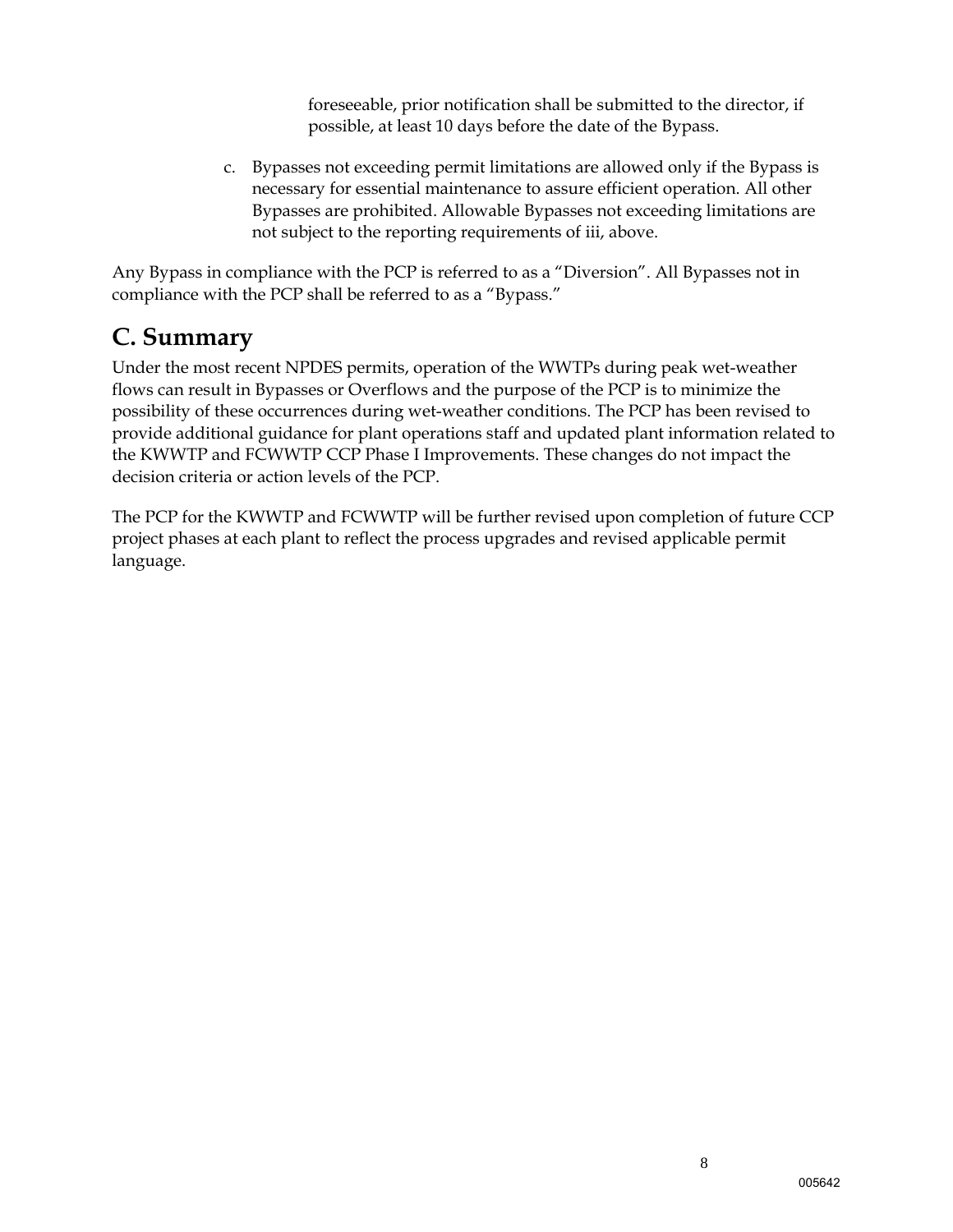# **Section III – Kuwahee WWTP**

### **A. Overview**

The Kuwahee WWTP includes screening, influent pumping, grit removal, primary clarification, intermediate pumping, secondary treatment with nitrification using conventional activated sludge, disinfection (chlorination/dechlorination), and solids processing. The plant was originally designed as a two-stage activated sludge facility featuring high purity oxygen activated sludge for biochemical oxygen demand (BOD) removal, followed by an aerated activated sludge nitrification system. The high purity oxygen system is no longer used because of a significant reduction in industrial loadings, and the plant is operated as a conventional single stage activated sludge plant with a solids retention time (SRT) sufficient to achieve nitrification. The original clarifiers provided for the high purity oxygen system are used to store peak wet-weather flows.

## **B. Capacity**

The 2012 NPDES permit is based on an average annual flow of 44 mgd (This is an increase from the previous 40 mgd basis, though the effluent concentration limits have not been changed.) The design peak hydraulic capacity is 120 mgd according to the "Kuwahee Operations & Maintenance Manual" (1980, Envirodyne Engineers). At flows that exceed 120 mgd, a Bypass or Unpermitted Discharge could occur upstream of the WWTP.

Capacity issues were most recently addressed in the "Kuwahee Wastewater Treatment Plant Rerating Study" (CDM Smith, 2000). This study concluded that the annual average capacity is 44 mgd, which is also interpreted to be the monthly average capacity. In addition, it was concluded that the secondary treatment system could be operated at flows up to 70 mgd. However, sustained high flows at this level can result in Washout and/or loss of biomass from the final clarifiers. These conclusions were confirmed in the CPE, and the CCP was subsequently developed.

The plant was originally designed to operate in a Diversion mode when flows exceed the 70 mgd maximum design capacity of the secondary treatment facilities. In the Diversion mode, primary treatment effluent flows of up to 50 mgd are diverted to the chlorine contact basin where they are combined with 70 mgd of secondary treatment effluent.

The original design featured an automated flow control system that enabled a maximum of 70 mgd to be routed to the primary clarifiers. Flows in excess of 70 mgd were routed around the primary clarifiers through the preaeration basin to the secondary treatment system (i.e., the high purity oxygen system), and an equal amount of primary effluent flow was automatically diverted to the first chlorine contact basin. This resulted in maintaining a maximum flow of 70 mgd to secondary treatment. This control system is no longer used, and all flow re-routing and operation of the Diversion gates are now manually controlled to minimize the frequency and volume of Diversions.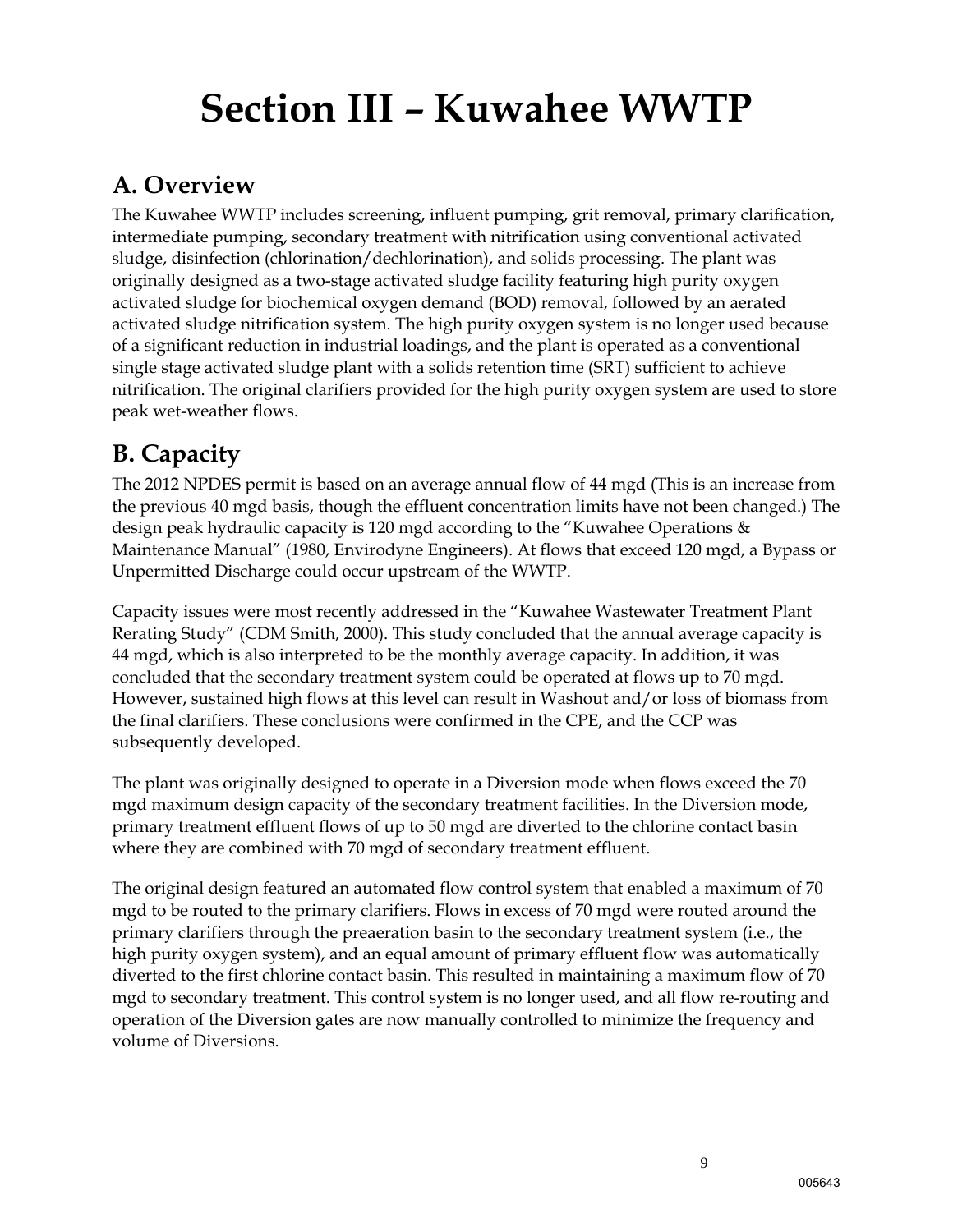## **C. Kuwahee WWTP CCP Phase 1 Overview**

The process and hydraulic upgrades to the Kuwahee WWTP included in the Phase 1 CCP are summarized below:

- A permanent chemically enhanced primary treatment (CEPT) upgrade enables enhanced primary clarification during peak wet-weather flows. The intent of this upgrade is to improve primary effluent quality (CBOD and TSS) in preparation for possible opening of the Diversion.
- A second gravity thickener is provided to manage increased primary treatment solids production that will result when CEPT is in use. In addition, this will provide capacity for increased solids production upon completion of the Phase 2 CCP.
- Enhancements to the storage facilities on the south side of Neyland Drive.
- Hydraulic improvements to enable up to 120 mgd to flow across Neyland Drive where it is pumped to secondary treatment (70 to 80 mgd), or temporarily stored for subsequent secondary treatment. These improvements include removing the old UNOX reactors from the flow path. The hydraulic improvements will ultimately allow secondary treatment for all influent flow up to 120 mgd once the Phase 2 CCP is complete.

None of the improvements listed above impact the previous PCP Flow Chart or Wet-Weather Checklist decision criteria or action levels.

In addition to the improvements described above, the Phase 1 CCP included provision of storage facilities upstream of the KWWTP to manage flows that exceed 120 mgd to avoid an Overflow. However, they may also be used to avoid opening the Diversion when flows exceed 70 to 80 mgd if influent flows greater than 120 mgd are not expected to occur. Use of these facilities to avoid Diversion of primary effluent will no longer be needed once the Phase 2 CCP Improvements are complete. Use of these facilities to avoid a Diversion requires caution as it could result in an Overflow if plant flows increase unexpectedly (as a result of unavailable CCP storage volume). The decision to use this storage to avoid a Diversion depends on various factors that plant operations staff must consider when using the facilities. These include, but are not limited to:

- Volume stored in the CCP storage tanks at the time,
- Expected rainfall and resulting flows,
- Volume stored in the plant basins (south of Neyland Drive),
- Volume stored in the UNOX basin, and
- Secondary treatment process performance.

These CCP storage facilities do not impact the PCP Flow Chart or Wet-Weather Checklist decision criteria or action levels.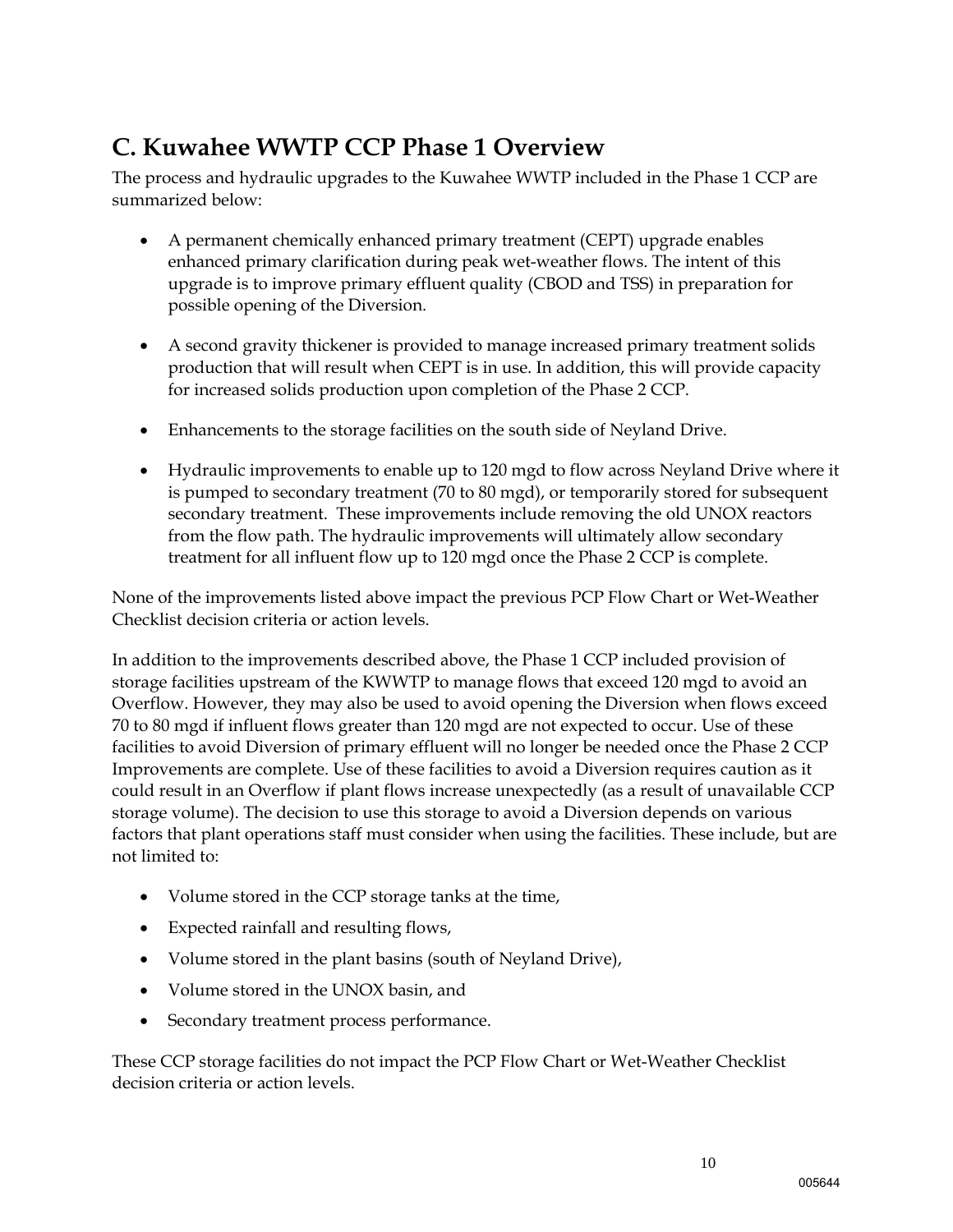Another completed CCP project consisted of installing emergency generators capable of powering the entire KWWTP (including future CCP upgrades).

This upgrade does not impact the PCP Flow Chart or Wet-Weather Checklist decision criteria or action levels.

One other recent Kuwahee WWTP upgrade (not a CCP project) consisted of replacing all five Intermediate Pump Station Pumps. The 17 mgd pumps (firm capacity of 68 mgd) were replaced with 18.7 mgd pumps (firm capacity of 75 mgd). This upgrade does not impact the PCP Flow Chart or Wet-Weather Checklist decision criteria or action levels. However, it provides increased capacity to deliver flow to secondary treatment which has been found to operate satisfactorily at flows above 70 mgd for short periods of time.

An updated plant flow schematic is provided in **Figure III-1**.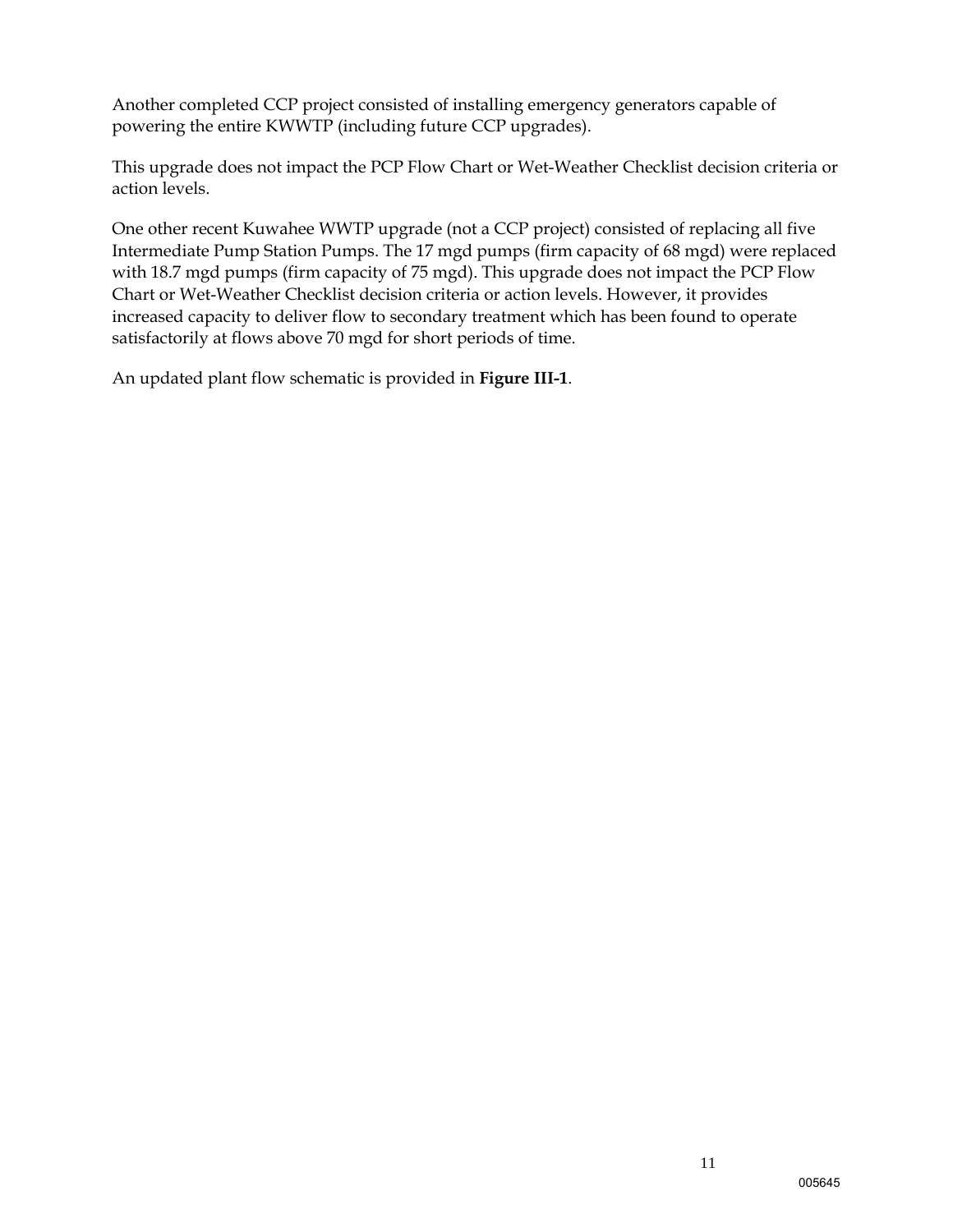

 $CDM$  $\overline{6}$ PROPERTY ARE THE HEREIN, INCORPORATED C:\cdmxm\smithdr\d0441002\ KWFIGIIL\_1 09/20/13 09:22 smithdr<br>©2013CDM SMITH ALL RIGHTS RESERVED. REUSE OF DOCUMENTS: THESE DOCUMENTS AND DESIGNS PROVIDED BY PROFESSIONAL SERVICE,<br>AND ARE NOT TO BE USED, IN WHOLE OR PART, F

SMITH

Figure III-1 Kuwahee WWTP<br>Kuwahee WWTP<br>Process Flow Diagram 005646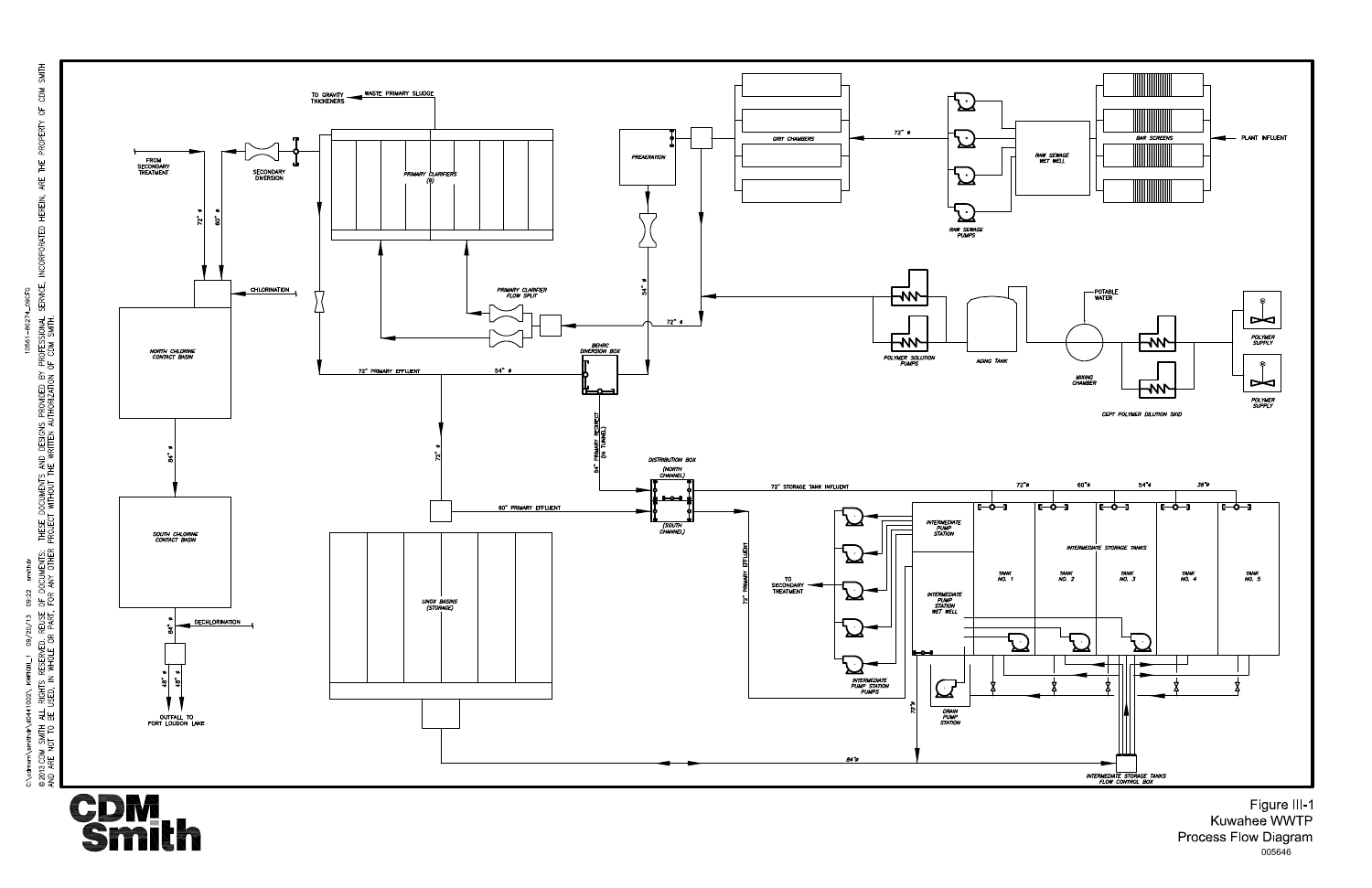

Figure III-1(Continued)<br>Kuwahee WWTP<br>Process Flow Diagram<br>005647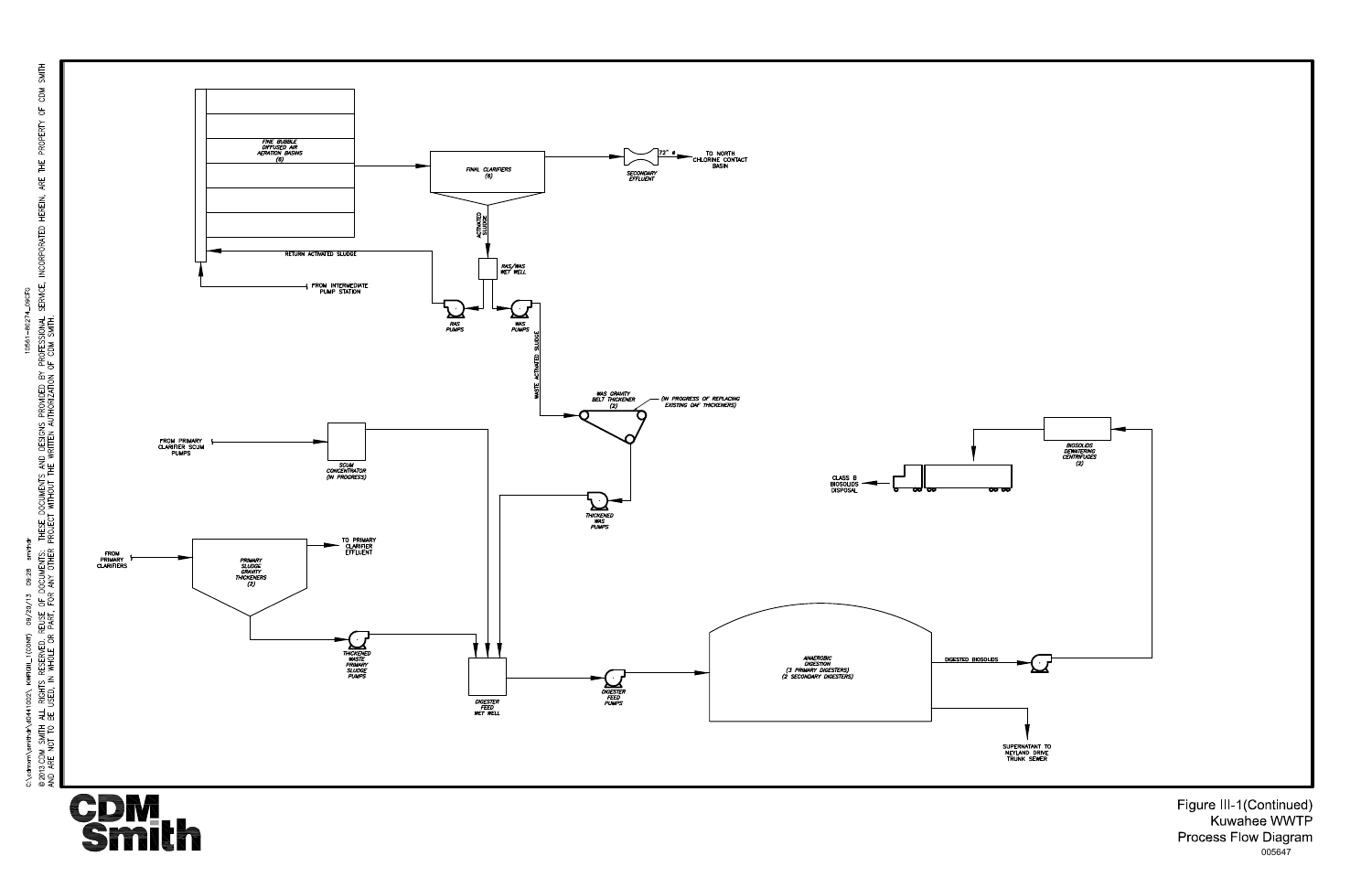| <b>Process</b>          | <b>Features</b>                        | <b>Comments</b>                                                  |
|-------------------------|----------------------------------------|------------------------------------------------------------------|
| <b>Screens</b>          | 4 mechanical screens                   | Approximately 60 mgd per screen                                  |
| Influent Pumps          | 4 pumps                                | Approximately 40 mgd per pump                                    |
| Grit Removal            | 4 aerated channels                     | 120 mgd capacity                                                 |
| Primary Clarifiers      | 9 rectangular tanks                    | 70 mgd capacity                                                  |
| <b>Storage Tanks</b>    | 5 rectangular tanks                    | Approximately 6 million gallons total                            |
| Intermediate Pumps      | 5 pumps                                | Approximately 18.7 mgd capacity per<br>pump                      |
| <b>Aeration Basins</b>  | 6 basins                               | 30 feet deep with fine bubble diffusers;<br>8.67 million gallons |
| <b>Final Clarifiers</b> | 6 clarifiers, each 135 ft.<br>diameter | 815 gpd/ft <sup>2</sup> at 70 mgd                                |
| Disinfection            | 2 basins                               | 15 minute detention at 120 mgd                                   |

Critical capacity information is summarized in **Table III-1**:

*Table III-1 – Kuwahee WWTP Capacity Summary* 

### **D. Operational Issues**

At flows up to 70 mgd, all but 1 to 2 mgd receive primary treatment, prior to secondary treatment. The plant features a preaeration basin that receives 1 to 2 mgd which is routed around primary treatment, but receives full secondary treatment.

As influent flow increases above 70 mgd, flow to the preaeration basin is increased to maintain 70 mgd through primary clarification. Flows above 70 mgd through the primary clarifiers cause flooding of the effluent launders.

Prior to Diversion, primary effluent (up to 70 mgd) and pre-aeration effluent (up to 50 mgd) flow across Neyland Drive through two large pipes and enter the intermediate pump station for pumping to secondary treatment or for storage and future secondary treatment. The original intermediate clarifiers provide up to approximately 6 million gallons of storage for flows that exceed the capacity of the intermediate pump station, which is 70 mgd or more with four of the five pumps in service. Use of the intermediate clarifiers for storage results in operation of the intermediate pump station with a wet well level that is up to 5 feet higher than normal.

Although the original design provided for Diversion to automatically occur whenever plant flows exceeded 70 mgd, KUB has found that the use of the intermediate clarifiers for storage and performance monitoring of the secondary treatment system results in minimizing Diversion volume and sometimes eliminates the need for Diversion.

The secondary treatment system consists of six plug flow aeration basins with fine bubble ceramic diffusers that are also designed to be operated in the complete mix mode. Effluent is distributed to the six final clarifiers through a channel with weirs to control flow to each clarifier. Sludge in each clarifier is collected by a rotating hydraulic removal system which discharges through an adjustable telescopic valve. All of the sludge flows by gravity to the sludge pump station where it is returned to the aeration basin influent stream, or wasted. An on-line total suspended solids meter in the aeration basin effluent channel continuously measures mixed liquor suspended solids (MLSS).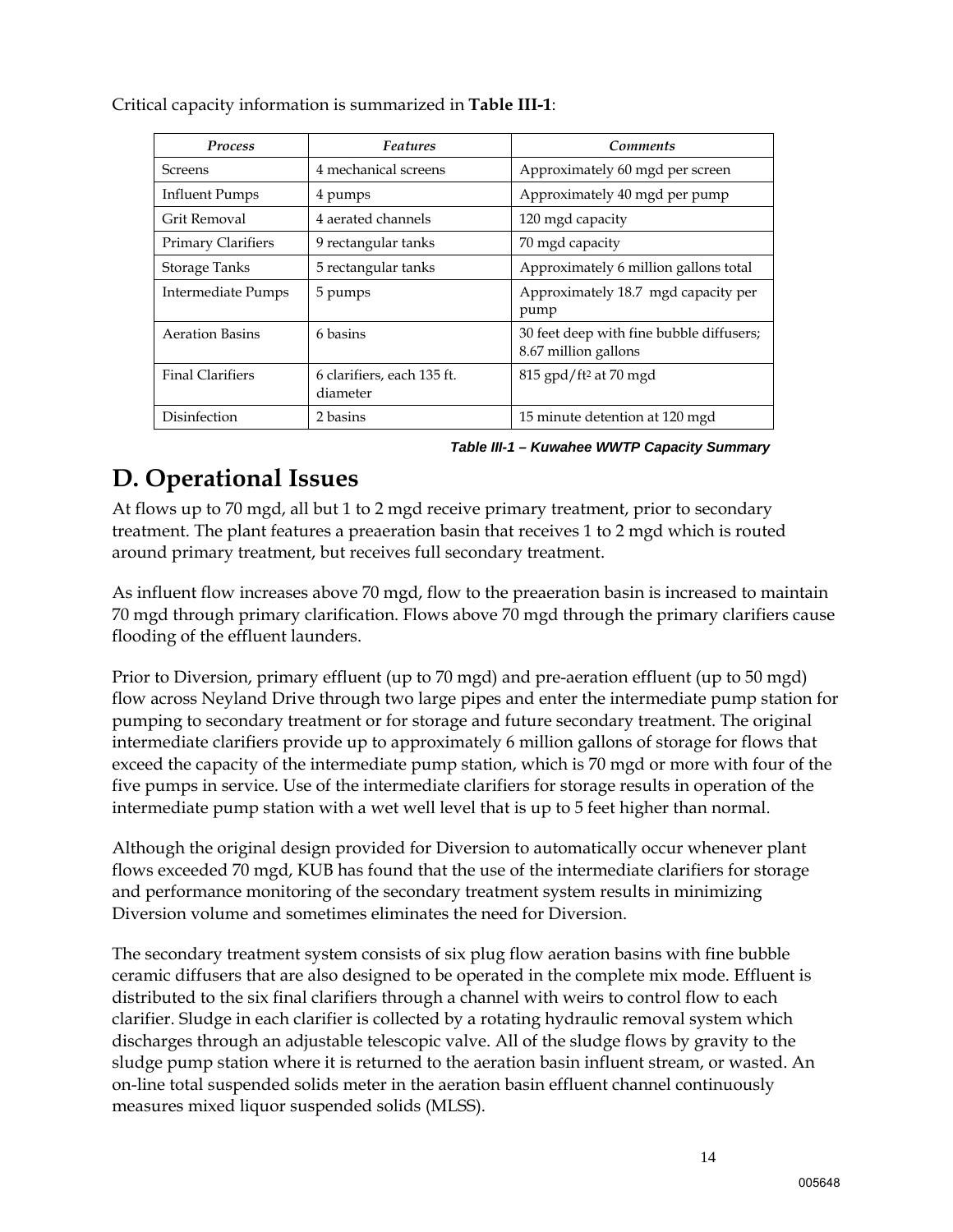Process control of the secondary treatment system is influenced by the hydraulics of the secondary clarifiers feed channel which make it difficult to achieve uniform flow and solids loadings to each clarifier. As a result, the telescopic valves must be set at different levels to maintain similar sludge blanket levels in each clarifier. This aspect of the system makes it difficult to adjust sludge removal rates as flows change, even though sludge blanket levels are checked frequently during high flow conditions, and the telescopic valves are adjusted to maintain uniform low blanket levels. The difficulty in increasing the return sludge rate can result in a washout under sustained high flow conditions. This issue was evaluated as part of the CPE.

The on-line total suspended solids (TSS) meter installed at the aeration basin effluent channel is used to monitor for a Washout condition. **Figure III-2** provides an overview of the process used to monitor for Washout conditions and implement the Diversion.

With plug flow aeration basins, use of effluent MLSS to monitor for washout conditions is not entirely accurate because of the variability of MLSS concentration from influent to effluent end of the basin. Conversion to complete mix reactors and other alternatives were evaluated as part of the CPE.

The procedure for completing preparation activities prior to a Diversion is presented in Figure III-2 and is summarized as follows:

- 1. Establish pre-event MLSS concentration this is the MLSS concentration that will be used to calculate the percentage of biomass lost from aeration.
- 2. The pre-Diversion approval threshold is the MLSS concentration at which supervisory approval is obtained for a possible Diversion. It is set at 10 percent of the pre-event MLSS value. (There is also a pre-Diversion approval threshold for storage tank level as described below).
- 3. The Diversion threshold is the MLSS concentration at which the Diversion gate is opened to avoid a washout condition. The Diversion threshhold is set at 15 percent of the pre-event MLSS value.

The pre-event MLSS concentration is the average concentration determined by TSS meter readings for the 12 hours preceding the time the second influent pump comes on. The pre-Diversion approval and Diversion thresholds described above are used as guidelines to take the indicated actions. Due to the typically rapid changes in flows and process performance characteristic of wet-weather operations and the manual operation required to adjust gates, these actions may be taken when TSS measurements are within 2 percent of the action levels.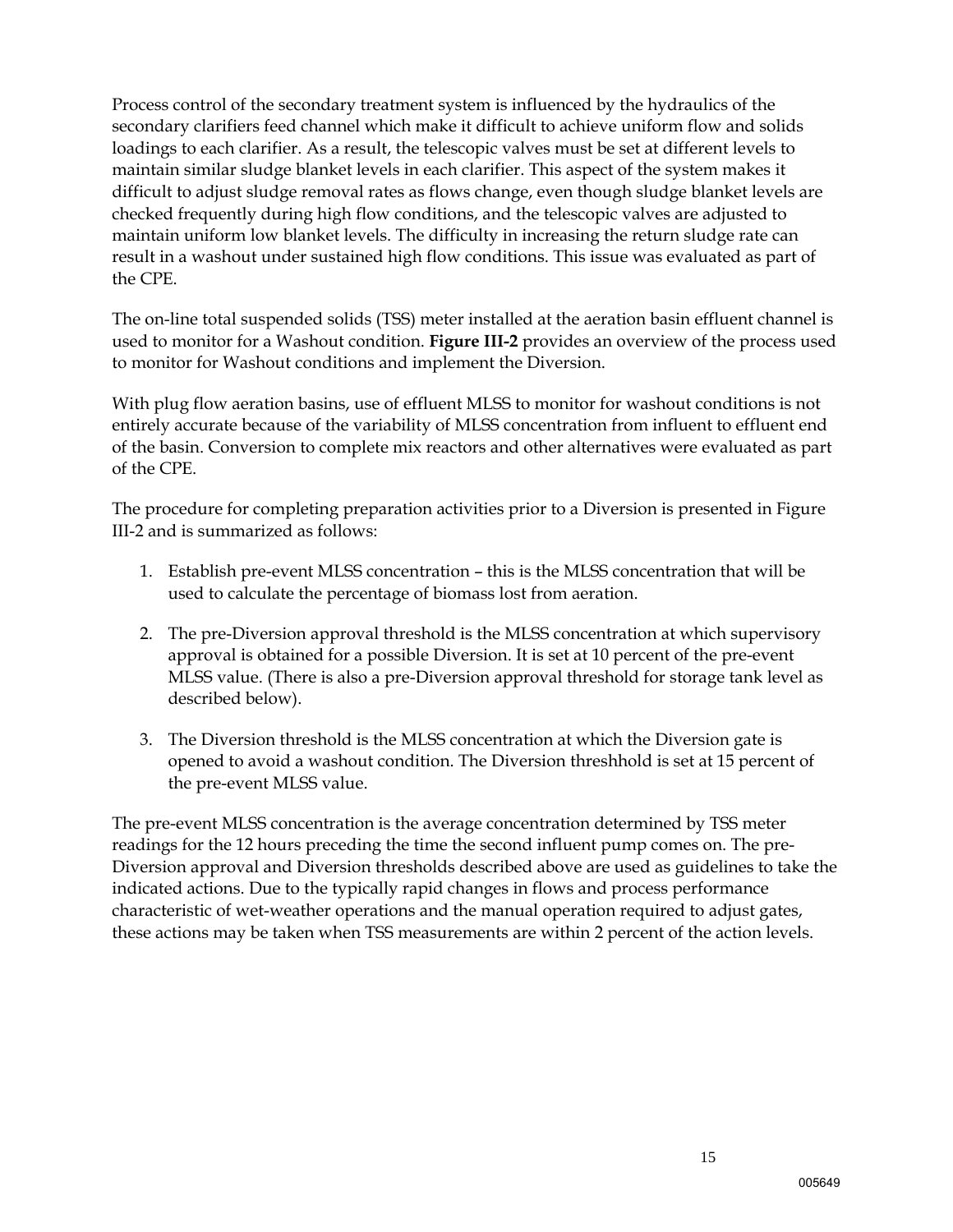

*Figure III-2: Kuwahee WWTP Diversion Process*

Note that it is up to the discretion of the operator to open the Diversion gate once Diversion approval is obtained and the Diversion threshold is reached. If plant flows are decreasing and/or final clarifier performance is satisfactory (sludge blanket levels are controlled in all clarifiers and excessive solids are not being lost), the operator may decide not to open the Diversion gate. In fact, even if a Washout has occurred, the operator may exercise discretion and not open the Diversion gate based on the conditions described above.

In addition to monitoring MLSS for Washout conditions, the operator must concurrently monitor the storage basin level to ensure maximum use of available plant storage while not exceeding the capacity of the junction box. When flows to the intermediate pump station exceed the secondary treatment capacity of 70 mgd, the storage basins begin to fill. Once the storage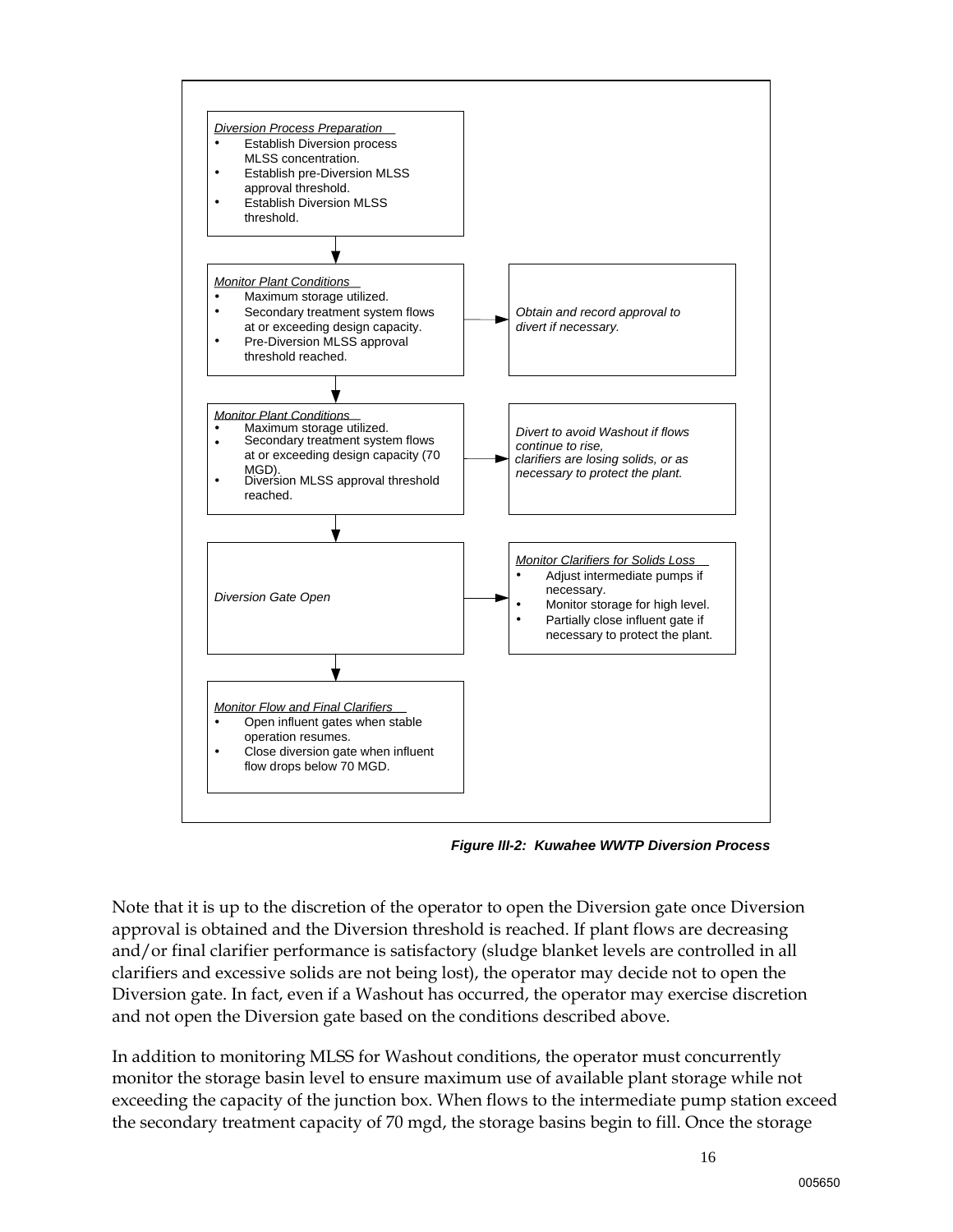basins are full and plant flows are at or exceeding secondary treatment system capacity, the maximum dry-weather flow through the plant has been achieved and the Diversion gate must be opened if the additional wet-weather design capacity of the plant is to be utilized. The pre-Diversion notification level for the storage tanks is approximately 823.00, and the Diversion threshold is approximately 824.00. If the Diversion gate is open as a result of reaching the MLSS threshold, the operator must continue to monitor the storage basin level. If the level reaches approximately 823.00, it is necessary to adjust the influent gates. Refer to SOP for utilization of UNOX basin for additional storage.

### **E. Wet-Weather Operating Procedures**

Appendix A contains a flow chart and checklist to guide operations decisions when flows increase due to wet-weather conditions. If a Diversion occurs, the checklist must be fully completed and maintained as part of the plant operations records.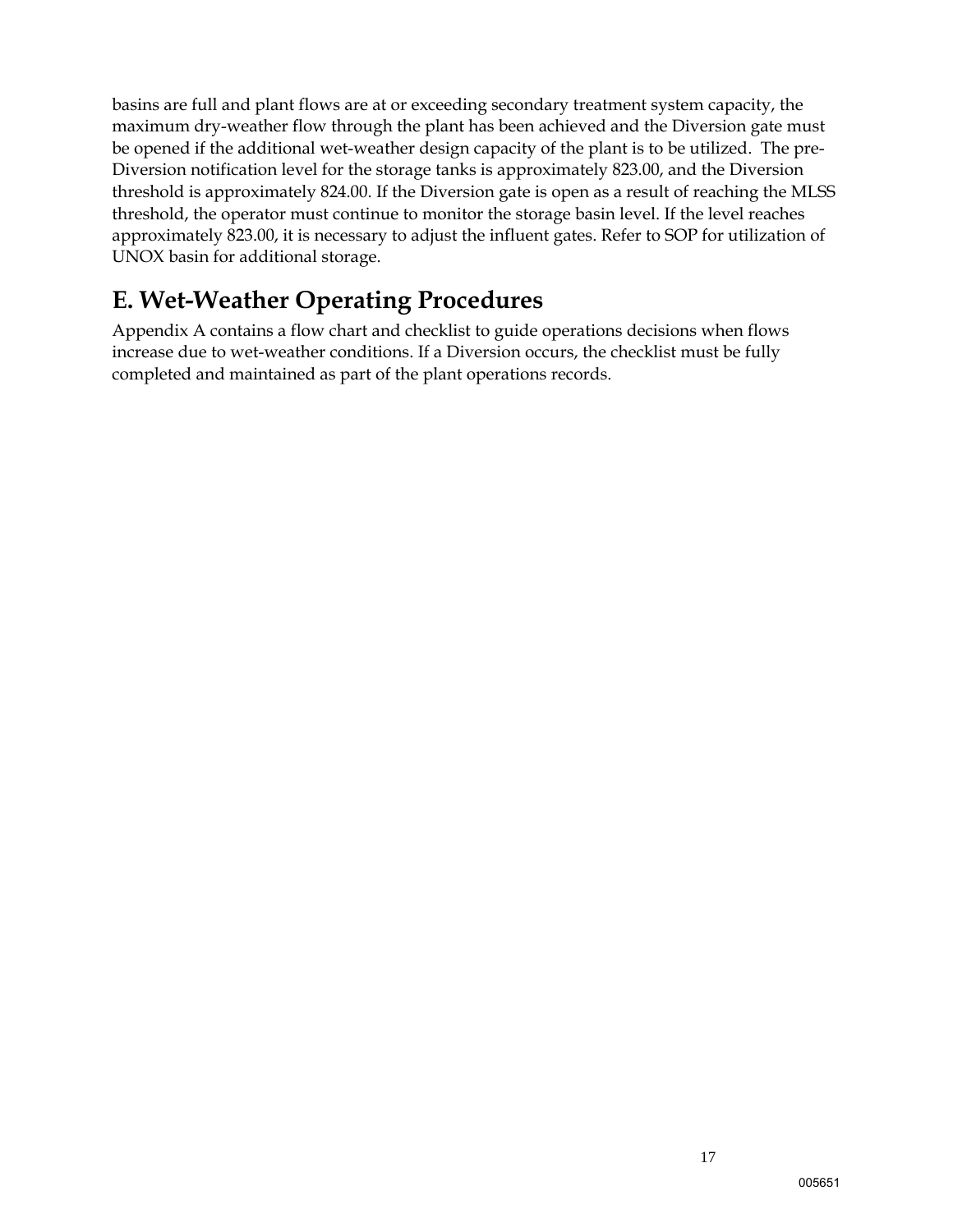# **IV. Fourth Creek WWTP**

### **A. Overview**

The Fourth Creek WWTP includes screening, grit removal, pumping, primary clarification, secondary treatment with conventional activated sludge secondary treatment, disinfection (chlorination/dechlorination), and effluent pumping. Primary sludge and waste activated sludge are thickened and then sent to the Kuwahee WWTP through the trunk sewer system.

The plant is designed to divert influent flows in excess of the secondary treatment capacity directly to a high-rate clarification (HRC) wet-weather treatment process prior to discharge to the chlorine contact basin for disinfection along with secondary treatment effluent. The effluent pump station is used when the level in Fort Loudon Lake is above a threshold level. A plant flow schematic is provided in **Figure IV-1.** 

Recommended improvements to this plant are being implemented as part of the CCP and this PCP will be updated upon completion of each phase.

## **B. Capacity**

The 2012 NPDES permit is based on an average annual flow of 10.8 mgd. The peak hydraulic capacity of the secondary treatment process units is 18 mgd, and the maximum day dryweather flow capacity is 14.4 mgd according to the "Fourth Creek Wastewater Treatment Facility Operations & Maintenance Manual" (1988, Barge, Waggoner, Sumner & Cannon). The hydraulic and process treatment capacities of the HRC wet-weather process train is 17 mgd. The combined hydraulic and treatment peak hour flow capacity of the secondary treatment process train and the HRC wet-weather process train is 34 mgd.

The plant features an activated sludge aeration system consisting of two tanks totaling 1.30 million gallons. Mechanical surface aerators are used for aeration and mixing. The secondary treatment process typically operates satisfactorily at peak hour flows up to 15-17 mgd. The actual peak flow capacity was evaluated as part of the CPE, and the CCP subsequently developed.

## **C. Fourth Creek WWTP CCP Phase 1 Overview**

The process and hydraulic upgrades to the Fourth Creek WWTP included in the Phase I CCP are summarized below:

- A permanent chemically enhanced primary treatment (CEPT) upgrade enables enhanced primary clarification during peak wet-weather flows. The intent of this upgrade is to improve primary effluent quality (CBOD and TSS) in preparation for possible opening of the Diversion.
- A wet-weather screening structure enables screening and flow routing of excess peak flow to the wet-weather treatment train. The structure includes a horizontal channel screen that provides mechanical screening of the wet-weather process flow, leaving screenings in the influent flow to be removed in the existing headworks structure. The wet-weather screenings structure also includes a bending weir and modulating gates to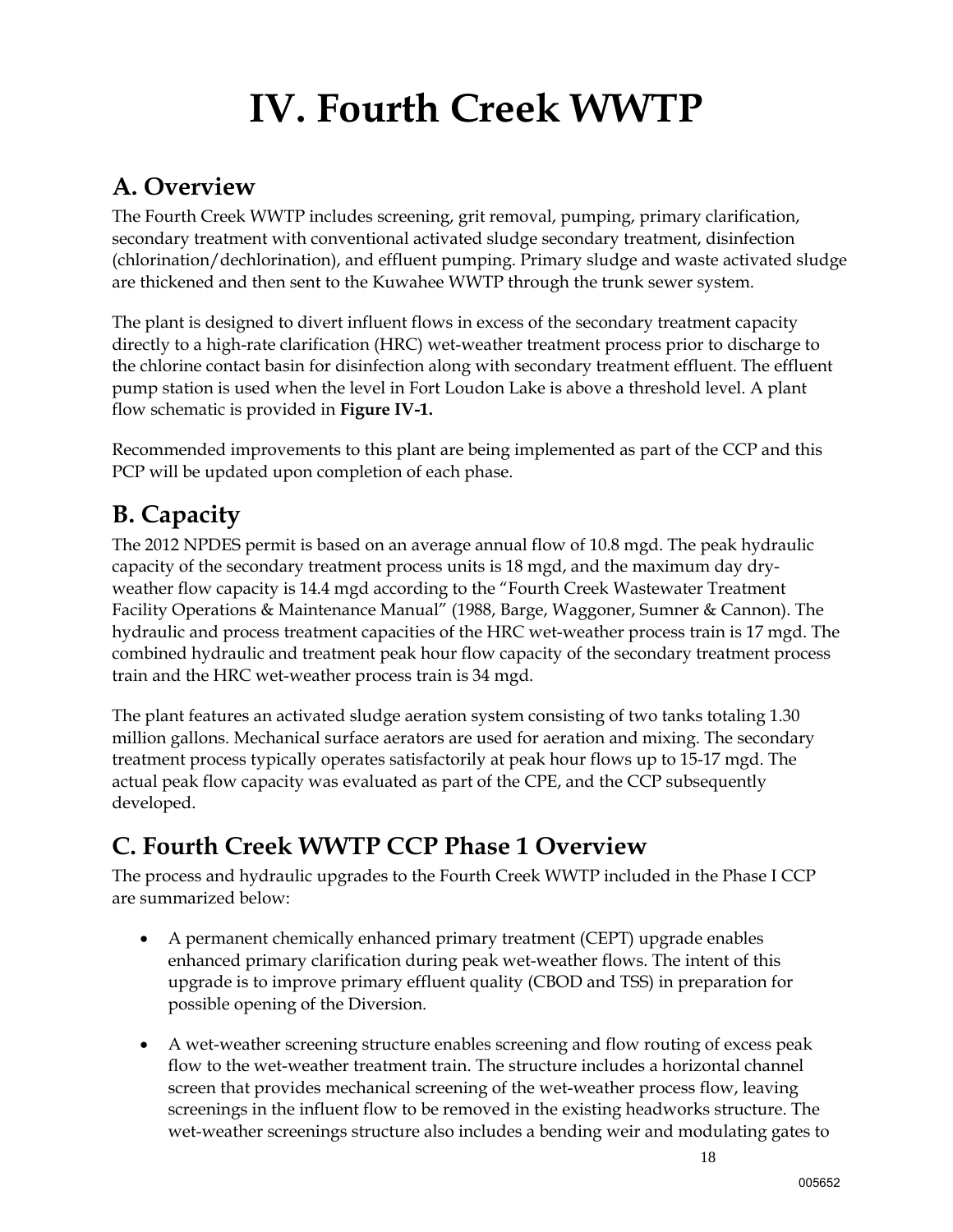control the routing of influent flow to the existing headworks and influent pump station and to the wet-weather influent pump station.

- A wet-weather influent pump station transfers all flow routed to the wet-weather treatment process from the wet-weather screening structure. The pump station consists of four submersible pumps with variable frequency drives.
- A high-rate clarification (HRC) process provides advanced physical-chemical treatment to the wet-weather process flow. The process utilizes a combination of coagulant, polymer, and micro-sand to create dense floc particles capable of rapid settling. Plate settlers provide increased surface area for high-rate settling. Two HRC process trains provide treatment over a range of 3 to 17 mgd of FCWWTP wet-weather influent flow. In the future the HRC process will be upgraded to Biologically Enhanced High-Rate Clarification (BEHRC) through the incorporation of return activated sludge into the process. Conversion of the process to BEHRC is included in the future FCWWTP CCP Phase 2 Improvements.
- A third chlorine contact tank has been added to provide acceptable, minimum contact time for the increased FCWWTP peak hydraulic capacity of 34 mgd.
- A supplemental effluent pump station provides additional and more efficient pumping to match the increased FCWWTP peak hydraulic capacity of 34 mgd.
- Hydraulic improvements enable peak wet-weather flow management for flows up to 34 mgd (17 mgd through the secondary treatment train and 17 mgd through the HRC wetweather treatment train).

| <b>Process</b>                       | <b>Features</b>                                                                       | <b>Comments</b>                                                    |
|--------------------------------------|---------------------------------------------------------------------------------------|--------------------------------------------------------------------|
| Screens                              | 1 mechanical, 1 manual                                                                | Approximately 18 mgd per screen                                    |
| Grit Removal                         | 2 channels                                                                            | 18 mgd capacity                                                    |
| <b>Influent Pumps</b>                | 3 pumps                                                                               | 22 mgd maximum firm capacity                                       |
| <b>Primary Clarifiers</b>            | 8 rectangular tanks                                                                   | 18 mgd capacity                                                    |
| <b>Aeration Basins</b>               | 2 basins                                                                              | 12 feet deep with mechanical aerators; 1.3 million<br>gallons.     |
| <b>Final Clarifiers</b>              | 4 clarifiers, each 76 feet diameter                                                   | 826 gpd/ft <sup>2</sup> at 15 mgd                                  |
| Wet-Weather<br>Screen                | 1 channel screen                                                                      | 20 mgd capacity                                                    |
| Wet-Weather<br><b>Influent Pumps</b> | 4 pumps                                                                               | 18 mgd maximum firm capacity                                       |
| <b>HRC</b>                           | 2 process trains (coagulation,<br>micro-sand injection, maturation,<br>clarification) | 19 mgd maximum capacity<br>(18 mgd influent plus 1 mgd future RAS) |
| <b>Disinfection</b>                  | 3 chlorine contact tanks                                                              | 15 minute detention at 34 mgd                                      |
| <b>Effluent Pumps</b>                | 5 pumps                                                                               | 36 mgd maximum firm capacity                                       |

Critical capacity information is summarized in **Table IV-1**:

*Table IV-1 – Fourth Creek WWTP Capacity Summary*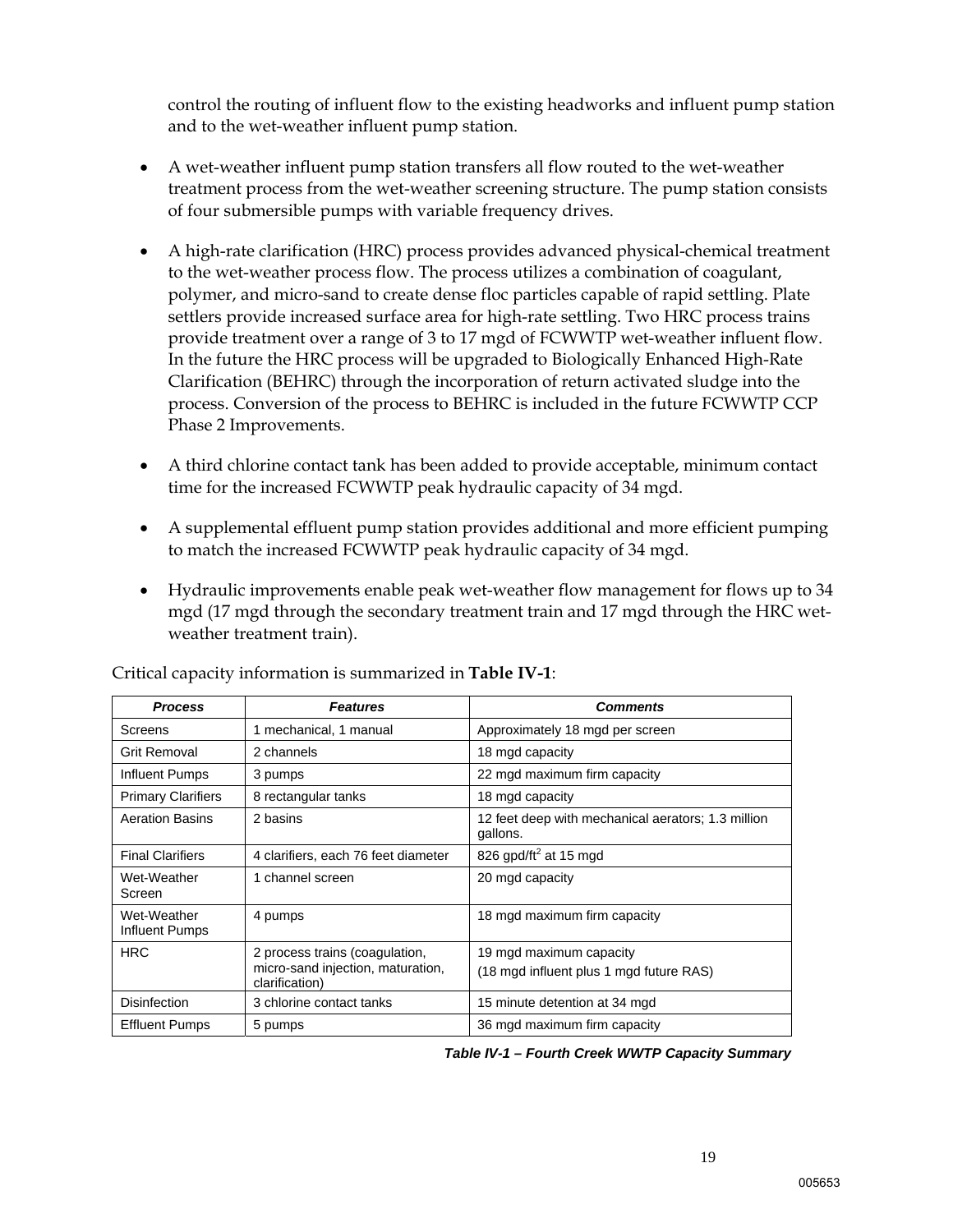

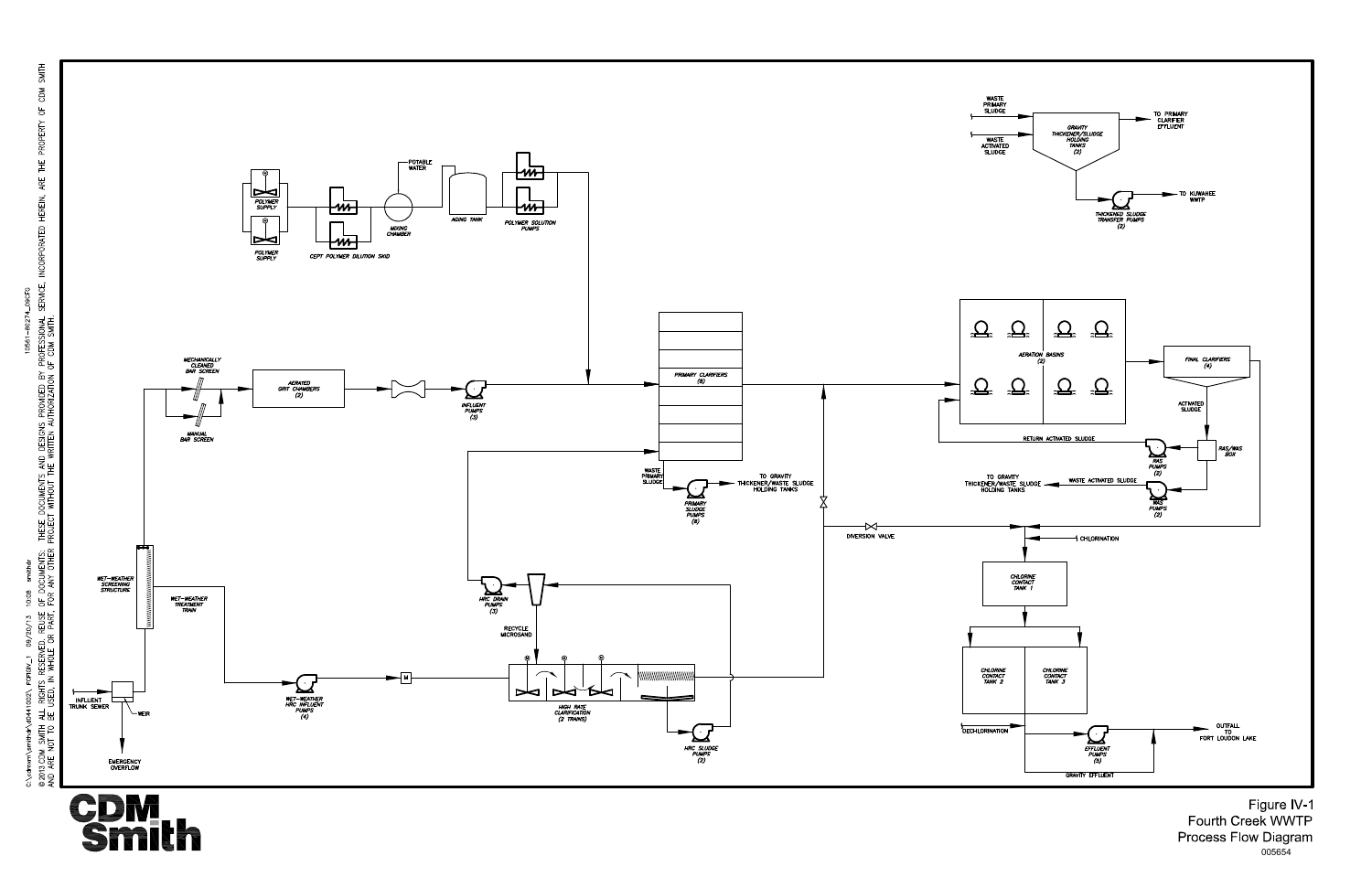## **D. Operational Issues**

Flows up to 11 mgd receive full primary and secondary treatment, along with disinfection. As flow increases above 11 mgd, the empty primary clarifiers (typically 3 or 4 of the 8 clarifiers are in service during dry-weather conditions) are put into service initially for storage, then as primary clarifiers when full. At this point, an on-line TSS meter in the aeration basin effluent is monitored to detect loss of solids, though this doesn't typically occur until flows through the secondary treatment process exceed 15 mgd.

When plant influent flows reach 15 mgd, the HRC wet-weather treatment train is brought online with a minimum wet-weather process flow of 3 mgd, the minimum recommended flow for effective treatment by one HRC process train. HRC process effluent is initially discharged to the aeration basin influent for secondary treatment. Once the conditions for Diversion approval are met, as detailed below, the HRC Effluent Diversion Valve to the chlorine contact tanks is opened and the HRC Effluent to Aeration Valve to the secondary treatment system is closed.

The procedure for completing Diversion process preparation activities indicated in **Figure IV-2** is described as follows:

- 1. Establish pre-event MLSS concentration this is the MLSS concentration that will be used to calculate the percentage of biomass lost from aeration.
- 2. The pre-Diversion approval threshold is the MLSS concentration at which supervisory approval is obtained for a possible Diversion. It is set at 10 percent of the pre-event MLSS value.
- 3. The Diversion threshold is the MLSS concentration at which the HRC Effluent Diversion Valve is opened to avoid a washout condition. It is set at 15 percent of the pre-event MLSS value.

The pre-event MLSS concentration is the average concentration as determined by TSS meter readings for the 12 hours preceding the time when influent flow reaches 8 mgd. The pre-Diversion approval and Diversion thresholds described above are used as guidelines to take the indicated actions. Due to the typically rapid changes in flows and process performance characteristic of wet-weather operations, and coordination of two treatment process trains, these actions may be taken when TSS measurements are within 2 percent of the action levels.

Note that it is up to the discretion of the operator to open the HRC Effluent Diversion Valve once the Diversion threshold is reached. If plant flows are decreasing and/or final clarifier performance is satisfactory (sludge blanket levels are controlled in all clarifiers and excessive solids are not being lost), the operator may decide not to open the HRC Effluent Diversion Valve. In fact, even if a Washout has occurred, the operator may exercise discretion and not open the HRC Effluent Diversion Valve based on the conditions described above.

Under a Diversion event, the operational goal is to maintain a minimum of 15 mgd through the secondary treatment process, after the minimum flow criteria of the HRC process is met. During a Diversion all flows up to 34 mgd receive secondary treatment or HRC treatment and chlorine disinfection and dechlorination prior to discharge to Fort Loudon Lake.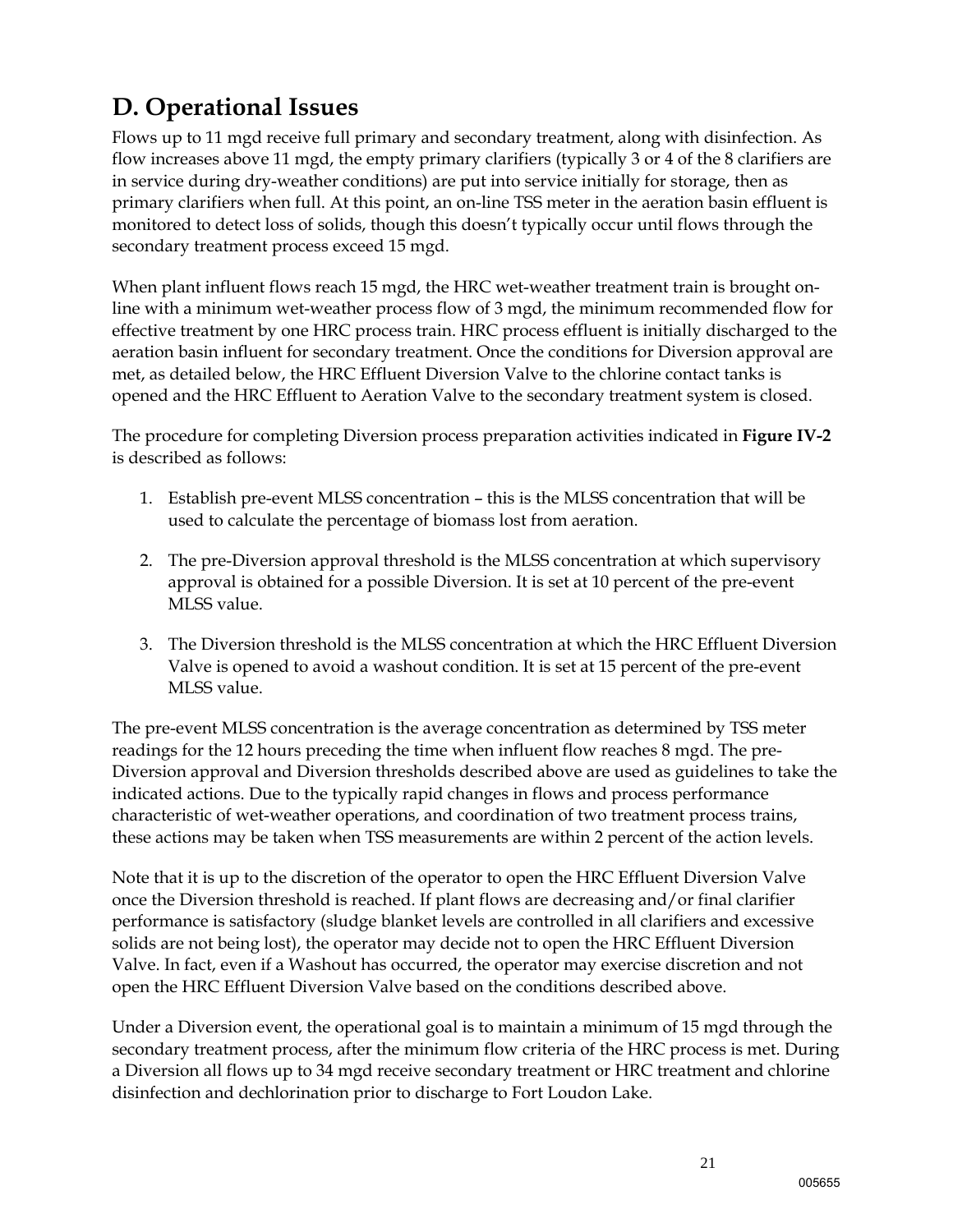

*Figure IV-2: Fourth Creek WWTP Diversion Process* 

## **E. Wet-Weather Operating Procedures**

Appendix B contains a flow chart and checklist to guide operations decisions when flows increase due to wet-weather conditions. If a Diversion occurs, the checklist must be fully completed and maintained as part of the plant operations records.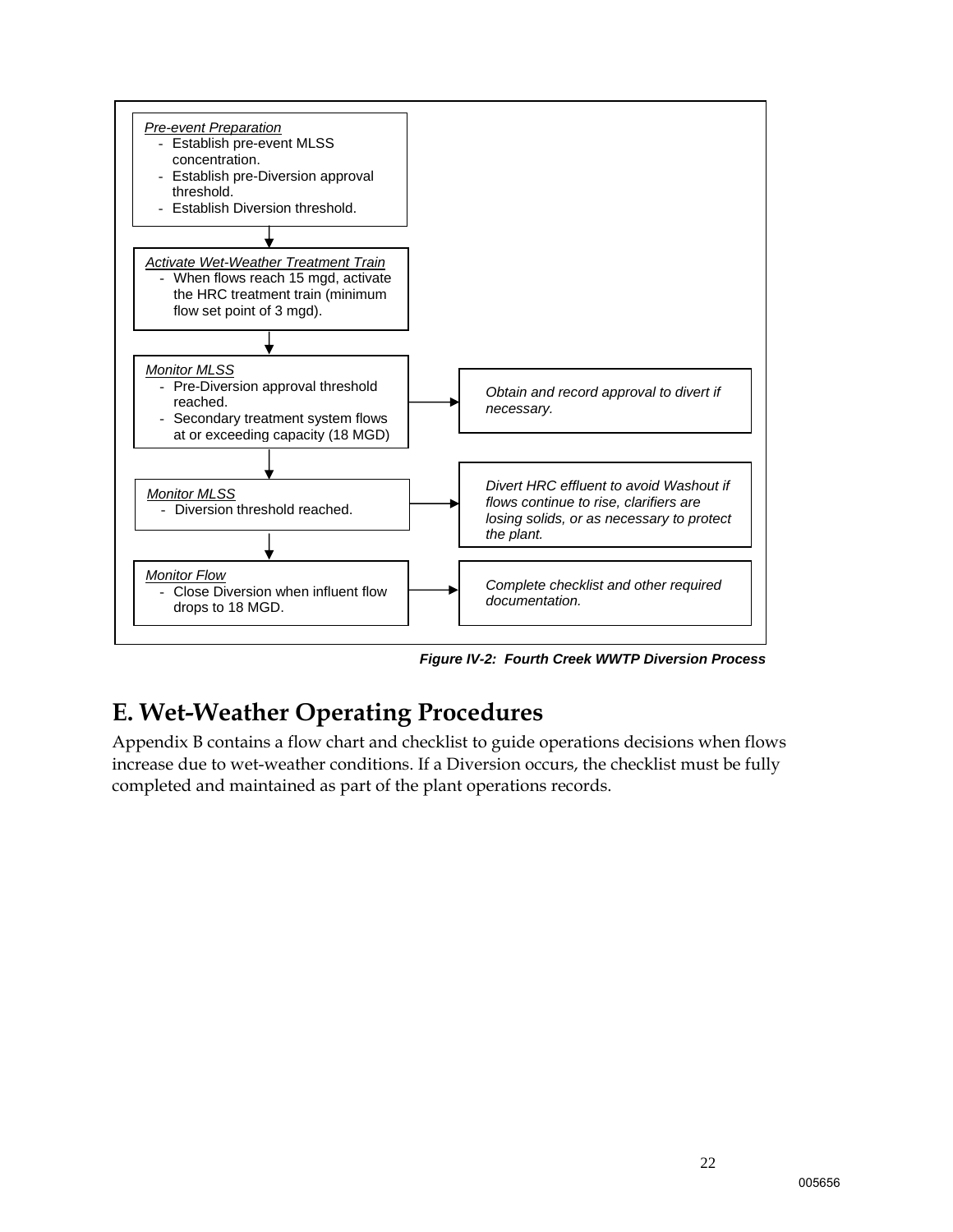# **V. Loves Creek WWTP**

### **A. Overview**

The Loves Creek WWTP includes influent pumping, screening, grit removal, secondary treatment with nitrification using activated sludge, and disinfection (chlorination/dechlorination). Waste sludge is sent to the Kuwahee WWTP through the trunk sewer system.

Two peak flow clarifiers are used when pumped influent exceeds capacity of the secondary treatment system. Excess volumes pass over a fixed weir in the grit basin and are sent to these basins which are normally empty. Once full, these basins operate as primary clarifiers and the overflow is directed to the disinfection system where it is combined with effluent from the secondary treatment system. A plant flow schematic is provided in **Figure V-1.** 

No CCP upgrades are planned for this facility, as determined through the CPE.

## **B. Capacity**

The 2009 NPDES permit is based on an annual average flow of 10 mgd. The peak hydraulic design capacity is 15 mgd according to the "Operation and Maintenance Manual for the Loves Creek Wastewater Treatment Plant" (1992-Burns & McDonnell). The firm capacity (capacity with largest pump out of service) of the influent pump station is also 15 mgd.

The cited reference above also indicates that the peak flow capacity of the secondary treatment system is 10 mgd. Flows that exceed 10-11 mgd are directed to the peak flow clarifiers for storage, and if necessary, Diversion. Influent flows greater than approximately 15 mgd are discharged through the emergency Diversion.

| <b>Process</b>          | <b>Features</b>                        | <b>Comments</b>                                                        |
|-------------------------|----------------------------------------|------------------------------------------------------------------------|
| Influent Pumps          | 4 pumps                                | Approximately 5 mgd per pump                                           |
| Screens                 | 2 mechanical screens                   | Approximately 15 mgd per screen                                        |
| Grit Removal            | 2 aerated channels                     | 15 mgd capacity                                                        |
| <b>Aeration Basins</b>  | 4 basins                               | 14 feet deep with mechanical surface<br>aerators; 3.78 million gallons |
| <b>Final Clarifiers</b> | 3 clarifiers, each 75 feet<br>diameter | 754 gpd/ft $^2$ at 10 mgd                                              |
| <b>Disinfection</b>     | 2 basins                               | 22 minute detention at 15 mgd                                          |
| Peak Flow<br>Clarifiers | 2 basins                               | 650 gpd/ft <sup>2</sup> at 5 mgd; 0.52 million<br>gallons of storage   |

Critical capacity information is summarized in **Table V-1**.

*Table V-1 – Loves Creek WWTP Capacity Summary*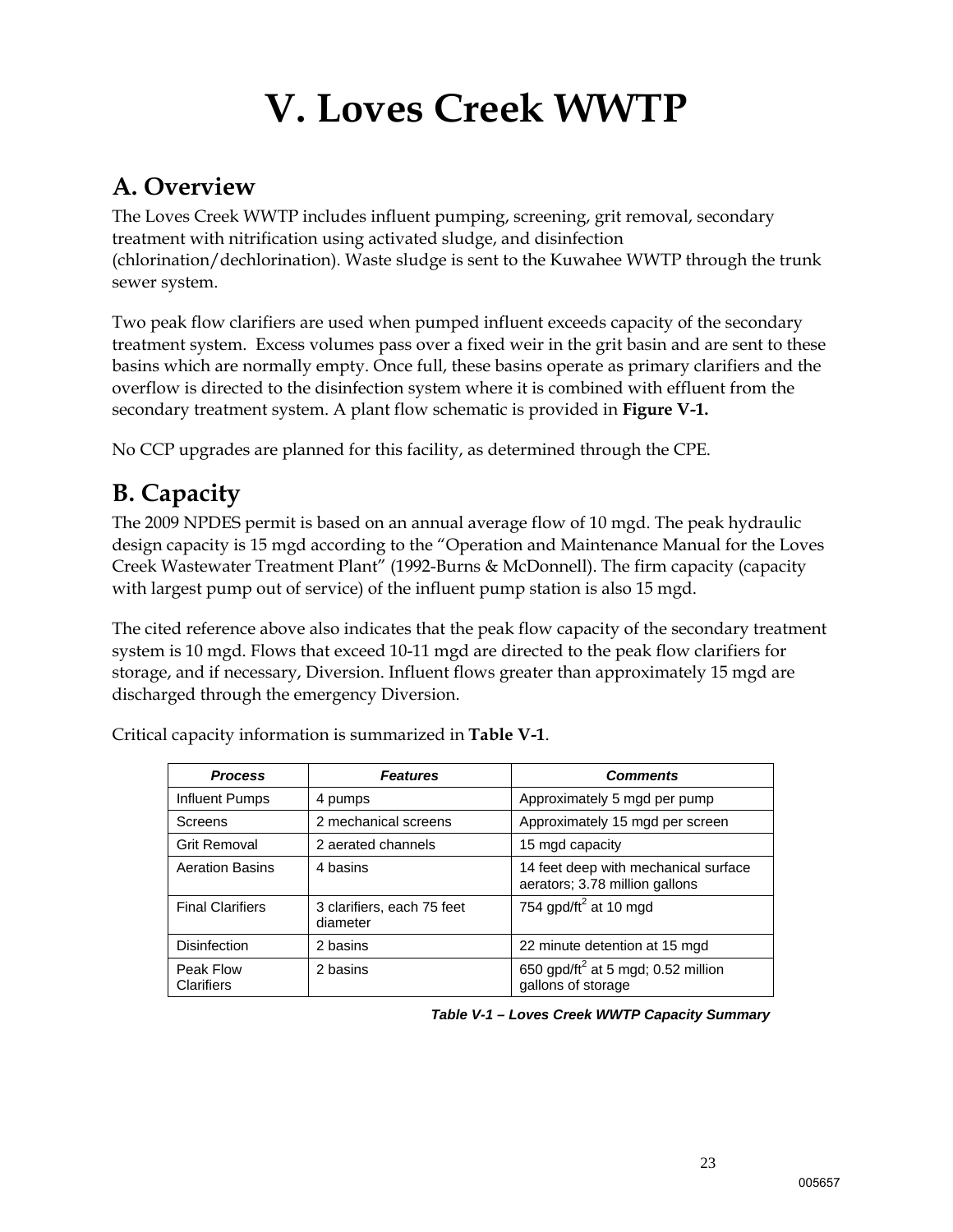

**CDM**<br>Smith

Figure V-1 Loves Creek WWTP **Process Flow Diagram** 005658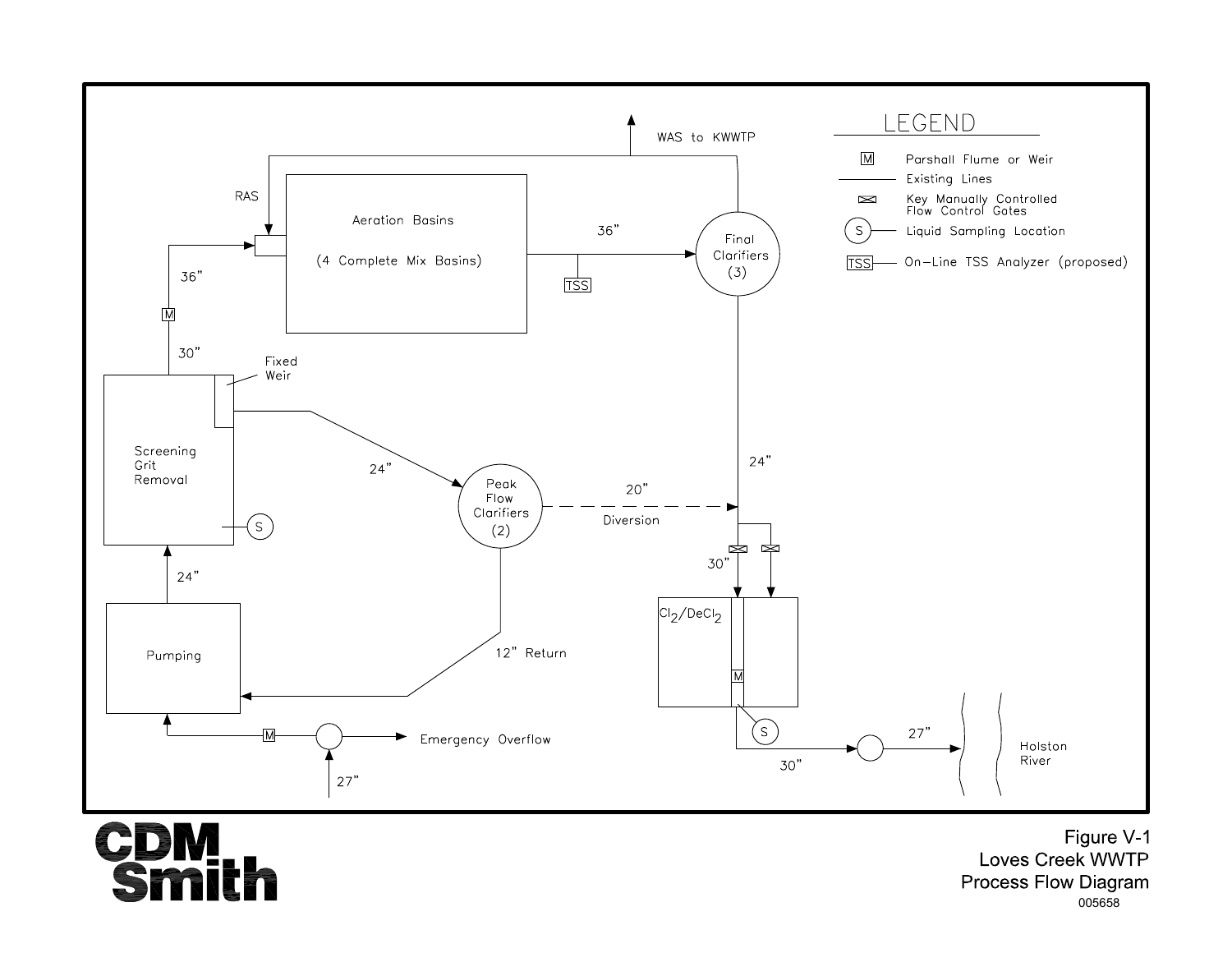## **C. Operational Issues**

Since average daily flows are typically less than 3.5 mgd, two aeration basins are kept off-line and empty. During wet-weather events, flows up to 10 mgd pass through the secondary treatment process and are disinfected prior to discharge. As flows exceed 11 mgd, excess flows are directed to the peak flow clarifiers which provide approximately 0.52 million gallons of storage prior to operating as primary clarifiers. A Diversion does not occur until the peak flow clarifiers overflow the weirs and operate as clarifiers. The drains on the peak flow clarifiers are left open resulting in recycling of some process flow and settled solids to the influent pump station.

Once the flows overflow the weir in the grit basin, approximately 11 mgd is being routed to the secondary treatment system. As flows increase above 11 mgd, some excess flow overflows to the peak flow clarifiers. The rest of the excess flow is sent to the out-of-service aeration basins for storage, so that a maximum of 11 mgd continues through full secondary treatment. The routing of flow to the out of service aeration basins is accomplished by manually controlled valves.

To summarize, a Diversion at the Loves Creek WWTP is not initiated by an operator decision, but by hydraulic conditions. The level of the Diversion weir was originally set to prevent peak flows from causing a Washout. The out-of-service aeration basins are used for storage to minimize flow to the peak flow clarifiers, which only results in a Diversion if they become full. The Diversion weir setting and the possibility of making it adjustable in response to secondary treatment performance were evaluated in the CPE.

At flows above about 11 mgd, the launders in the final clarifiers flood unless the second pipeline feeding the chlorine contact basin is used. It has been found that use of this second pipeline does not adversely impact the process.

### **D. Wet-Weather Operating Procedures**

Appendix C contains a flow chart and checklist to guide operations decisions when flows increase due to wet-weather conditions. If a Diversion occurs, the checklist must be fully completed and maintained as part of the plant operations records.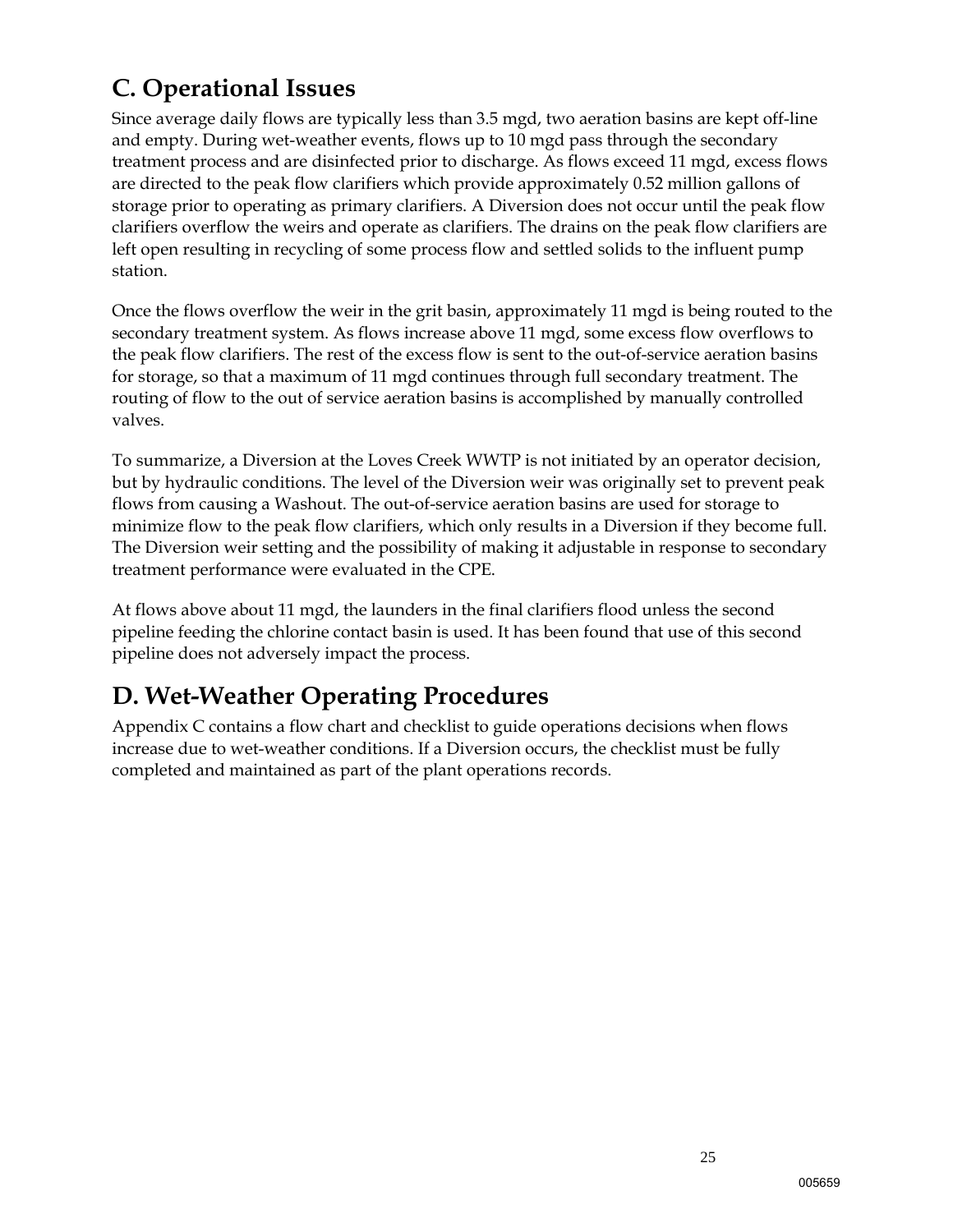# **Appendix A**

# **Kuwahee WWTP Wet-Weather Checklist and Flow Chart**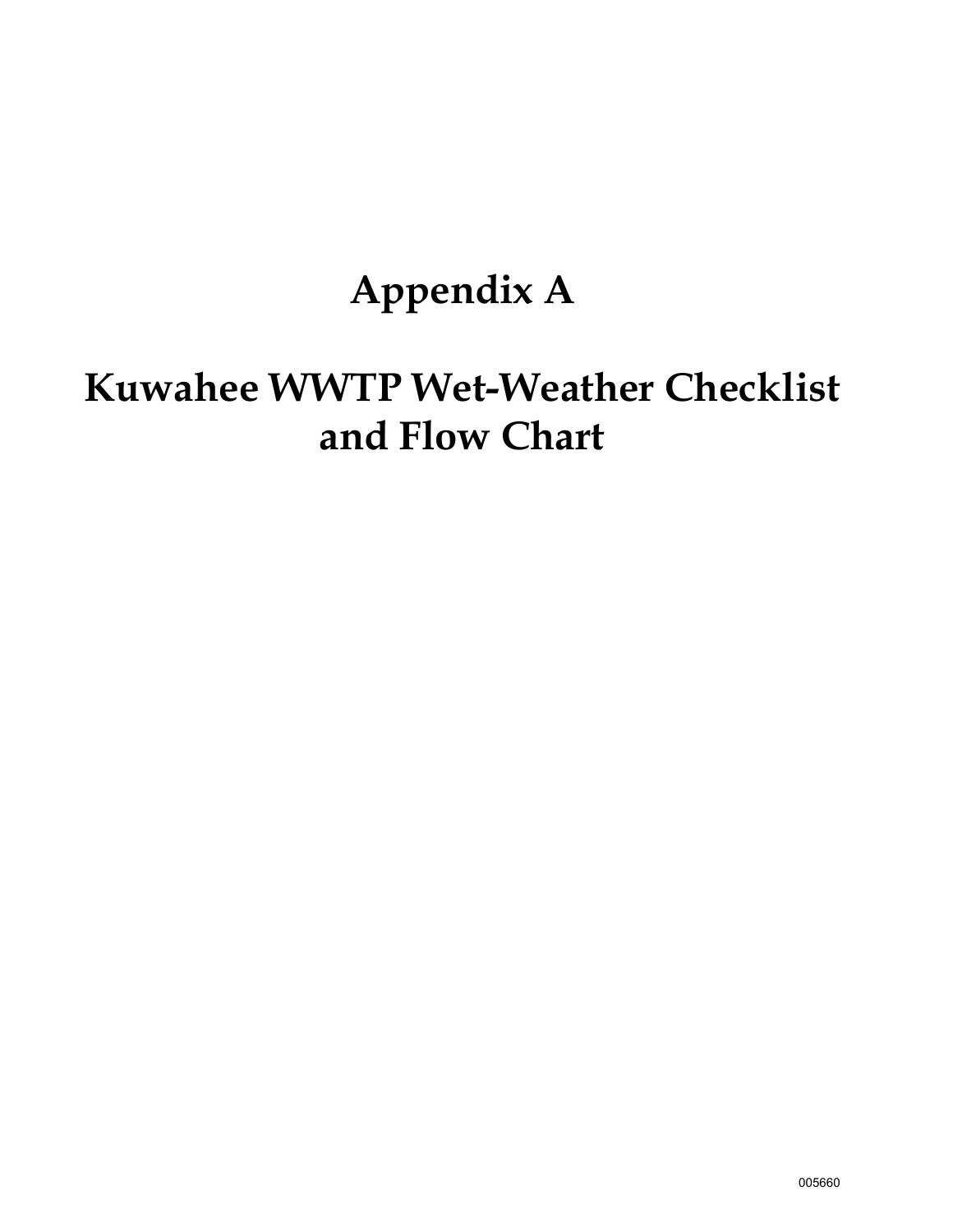## KUWAHEE WWTP Wet-Weather Checklist (Refer to Wet-Weather Procedures Flow Chart)

*Check and initial each decision made prior to and upon opening the Diversion gate or when flows exceed 70 mgd and/or when influent flow is close to causing a possible Sanitary Sewer Overflow(SSO), Bypass and/or Unpermitted Discharge. Checklist is required during wet-weather events only.*

| required during wet-weather events only.                                |                                                                         |       |   |                                                                                                                                                                                                                                                                            |       |                              |       |
|-------------------------------------------------------------------------|-------------------------------------------------------------------------|-------|---|----------------------------------------------------------------------------------------------------------------------------------------------------------------------------------------------------------------------------------------------------------------------------|-------|------------------------------|-------|
| $EVENT\,DATE(s):$                                                       |                                                                         |       |   | OPERATOR(s):                                                                                                                                                                                                                                                               |       |                              |       |
|                                                                         |                                                                         |       |   |                                                                                                                                                                                                                                                                            |       |                              |       |
|                                                                         |                                                                         |       |   |                                                                                                                                                                                                                                                                            |       |                              |       |
| Initial and check                                                       |                                                                         |       |   |                                                                                                                                                                                                                                                                            |       |                              |       |
| <b>Pre-event communication</b>                                          |                                                                         |       |   |                                                                                                                                                                                                                                                                            |       |                              |       |
|                                                                         |                                                                         |       |   |                                                                                                                                                                                                                                                                            |       |                              |       |
|                                                                         |                                                                         |       |   |                                                                                                                                                                                                                                                                            |       |                              |       |
| <b>Pre-event setup</b>                                                  |                                                                         |       |   |                                                                                                                                                                                                                                                                            |       |                              |       |
|                                                                         | __ Refer to SOPs for CCP storage facilities readiness.                  |       |   |                                                                                                                                                                                                                                                                            |       |                              |       |
|                                                                         | __ Are South Neyland storage tanks empty                                |       |   |                                                                                                                                                                                                                                                                            |       |                              |       |
|                                                                         | (water elevation at or below 809)? Yes/No                               |       |   |                                                                                                                                                                                                                                                                            |       |                              |       |
|                                                                         | __ Are four influent pumps in Auto? Yes/No                              |       |   | If no, explain: $\sqrt{\frac{2\pi}{n}}$                                                                                                                                                                                                                                    |       |                              |       |
|                                                                         | __ Are five intermediate pumps in Auto? Yes/No                          |       |   | If no, explain: $\frac{1}{2}$ explain: $\frac{1}{2}$ explaint: $\frac{1}{2}$ explaint: $\frac{1}{2}$ explaint: $\frac{1}{2}$ explaint: $\frac{1}{2}$ explaint: $\frac{1}{2}$ explaint: $\frac{1}{2}$ explaint: $\frac{1}{2}$ explaint: $\frac{1}{2}$ explaint: $\frac{1}{$ |       |                              |       |
| __ Number of primary clarifiers online.                                 |                                                                         |       |   | (Please list):                                                                                                                                                                                                                                                             |       |                              |       |
|                                                                         | __ Check screenings box for level and coordinate disposal if necessary. |       |   |                                                                                                                                                                                                                                                                            |       |                              |       |
|                                                                         | Check red box for level and coordinate disposal if necessary.           |       |   |                                                                                                                                                                                                                                                                            |       |                              |       |
|                                                                         | Confirm CEPT polymer system is operational and ready to start.          |       |   |                                                                                                                                                                                                                                                                            |       |                              |       |
|                                                                         | Confirm spare dump truck is available.                                  |       |   |                                                                                                                                                                                                                                                                            |       |                              |       |
|                                                                         | Record pre-event SSO meter reading at the Railroad Bridge               |       |   |                                                                                                                                                                                                                                                                            |       |                              |       |
|                                                                         | Check composite samplers for proper operation every 4 hours.            |       |   |                                                                                                                                                                                                                                                                            |       |                              |       |
|                                                                         | Influent Flows increase above and maintains 50 mgd                      |       |   |                                                                                                                                                                                                                                                                            |       |                              |       |
|                                                                         | Open all bar screen channels and place them in manual.                  |       |   |                                                                                                                                                                                                                                                                            |       | Time:                        |       |
| __ Place grit system in manual.                                         |                                                                         |       |   |                                                                                                                                                                                                                                                                            |       |                              |       |
| __ Clean MLSS meter probe.                                              |                                                                         |       |   |                                                                                                                                                                                                                                                                            |       |                              |       |
|                                                                         |                                                                         |       |   | __ Record pre-event MLSS concentration. (Avg. MLSS of previous 12 hours)<br>__ Record pre-Diversion approval threshold (loss of approximately 10% of biomass).                                                                                                             |       | $MLSS:$ $\qquad \qquad$ mg/L |       |
|                                                                         |                                                                         |       |   |                                                                                                                                                                                                                                                                            |       |                              |       |
| <b>Example Calculation:</b>                                             |                                                                         |       |   | Pre-event MLSS 3000 mg/L – (3000 mg/L x 0.10) = 2700 mg/L Pre-Diversion threshold.                                                                                                                                                                                         |       |                              |       |
|                                                                         |                                                                         |       |   | __ Record Diversion activation threshold (loss of approximately 15% of biomass).                                                                                                                                                                                           |       |                              |       |
| <b>Example Calculation:</b>                                             |                                                                         |       |   | Pre-event MLSS 3000 mg/L – (3000 mg/L x 0.15) = 2550 mg/L Diversion threshold.                                                                                                                                                                                             |       |                              |       |
| __ Start final clarifier polymer feed.<br>__ Start CEPT polymer system. |                                                                         |       |   |                                                                                                                                                                                                                                                                            |       |                              |       |
|                                                                         | __ Shut-off both gravity thickener dilution water pumps.                |       |   |                                                                                                                                                                                                                                                                            |       |                              |       |
|                                                                         |                                                                         |       |   |                                                                                                                                                                                                                                                                            |       |                              |       |
|                                                                         | Influent flows increase above 70 mgd                                    |       |   |                                                                                                                                                                                                                                                                            |       |                              |       |
|                                                                         |                                                                         |       |   | Determine if additional personnel are required for the event and call-in as required.                                                                                                                                                                                      |       |                              |       |
|                                                                         | Disallow digester supernatant process.                                  |       |   |                                                                                                                                                                                                                                                                            |       |                              |       |
| __ Turn off primary scum pumps.                                         |                                                                         |       |   |                                                                                                                                                                                                                                                                            |       |                              |       |
|                                                                         |                                                                         |       |   | Monitor status of CCP storage facilities. If extended large wet-weather event is not expected, consider filling South Neyland and                                                                                                                                          |       |                              |       |
|                                                                         |                                                                         |       |   | UNOX storage tanks to capacity and use of CCP storage to reduce plant influent and avoid Diversion. Refer to SOP.                                                                                                                                                          |       |                              |       |
|                                                                         | primary clarifiers with additional flow routed to pre-aeration tank.    |       |   | Adjust primary redirect gate to redirect flows from primary clarifiers. Maintain max flow to                                                                                                                                                                               |       | Time:                        |       |
| NOTE:                                                                   |                                                                         |       |   | Each tank can handle 8 mgd and there are 9 tanks. If all are online, the primaries can take 70 to 72 mgd of flow. If there                                                                                                                                                 |       |                              |       |
|                                                                         |                                                                         |       |   | are 5 primaries online, for example, then only 40 mgd can be sent through the primaries.                                                                                                                                                                                   |       |                              |       |
|                                                                         | List information upon initial adjustment of pre-aeration gate.          |       |   |                                                                                                                                                                                                                                                                            |       |                              |       |
|                                                                         | Record primary redirect gate percent opened:                            |       |   |                                                                                                                                                                                                                                                                            |       |                              |       |
| Record:                                                                 | Final clarifier blankets (#1                                            | 3     | 4 | 5<br>feet)<br>6                                                                                                                                                                                                                                                            |       |                              |       |
| Record:                                                                 | Flow Meters:                                                            |       |   | TSS Meters:                                                                                                                                                                                                                                                                |       |                              | Time: |
|                                                                         | Influent:                                                               | mgd   |   | Primary effluent:                                                                                                                                                                                                                                                          | _mg/L |                              |       |
|                                                                         | Primary redirect:                                                       | mgd   |   | MLSS:                                                                                                                                                                                                                                                                      | mg/L  |                              |       |
|                                                                         | Primary Inf.:                                                           | _ mgd |   | Final clarifier junction box:                                                                                                                                                                                                                                              | mg/L  |                              |       |
|                                                                         | Final clarifier tertiary Eff.:                                          | mgd   |   | Effluent (#2 contact tank):                                                                                                                                                                                                                                                | mg/L  |                              |       |
|                                                                         | Total Effluent:                                                         | _mgd  |   |                                                                                                                                                                                                                                                                            |       |                              |       |

\_\_\_ Are South Neyland Storage tanks are filling? Yes / No

\_\_\_ Are four intermediate pumps running? Yes/No *(If no, explain):*\_\_\_\_\_\_\_\_\_\_\_\_\_\_\_\_\_\_\_\_\_\_\_\_\_\_\_\_\_\_\_

| (If no, explain): |  |
|-------------------|--|
|-------------------|--|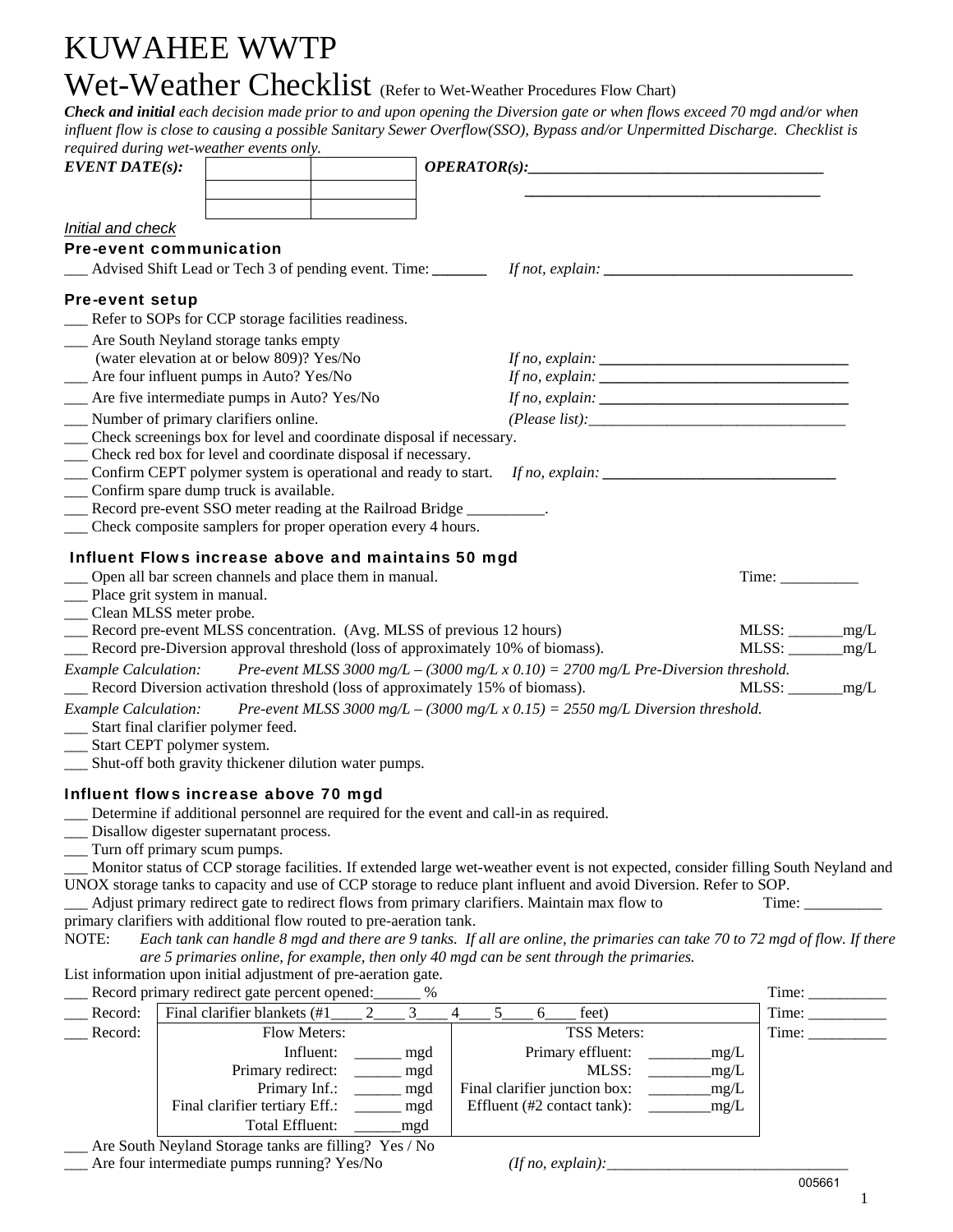## KUWAHEE WWTP, cont. Wet-Weather Checklist (Refer to Wet-Weather Procedures Flow Chart)

#### *EVENT DATE(s):*

| <b>Monitor for Pre-Diversion Approval Conditions:</b>                                                                                              |                                                                                                                                                                        |  |  |  |  |
|----------------------------------------------------------------------------------------------------------------------------------------------------|------------------------------------------------------------------------------------------------------------------------------------------------------------------------|--|--|--|--|
| Monitor for Pre-Diversion Washout Conditions<br>(loss of $10\%$ of biomass)                                                                        | Monitor South Neyland Storage Tank Level<br>Current tank level: ________; Time: __________                                                                             |  |  |  |  |
| Monitor Secondary Treatment System Flow<br>On line capacity (# Inter. Pumps times 18.7 mgd): _____; Current<br>$flow:$ $\frac{\cdot}{\cdot}$ Time: | If South Neyland storage tank level reaches 823.0, proceed<br>to "Emergency Diversion Procedures" below. Refer to SOP for<br>use of UNOX basin for additional storage. |  |  |  |  |
| If Pre-Diversion Condition is met, Receive Approval for Diversion:                                                                                 |                                                                                                                                                                        |  |  |  |  |
|                                                                                                                                                    |                                                                                                                                                                        |  |  |  |  |
|                                                                                                                                                    | Time:                                                                                                                                                                  |  |  |  |  |
| Approval must be given by Manager or VP                                                                                                            |                                                                                                                                                                        |  |  |  |  |
| <b>Monitor for Diversion Activation Conditions:</b>                                                                                                |                                                                                                                                                                        |  |  |  |  |
| Monitor for Pre-Diversion Washout Conditions<br>(loss of $15\%$ of biomass)                                                                        | Monitor South Neyland Storage Tank Level<br>Current tank level: ________; Time: __________                                                                             |  |  |  |  |
| <b>Monitor Secondary Treatment System Flow</b><br>On line capacity (# Inter. Pumps times 18.7 mgd): ______; Current<br>flow: ; Time:               | If South Neyland storage tank level reaches 823.0, proceed<br>to "Emergency Diversion Procedures" below. Refer to SOP for<br>use of UNOX basin for additional storage. |  |  |  |  |
| Was authorized Diversion implemented? Yes/No                                                                                                       | If no, explain: $\frac{ }{ }$<br>If yes, proceed to "Diversion Authorized and Activated" below.                                                                        |  |  |  |  |

\_\_\_ Shut off WAS cycle if 15% MLSS lost is achieved.

#### Influent flow between 90 and 120 mgd

*Four intermediate pumps are running.* 

\_\_\_ Monitor status of CCP storage facilities. If extended large wet-weather event is not expected (influent flow not expected to exceed 120 mgd), consider use of CCP storage to reduce plant influent and avoid Diversion. If influent flow exceeds capacity of influent pumps (120 mgd<sup>+</sup>), use CCP storage to avoid a SSO at MH#1. Refer to SOP.

*Prior to opening Diversion gate:* 

| -       |                                |     |                               |      |       |
|---------|--------------------------------|-----|-------------------------------|------|-------|
| Record: | Final clarifier blankets (#1)  |     | feet)                         |      | Time: |
| Record: | <b>Flow Meters:</b>            |     | <b>TSS Meters:</b>            |      | Time: |
|         | Influent:                      | mgd | Primary effluent:             | mg/L |       |
|         | Primary redirect:              | mgd | MLSS:                         | mg/L |       |
|         | Primary Inf.:                  | mgd | Final clarifier junction box: | mg/L |       |
|         | Final clarifier tertiary Eff.: | mgd | Effluent (#2 contact tank):   | mg/L |       |
|         | Total Effluent:                | mgd |                               |      |       |

*NOTE: If Pre-Diversion approval has already been received, continue to "Diversion Authorized and Activated" below; otherwise proceed as follows:* 

| <b>Monitor for Pre-Diversion Approval Conditions:</b>                       |                                                             |  |  |  |  |  |
|-----------------------------------------------------------------------------|-------------------------------------------------------------|--|--|--|--|--|
| Monitor for Pre-Diversion Washout Conditions<br>(loss of $10\%$ of biomass) | Monitor South Neyland Storage Tank Level                    |  |  |  |  |  |
| _mg/L; Time:<br>Current MLSS:                                               | Current tank level:<br>: Time:                              |  |  |  |  |  |
| <b>Monitor Secondary Treatment System Flow</b>                              | If South Neyland storage tank level reaches 823.0, proceed  |  |  |  |  |  |
| On line capacity (# Inter. Pumps times 18.7 mgd):<br>: Current '            | to "Emergency Diversion Procedures" below. Refer to SOP for |  |  |  |  |  |
| : Time:<br>flow:                                                            | use of UNOX basin for additional storage.                   |  |  |  |  |  |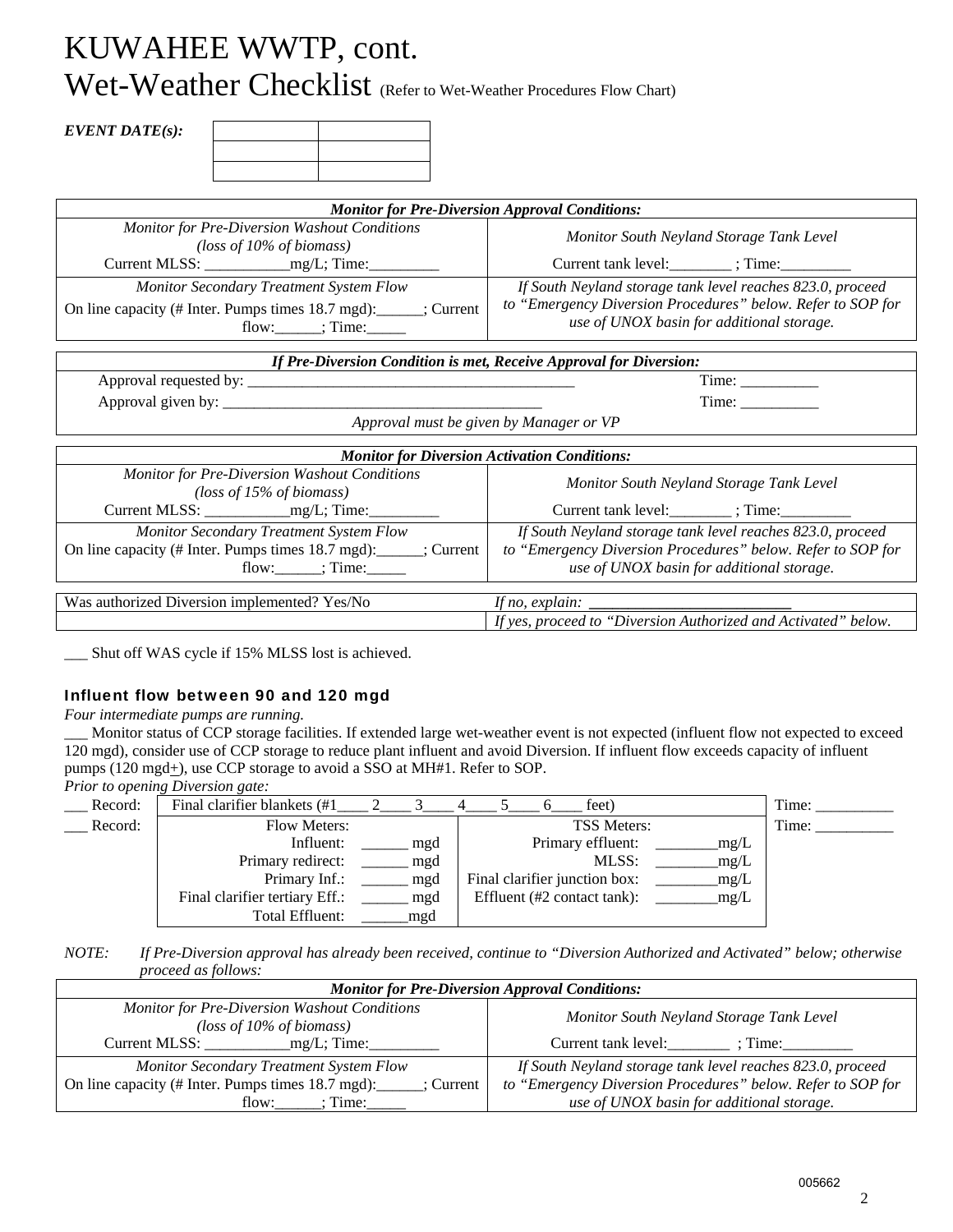Wet-Weather Checklist (Refer to Wet-Weather Procedures Flow Chart)

*EVENT DATE(s):* 

|                                                                                                                                                                                             | If Pre-Diversion Condition is met, Receive Approval for Diversion:                                                                                                     |  |  |
|---------------------------------------------------------------------------------------------------------------------------------------------------------------------------------------------|------------------------------------------------------------------------------------------------------------------------------------------------------------------------|--|--|
|                                                                                                                                                                                             |                                                                                                                                                                        |  |  |
|                                                                                                                                                                                             | Time:                                                                                                                                                                  |  |  |
|                                                                                                                                                                                             | Approval must be given by Manager or VP                                                                                                                                |  |  |
|                                                                                                                                                                                             | <b>Monitor for Diversion Activation Conditions:</b>                                                                                                                    |  |  |
| <b>Monitor MLSS for Diversion Washout Conditions</b>                                                                                                                                        | Monitor South Neyland Storage Tank Level                                                                                                                               |  |  |
| (loss of $15\%$ of biomass)                                                                                                                                                                 |                                                                                                                                                                        |  |  |
| Monitor Secondary Treatment System Flow<br>On line capacity: ______; Current flow: _____; Time: ______                                                                                      | If South Neyland storage tank level reaches 823.0, proceed<br>to "Emergency Diversion Procedures" below. Refer to SOP for<br>use of UNOX basin for additional storage. |  |  |
| Was authorized Diversion implemented? Yes/No                                                                                                                                                | If yes, send Supervisory page.                                                                                                                                         |  |  |
|                                                                                                                                                                                             |                                                                                                                                                                        |  |  |
| <b>Emergency Diversion Procedures</b><br>Diversion and open Diversion gate if level reaches 824.0 and flow continues to rise. Refer to SOP for use of UNOX basin for<br>additional storage. | If South Neyland storage tank level reaches 823.0 and the level is expected to increase, notify Manager, or VP, of need for Emergency                                  |  |  |
|                                                                                                                                                                                             | Time:                                                                                                                                                                  |  |  |
| Yes / No<br>Diversion Opened due to Emergency?                                                                                                                                              | If Yes: South Neyland Storage Tank Level: ___________                                                                                                                  |  |  |

#### Diversion Authorized and Activated

*Above Diversion Activation Condition confirmation should be made prior to opening Diversion gate.* 

- \_\_\_ Primary redirect gate adjusted to allow flows up to 50 mgd to be redirected around primaries to maintain primary clarifier performance*.*
- *NOTE: Based on increasing influent flows into the facility, the primary redirect gate will need to be continually adjusted to help manage flow fluctuations and help maximize South Neyland storage tank usage. Maintain 70 mgd through secondary treatment.*

*If Yes, send Supervisory Page* 

\_\_\_ Chlorine control is placed in manual with initial residual target of 2.5 mg/L.

#### *Prior to Diversion gate operation:*

| Record: | Final clarifier blankets (#1)  |     | feet)                                 | Time: |
|---------|--------------------------------|-----|---------------------------------------|-------|
| Record: | <b>Flow Meters:</b>            |     | <b>TSS Meters:</b>                    | Time: |
|         | Influent:                      | mgd | Primary effluent:<br>mg/L             |       |
|         | Primary redirect:              | mgd | MLSS:<br>mg/L                         |       |
|         | Primary Inf.:                  | mgd | Final clarifier junction box:<br>mg/L |       |
|         | Final clarifier tertiary Eff.: | mgd | Effluent (#2 contact tank):<br>mg/L   |       |
|         | Total Effluent:                | mgd |                                       |       |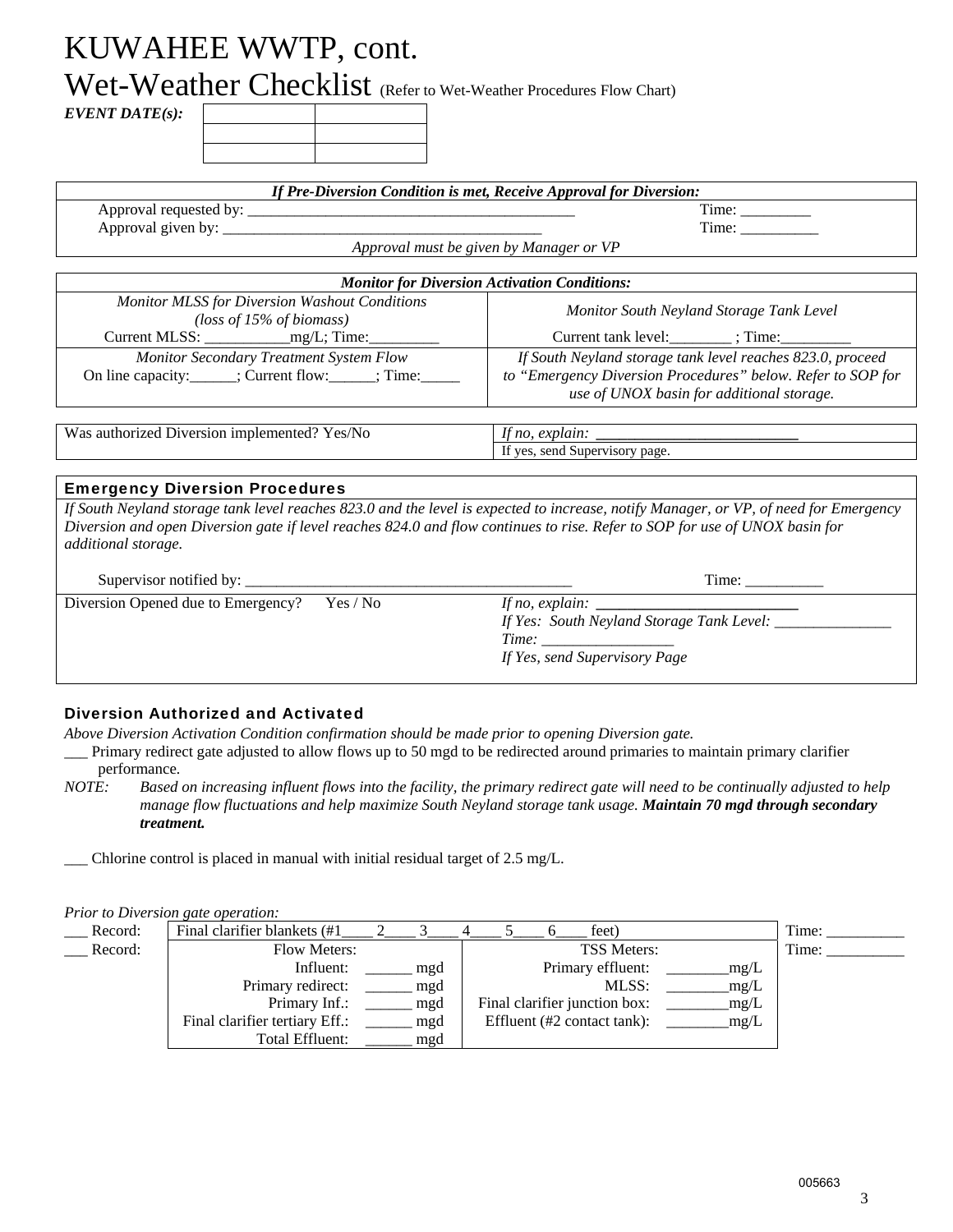Wet-Weather Checklist (Refer to Wet-Weather Procedures Flow Chart)

*EVENT DATE(s):* 

*Open Diversion gate to 100% initially and back off to maximize and maintain 70 mgd through secondary treatment. Send Supervisory Page after opening Diversion gate. Once flows stabilize:* 

| Record | Diversion gate % open: | mgd<br>Diversion flow:                | ime |
|--------|------------------------|---------------------------------------|-----|
|        | Influent flow:<br>mgd  | Final clarifier tertiary flow:<br>mgd |     |

*NOTE: Observe for washout conditions and adjust the Diversion gate to maintain less than 30% solids loss from the aeration*  basins. Also, observe the final clarifiers for sludge blanket buildup and solids loss that may require adjustment of the 4<sup>th</sup> *intermediate pump. Maintain 70 mgd to secondary treatment.* 

*When 4th intermediate pump is shut off:* 

| Record: | Final clarifier blankets (#1)  |     | feet)                                           | Time: |
|---------|--------------------------------|-----|-------------------------------------------------|-------|
| Record: | Flow Meters:                   |     | <b>TSS Meters:</b>                              | Time: |
|         | Influent:                      | mgd | Primary effluent:<br>mg/L                       |       |
|         | Primary redirect:              | mgd | MLSS:<br>mg/L                                   |       |
|         | Primary Inf.:                  | mgd | Final clarifier junction box:<br>mg/L           |       |
|         | Diversion:                     | mgd | Effluent $(\#2 \text{ contact tank})$ :<br>mg/L |       |
|         | Final clarifier tertiary Eff.: | mgd | Diversion gate % open:                          |       |

*WARNING: Monitor South Neyland storage tanks. If level reaches 824.0 and/or a SSO or Unpermitted Discharge is imminent, contact Manager or VP of need to adjust influent gates or use CCP storage to reduce flow into and protect the plant. After approval is obtained reduce % open as required to stop filling of the South Neyland storage tanks. Confirm Diversion flow rate of up to 50 mgd prior to adjusting influent gates. Send Supervisory Page after adjusting influent gates. Monitor for a SSO immediately upstream of the Kuwahee WWTP (refer to SSO procedure below). Refer to SOP for use of UNOX basin for additional storage.* 

| Manager or VP Notified by: | `1me |
|----------------------------|------|
| Manager or VP Notified:    | ำm≏  |

*Note: If influent gates have to be adjusted to prevent overfilling of South Neyland storage tanks, it is recommended that initially all four gates be throttled to 25% open. Once the flows have balanced from the gate adjustment, two conditions must be monitored. First, monitor South Neyland storage tanks to assure flows are stable and not increasing. Second, monitor the last lead influent pump speed. If pump speed of the last lag reduces drastically then #1 and #2 gates should be re- opened no more than 2% increment. Leave #3 and #4 gates at 25% until #1 and #2 gates are both at 35% open. At this point the plant will be taking all the influent flow again.* 

#### Diversion gate is open and flow is decreasing

*As the influent flow decreases, adjust the Diversion gate to maximize flow to maintain 70 mgd through secondary treatment if possible and prevent level in South Neyland storage tanks from increasing.* 

| Record: | Final clarifier blankets (#1   |     |  | feet)                         |      | Time: |
|---------|--------------------------------|-----|--|-------------------------------|------|-------|
| Record: | Flow Meters:                   |     |  | <b>TSS Meters:</b>            |      | Time: |
|         | Influent:                      | mgd |  | Primary effluent:             | mg/L |       |
|         | Primary redirect:              | mgd |  | MLSS:                         | mg/L |       |
|         | Primary Inf.:                  | mgd |  | Final clarifier junction box: | mg/L |       |
|         | Diversion:                     | mgd |  | Effluent (#2 contact tank):   | mg/L |       |
|         | Final clarifier tertiary Eff.: | mgd |  | Diversion gate % open:        |      |       |

When the MLSS TSS meter trend is stable or rising or when the intermediate wet well level is at 821.0 or falling, or when secondary treatment system can sustain all flow, close the Diversion gate.

Time gate closed: \_\_\_\_\_\_\_\_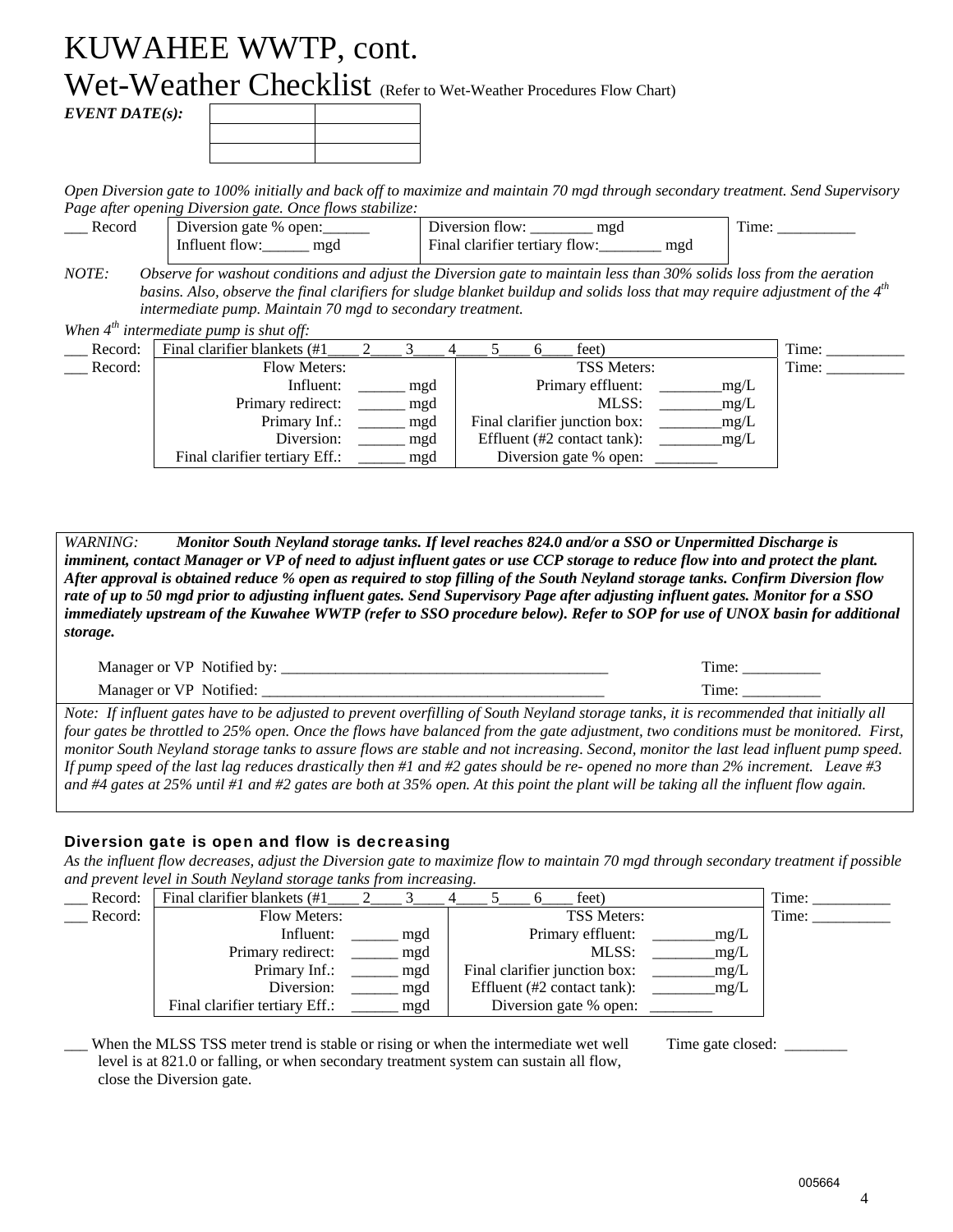Wet-Weather Checklist (Refer to Wet-Weather Procedures Flow Chart)

*EVENT DATE(s):* 

Record the data from the event.

| Dates the event occurred: |  |
|---------------------------|--|
|                           |  |

Total time (hrs) the Diversion gate was open: \_

Total Diverted flow (MG):

#### Diversion gate is closed and flow is decreasing

- \_\_\_ Turn on dilution water pumps.
- $\equiv$  Return initial chlorine residual to 2.0 mg/L
- \_\_\_ Resume secondary digester supernatant flow if required.
- \_\_\_ Turn primary scum pumps in auto.
- \_\_\_ Turn off final clarifier polymer feed.
- \_\_\_ Reduce % open for the primary redirect gate to permit correct flow into primary clarifiers.

*Note: If Diversion gate is closed and flows exceed 50 mgd, complete the checklist without the next section being completed. Include comments on plant conditions at the time of checklist completion.* 

#### Influent flow decreases to 40 mgd

- \_\_\_ Shut off two bar screens and close channel gates. Time: \_\_\_\_\_\_\_\_\_\_
- \_\_\_ Place two bar screens in Auto when there is only one influent pump running.
- Place grit collection system in Off mode when there is only one influent pump running.
- \_\_\_ Turn off CEPT.
- \_\_\_ Begin draining CCP storage tanks if they have been used.
- \_\_\_ Begin draining UNOX storage tanks after CCP storage tanks have been drained.

#### Post wet-weather event

- Let Complete "Diversion Report Form".
- \_\_\_ Check progress of South Neyland storage tanks pump out.

Record post-event SSO meter reading \_\_\_\_\_\_\_\_\_\_\_\_\_\_ and total gallons \_\_\_\_\_\_\_\_\_\_\_\_\_\_\_ (subtract pre-event reading from post-event reading). *Example Calculation: Total SSO gallons = (Post-event SSO Meter Reading – Pre-event SSO Meter Reading) x 10,000.* 

*If an SSO or Bypass occurs during the wet weather event, refer below:* 

#### Sanitary Sewer Overflow (SSO)

- *WARNING: If at any time a reportable Sanitary Sewer Overflow occurs as defined by any release of sewage from any portion of the collection, transmission or treatment system, other than through permitted outfalls) that is caused by a problem in the KUB wastewater collection / treatment plants system; or where any significant overflow of any of the plant process tanks, diversion boxes, flumes or manholes where wastewater is discharged to the outside grounds that can not be contained:* 
	- *Review and execute Sanitary Sewer Overflow Response Plan (SORP) procedures.*
	- *Notify a Supervisor immediately and proceed with notification process by informing KUB Systems Operations Dispatch (Ext. 2600) of the initial onset of the overflow.*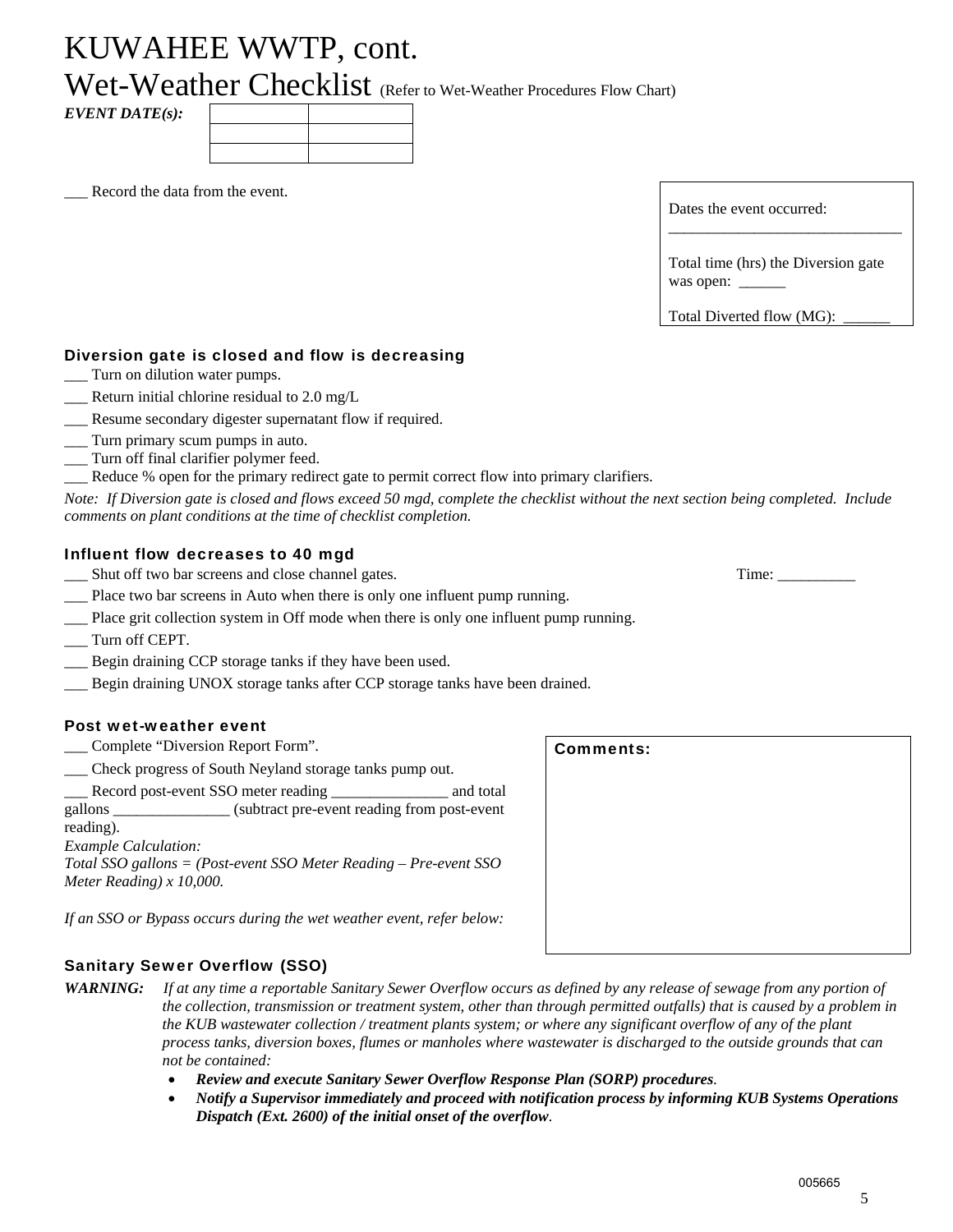Wet-Weather Checklist (Refer to Wet-Weather Procedures Flow Chart)

*EVENT DATE(s):* 

#### **Bypass**

- *WARNING: "Bypass" means the intentional diversion of wastewater away from any portion of the treatment facility. Bypass is prohibited unless three conditions are met:* 
	- *The Bypass is unavoidable to prevent loss of life, personal injury, or severe property damage.*
	- *There are not feasible alternatives to Bypass, such as the use of auxiliary treatment facilities, retention of untreated wastes, or maintenance during normal periods of equipment down-time.*
	- *Permittee submits notice of an unanticipated Bypass to the appropriate field office of the Division of Water Pollution Control within 24 hours of becoming aware of the Bypass.*

*In the event of a Bypass, notify a Supervisor immediately and proceed with notification process by informing KUB Systems Operations Dispatch (Ext. 2600) of the initial onset of the Bypass and initiate a Supervisory Page. Any Bypass in compliance with the Process Controls Program is referred to as a "Diversion". All Bypasses not in compliance with the Process Controls Program shall be referred to as a "Bypass."* 

#### Post-event approval

*Prior to filing this checklist, it should be approved by KUB Manager or VP.* 

*Pre-Diversion and Diversion Approvals were Provided by:* 

Date:  $\_\_$ 

(signature)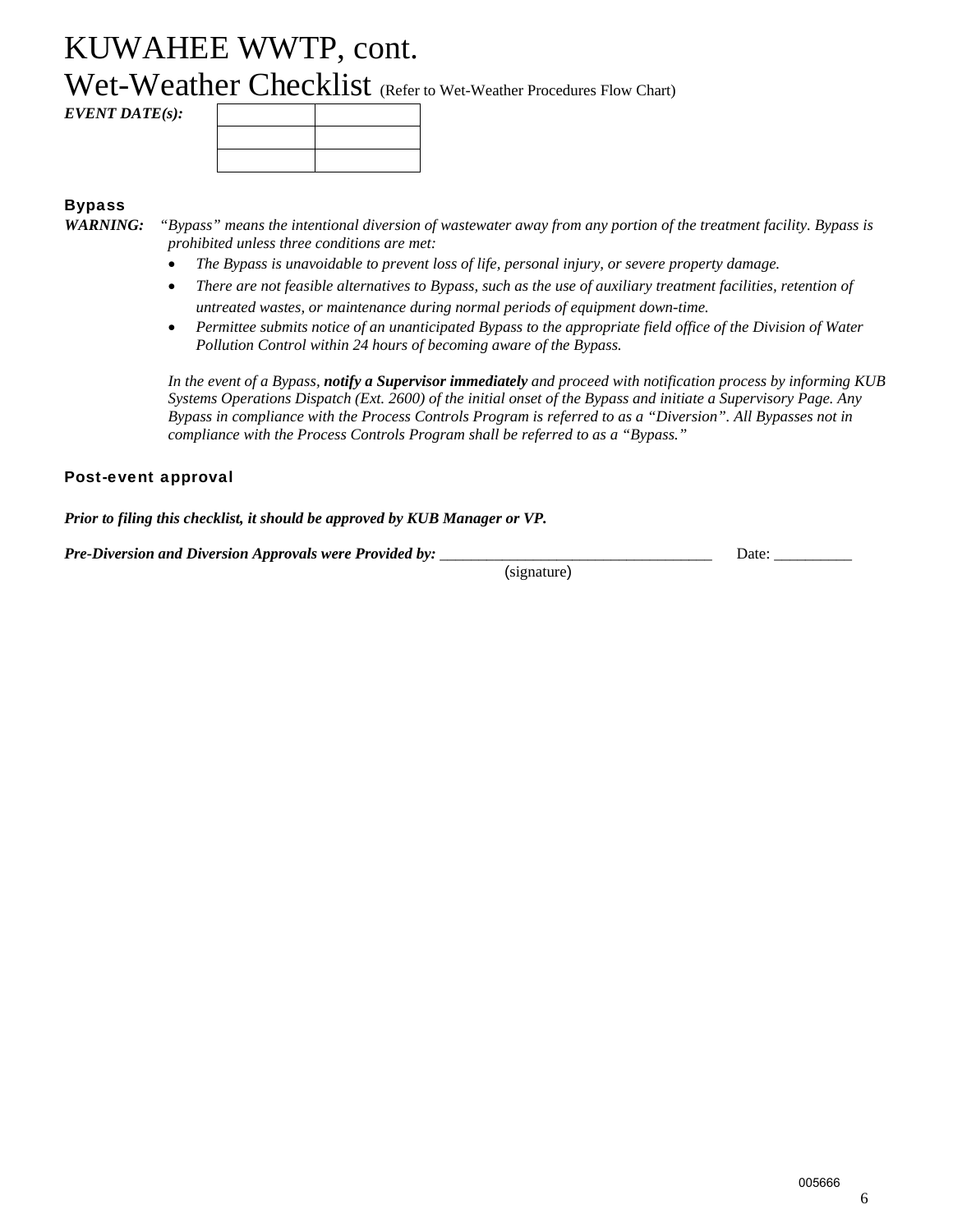#### When rain is expected, prepare plant for high flows. • South Neyland storage tanks should be pumped empty with sump pump in Auto. • CCP storage tanks empty and ready for service. High flows enter plant and flows increase above 50 mgd. Place all four bar screens in service. Place the bar screens and the grit system in Manual control. Place four intermediate pumps in Auto. Confirm four influent pumps are in Auto. Monitor South Neyland storage tank levels and flow. Follow Wet-Weather Checklist for communication protocols. Open Primary redirect gate so that the primary clarifiers are not overloaded. Each tank can handle 8 mgd and there are 9 tanks. If all are online, the primaries can take 72 mgd of flow. For example, with 5 primaries at 8 mgd each only 40 mgd can be sent through the primaries. Adjust the Primary redirect gate to control primary clarifier flows. Redirected flow travels across Neyland Drive to the storage tanks. Check primary sludge blanket levels and adjust timers as required. Increase pump times to minimize polymer sludge flotation. Alarm will indicate when fourth intermediate pump comes on. Check final clarifier sludge blankets numerous times. Adjust fifth intermediate pump as needed to maintain final clarifier performance at 70 mgd. Follow Wet-Weather Checklist for communication protocols. Monitor and prepare to divert flow: c Monitor pre-Diversion conditions of biomass Washout (10% of MLSS), storage and flow.  $\bullet$  Once condition is met, seek approval to divert as per Wet-Weather Checklist.  $\bullet$  Once authorization is given, monitor for Diversion conditions of biomass Washout (15% of MLSS). Monitor South Neyland storage tank levels. Turn dilution water pumps off, prior to opening Diversion gate. Do not supernate. Increase chlorine feed and keep residual set point at 2.5. **WARNING:** If influent wet well continues to rise or South Neyland storage tanks are full and high flow continues, initiate Supervisory Page to discuss further action. KUWAHEE WWTP WET-WEATHER PROCEDURES FLOW CHART Plant Design Flow Ranges: Average Daily Flow is 44 mgd. Maximum Secondary Treatment Flow is 70 mgd. Peak Hydraulic Flow is 120 mgd. NOTE: Plant Bypasses are prohibited without Manager or VP approval. Check final clarifier blankets, TSS meters, and flow meters often to monitor solids Washout conditions, final clarifier performance, and South Neyland storage tank levels.**WARNING**: Monitor levels of the storage tanks across Neyland Drive. Under no circumstance does an operation allow storage tanks to overflow at junction box. Take proactive planning and steps to prevent that from occurring. If storage tanks reach full condition (823.0) and level is expected to continue to rise, notify Supervisor and receive permission to adjust influent gates in accordance with PCP. Refer to SOP for use of UNOX basin for additional storage. Confirm Diversion flow rate of up to 50 mgd prior to adjusting influent gates. Start CEPT polymer system and put on line prior to opening Diversion gate. Start final clarifier polymer feed. As flow begins to decrease Establish Diversion criteria:  $\bullet$  Determine pre-event MLSS concentration. e Calculate pre-Diversion approval threshold MLSS concentration (10% MLSS loss). c Calculate Diversion threshold MLSS concentration (15% MLSS loss).  $\bullet$  Monitor South Neyland storage tank levels and flow. Once the Diversion Activation Conditions on the Wet-Weather Checklist are met and the Diversion is authorized, open the Diversion gate 100% initially and then back off to maintain 70 mgd through secondary treatment. Must maintain 70 mgd if Diversion gate is open. Adjust influent gates as necessary to protect the plant (i.e. prevent overflow of storage tanks at junction box and/or flooding of screen room) in accordance with PCP. Determine if additional personnel are required for the event and call-in as required. Check composite samplers every 4 hours.

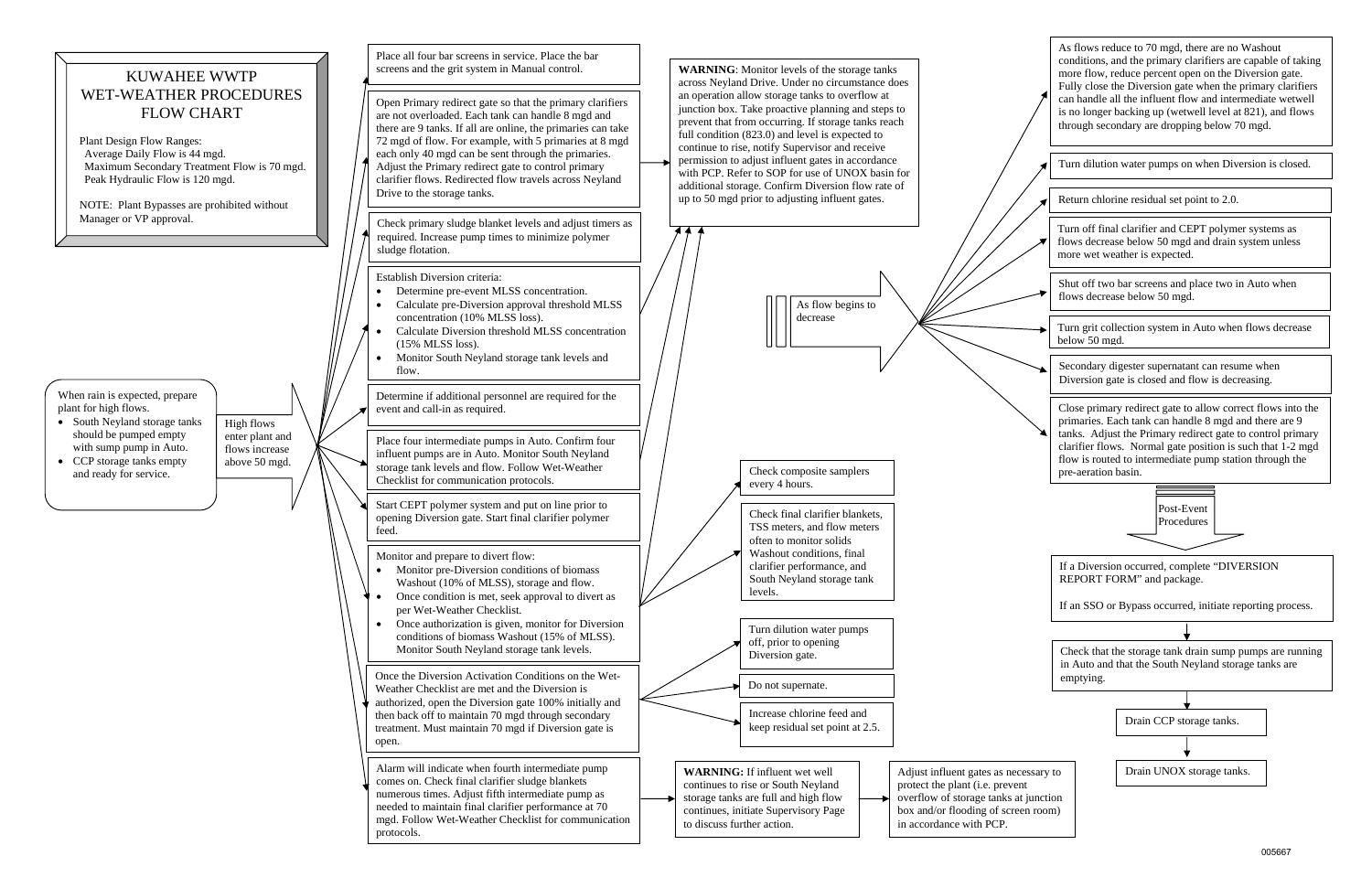# **Appendix B**

# **Fourth Creek WWTP Wet-Weather Checklist and Flow Chart**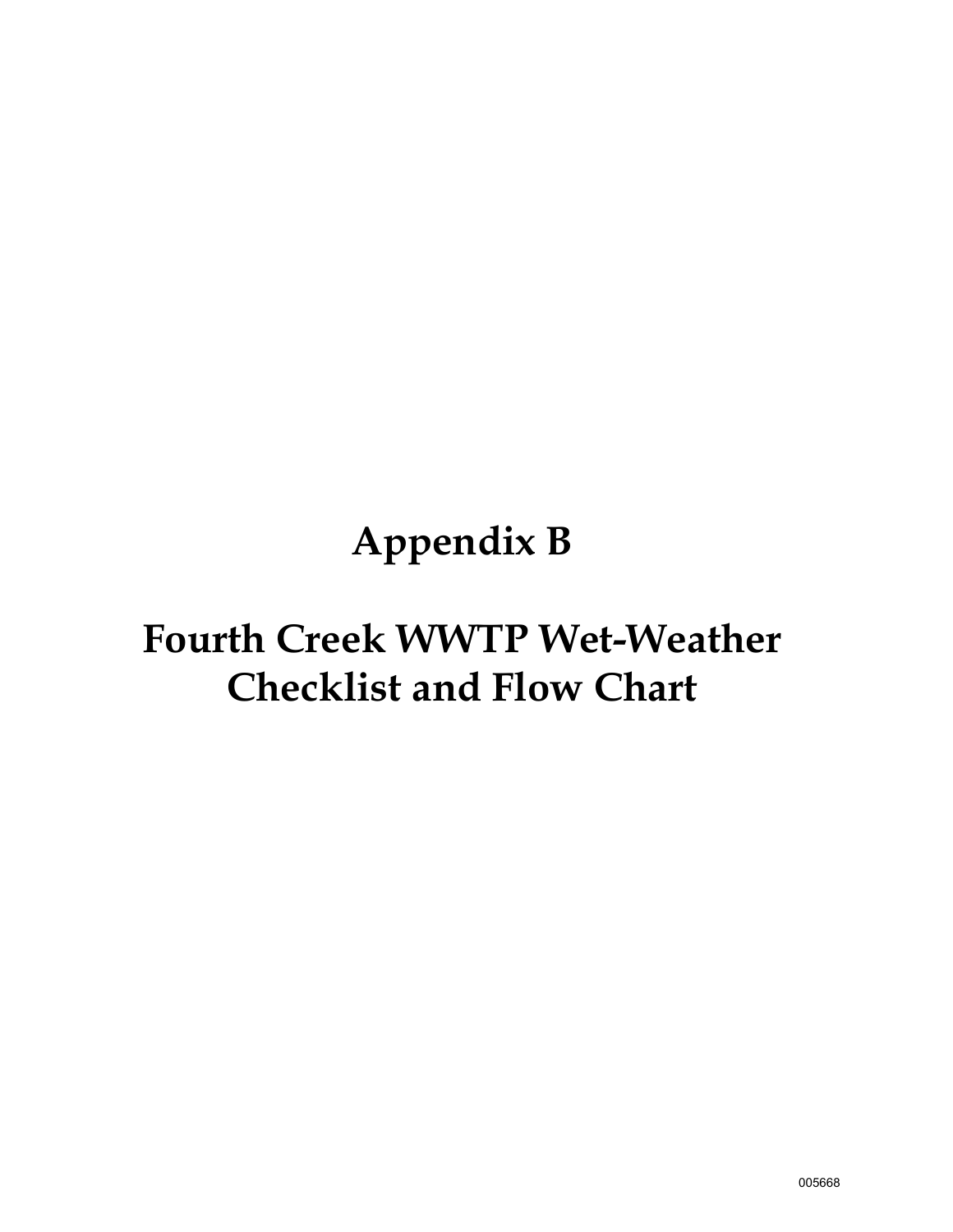## FOURTH CREEK WWTP

## Wet-Weather Checklist (Refer to Wet-Weather Procedures Flow Chart)

*Check and initial each decision made prior to and upon startup of the HRC wet-weather treatment train and opening the HRC Diversion Valve. Checklist is required during wet-weather events only.* 

| <b>EVENT DATE(s):</b>                                                                                                                                    | OPERATOR(s):                                                                                                                                                                                                                                                                                                                                                                                                       |                              |  |
|----------------------------------------------------------------------------------------------------------------------------------------------------------|--------------------------------------------------------------------------------------------------------------------------------------------------------------------------------------------------------------------------------------------------------------------------------------------------------------------------------------------------------------------------------------------------------------------|------------------------------|--|
|                                                                                                                                                          |                                                                                                                                                                                                                                                                                                                                                                                                                    |                              |  |
| Initial and check                                                                                                                                        |                                                                                                                                                                                                                                                                                                                                                                                                                    |                              |  |
| <b>Pre-event communication</b>                                                                                                                           |                                                                                                                                                                                                                                                                                                                                                                                                                    |                              |  |
| Advise Kuwahee of pending event.                                                                                                                         |                                                                                                                                                                                                                                                                                                                                                                                                                    |                              |  |
| <b>Pre-event setup</b><br>Check and empty the grit red box and screenings compactor.                                                                     |                                                                                                                                                                                                                                                                                                                                                                                                                    |                              |  |
| Check availability of standby primaries.                                                                                                                 |                                                                                                                                                                                                                                                                                                                                                                                                                    |                              |  |
| __ Are standby primaries drain valves closed?                                                                                                            |                                                                                                                                                                                                                                                                                                                                                                                                                    |                              |  |
| __ Are standby primaries sludge valves in auto?                                                                                                          | If not, explain: $\frac{1}{1}$                                                                                                                                                                                                                                                                                                                                                                                     |                              |  |
| __ Are standby primaries empty and ready for high flow?                                                                                                  | If not, explain: $\frac{1}{\sqrt{1-\frac{1}{n}}}\left\{ \frac{1}{n^2}, \frac{1}{n^2}, \frac{1}{n^2}, \frac{1}{n^2}, \frac{1}{n^2}, \frac{1}{n^2}, \frac{1}{n^2}, \frac{1}{n^2}, \frac{1}{n^2}, \frac{1}{n^2}, \frac{1}{n^2}, \frac{1}{n^2}, \frac{1}{n^2}, \frac{1}{n^2}, \frac{1}{n^2}, \frac{1}{n^2}, \frac{1}{n^2}, \frac{1}{n^2}, \frac{1}{n^2}, \frac{1}{n^2}, \frac{$                                        |                              |  |
| __ Clean MLSS meter probe.                                                                                                                               |                                                                                                                                                                                                                                                                                                                                                                                                                    |                              |  |
| __ Are three influent pumps in Auto?                                                                                                                     | If not, explain: $\frac{1}{\sqrt{1-\frac{1}{\sqrt{1-\frac{1}{\sqrt{1-\frac{1}{\sqrt{1-\frac{1}{\sqrt{1-\frac{1}{\sqrt{1-\frac{1}{\sqrt{1-\frac{1}{\sqrt{1-\frac{1}{\sqrt{1-\frac{1}{\sqrt{1-\frac{1}{\sqrt{1-\frac{1}{\sqrt{1-\frac{1}{\sqrt{1-\frac{1}{\sqrt{1-\frac{1}{\sqrt{1-\frac{1}{\sqrt{1-\frac{1}{\sqrt{1-\frac{1}{\sqrt{1-\frac{1}{\sqrt{1-\frac{1}{\sqrt{1-\frac{1}{\sqrt{1-\frac{1}{\sqrt{1-\frac{1}{$ |                              |  |
| If the plant is discharging by gravity place the effluent pumps in Auto and close the effluent gate. Time:                                               |                                                                                                                                                                                                                                                                                                                                                                                                                    |                              |  |
| Confirm CEPT and final clarifier Polymer system is operational and ready to start.                                                                       |                                                                                                                                                                                                                                                                                                                                                                                                                    |                              |  |
| __ Is the HRC Effluent to Aeration Valve to secondary treatment open?                                                                                    |                                                                                                                                                                                                                                                                                                                                                                                                                    |                              |  |
| __ Is the HRC Effluent Diversion Valve to chlorine contact tanks closed?                                                                                 | If no, explain: $\frac{1}{1}$ = $\frac{1}{1}$ = $\frac{1}{1}$ = $\frac{1}{1}$ = $\frac{1}{1}$ = $\frac{1}{1}$ = $\frac{1}{1}$ = $\frac{1}{1}$ = $\frac{1}{1}$ = $\frac{1}{1}$ = $\frac{1}{1}$ = $\frac{1}{1}$ = $\frac{1}{1}$ = $\frac{1}{1}$ = $\frac{1}{1}$ = $\frac{1}{1}$ = $\frac{1}{1}$ =                                                                                                                    |                              |  |
| __ Record pre-event SSO meter reading                                                                                                                    |                                                                                                                                                                                                                                                                                                                                                                                                                    |                              |  |
| __ Check composite samplers for proper operation every 4 hours.                                                                                          |                                                                                                                                                                                                                                                                                                                                                                                                                    |                              |  |
|                                                                                                                                                          |                                                                                                                                                                                                                                                                                                                                                                                                                    |                              |  |
| Flow exceeds 10 mgd                                                                                                                                      |                                                                                                                                                                                                                                                                                                                                                                                                                    | $MLSS:$ $\qquad \qquad$ mg/L |  |
| Record pre-event MLSS concentration. (Avg. MLSS of previous 12 hours)<br>Record Pre-Diversion approval threshold (loss of approximately 10% of biomass). |                                                                                                                                                                                                                                                                                                                                                                                                                    |                              |  |
| <b>Example Calculation:</b>                                                                                                                              | Pre-event MLSS 3000 mg/L – (3000 mg/L x 0.10) = 2700 mg/L Pre-Diversion threshold.                                                                                                                                                                                                                                                                                                                                 |                              |  |
| Record Diversion threshold (loss of approximately 15% of biomass).                                                                                       |                                                                                                                                                                                                                                                                                                                                                                                                                    | $MLSS:$ $mg/L$               |  |
| <b>Example Calculation:</b>                                                                                                                              | Pre-event MLSS 3000 mg/L – (3000 mg/L x 0.15) = 2550 mg/L Diversion threshold.                                                                                                                                                                                                                                                                                                                                     |                              |  |
|                                                                                                                                                          |                                                                                                                                                                                                                                                                                                                                                                                                                    |                              |  |
| Flow exceeds 11 mgd                                                                                                                                      |                                                                                                                                                                                                                                                                                                                                                                                                                    |                              |  |
| __ Call in additional personnel after normal operating hours (if needed).                                                                                |                                                                                                                                                                                                                                                                                                                                                                                                                    |                              |  |
| __ Place additional empty standby primary tanks in service.                                                                                              |                                                                                                                                                                                                                                                                                                                                                                                                                    |                              |  |
| __ Shut off primary scum pumps                                                                                                                           |                                                                                                                                                                                                                                                                                                                                                                                                                    |                              |  |
| $\Box$ Place chlorine system in manual to maintain initial minimum residual of 2.5 mg/L.                                                                 |                                                                                                                                                                                                                                                                                                                                                                                                                    |                              |  |
| __ Start second grit blower                                                                                                                              |                                                                                                                                                                                                                                                                                                                                                                                                                    |                              |  |
| Prepare small batch of HRC dry polymer for aging.                                                                                                        |                                                                                                                                                                                                                                                                                                                                                                                                                    |                              |  |
| Clean HRC TSS and pH probes.                                                                                                                             |                                                                                                                                                                                                                                                                                                                                                                                                                    |                              |  |
| <b>Flow exceeds 15 mgd</b>                                                                                                                               |                                                                                                                                                                                                                                                                                                                                                                                                                    |                              |  |
| Place influent gate in Manual.                                                                                                                           | Date:                                                                                                                                                                                                                                                                                                                                                                                                              | Time:                        |  |
| Place HRC wet-weather treatment train in operation with minimum flow set point of 3 mgd. Set the secondary treatment train                               |                                                                                                                                                                                                                                                                                                                                                                                                                    |                              |  |
| minimum flow set point to 15-17 mgd (applicable for total influent flows above 18 mgd so that the minimum HRC flow requirement                           |                                                                                                                                                                                                                                                                                                                                                                                                                    |                              |  |
| is met).                                                                                                                                                 |                                                                                                                                                                                                                                                                                                                                                                                                                    |                              |  |
| Start CEPT and final clarifier Polymer system at 15 mgd.                                                                                                 |                                                                                                                                                                                                                                                                                                                                                                                                                    |                              |  |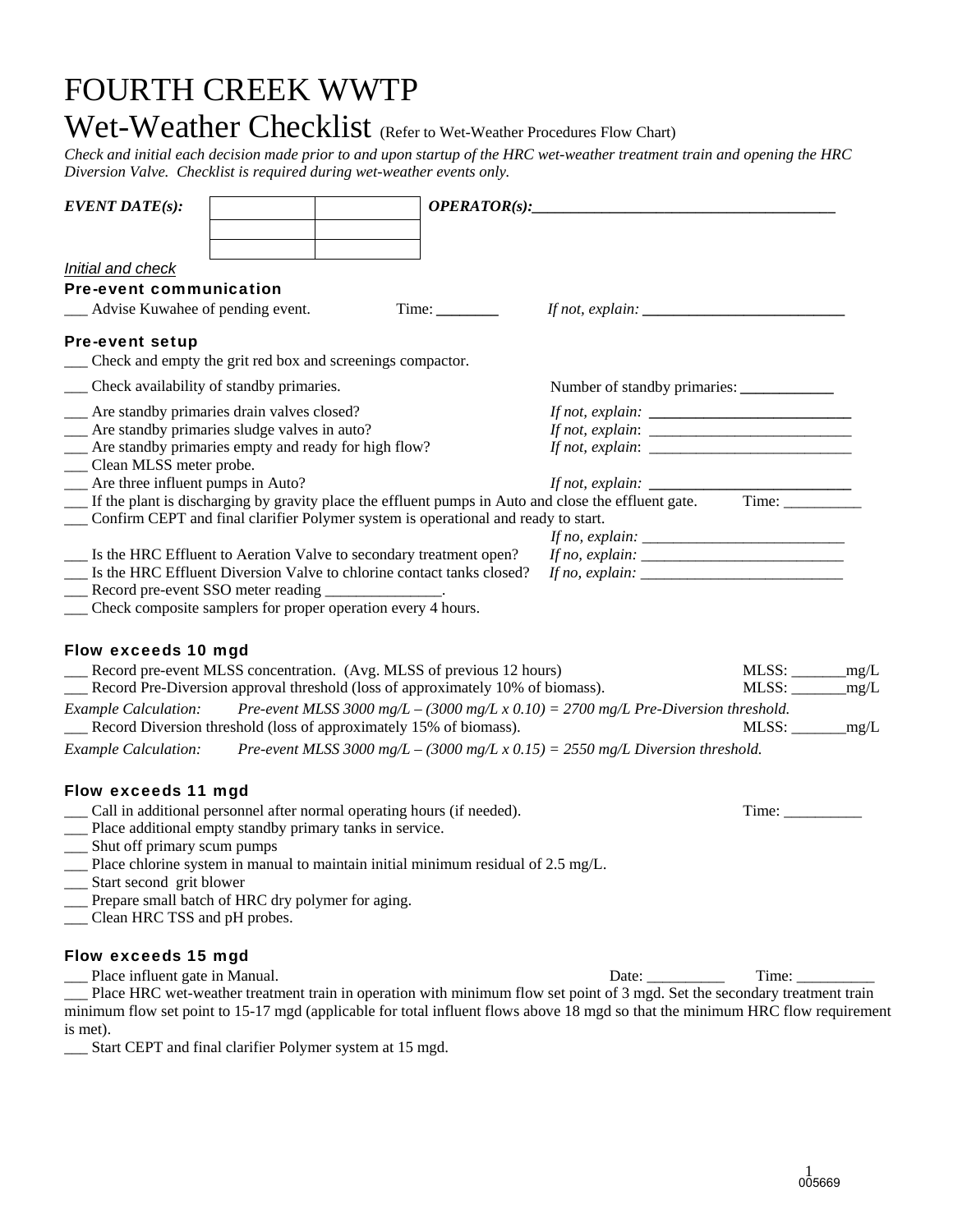## FOURTH CREEK WWTP, cont.

Wet-Weather Checklist (Refer to Wet-Weather Procedures Flow Chart)

*EVENT DATE(s):* 

#### Influent flow increases above 18 mgd

*Monitor for Solids Pre-Diversion Approval Conditions:* 

*Monitor MLSS for Pre-Diversion Washout Conditions (loss of 10% of biomass per above)* 

Current MLSS: \_\_\_\_\_\_\_\_\_\_\_mg/L; Time:\_\_\_\_\_\_\_\_\_

*If Pre-Diversion Condition is met, Receive Approval for Diversion:*  Approval requested by: \_\_\_\_\_\_\_\_\_\_\_\_\_\_\_\_\_\_\_\_\_\_\_\_\_\_\_\_\_\_\_\_\_\_\_\_\_\_\_\_\_\_ Time: \_\_\_\_\_\_\_\_\_\_ Approval given by: \_\_\_\_\_\_\_\_\_\_\_\_\_\_\_\_\_\_\_\_\_\_\_\_\_\_\_\_\_\_\_\_\_\_\_\_\_\_\_\_\_ Time: \_\_\_\_\_\_\_\_\_\_ *Approval must be given by Manager or VP*

*Monitor for Solids Diversion Activation Conditions: Monitor MLSS for Diversion Washout Conditions (loss of 15% of biomass per above)* Current MLSS:  $mg/L$ ; Time:

Was Diversion authorized but not implemented? Yes/No *If no, explain:* 

\_\_\_ Notify Kuwahee and send "Supervisory Page" of Diversion gate opening.

- \_\_\_ Open the HRC Effluent Diversion Valve and close the HRC Effluent to Aeration Valve to secondary treatment.Time: \_\_\_\_\_\_\_\_\_\_ \_\_\_ Record the HRC effluent TSS. HRC Effluent TSS: \_\_\_\_\_\_\_\_\_\_ Time: \_\_\_\_\_\_\_\_\_\_
- \_\_\_ Check initial chlorine residual and maintain a minimum of 2.5 mg/L.

\_\_\_ Decrease automatic plant water strainer flush timer setting to 1 hour (normal flush cycle is 6 hours) Time: \_\_\_\_\_\_\_\_\_\_

\_\_\_ Check and clean chlorine residual analyzers if residuals vary from DR 890.

\_\_\_ Shut off WAS cycles if 15% MLSS loss is achieved.

*Monitor diverted flow and minimum secondary treatment system flow set point (between 15-17 mgd) based on secondary treatment system performance.* 

| Record: | Final clarifier blankets (#1) | feet)              | Time: |
|---------|-------------------------------|--------------------|-------|
| Record: | <b>Flow Meters:</b>           | <b>TSS Meters:</b> | Time: |
|         | Influent:<br>mgd              | Effluent:<br>mg/L  |       |
|         | Diversion:<br>mgd             | MLSS:<br>mg/L      |       |
|         | RAS:<br>mgd                   | <b>HRC</b><br>mg/L |       |
|         |                               | Effluent:          |       |
|         | WAS:<br>mgd                   |                    |       |

| <i>WARNING:</i> | During flows exceeding 34 mgd when the effluent wet well reaches high wet well alarm condition or other                         |       |
|-----------------|---------------------------------------------------------------------------------------------------------------------------------|-------|
|                 | conditions in plant warrant an action, it may be necessary to adjust influent gates in accordance with the PCP. Contact Manager |       |
|                 | or VP of the need. Send Supervisory Page after adjusting influent gates. Monitor for SSO immediately upstream of the Fourth     |       |
|                 | Creek WWTP. (refer to SSO procedure below)                                                                                      |       |
|                 | Manager or VP notified by:                                                                                                      | Time: |

Manager or VP notified:  $\Box$  Time: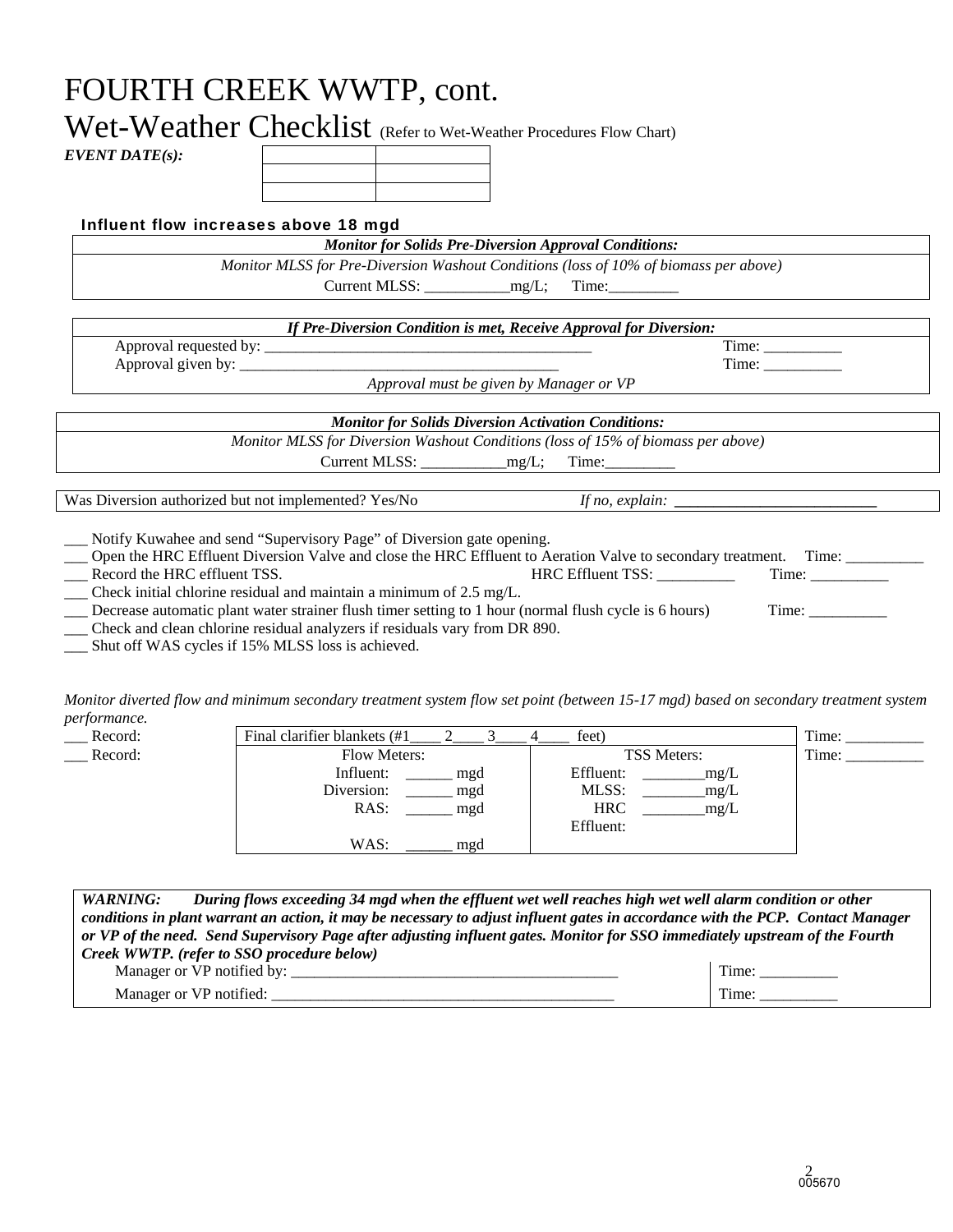## FOURTH CREEK WWTP, cont.

Wet-Weather Checklist (Refer to Wet-Weather Procedures Flow Chart)

*EVENT DATE(s):*

#### Diversion is open and flows are decreasing

*When flows steadily decrease and reach 18 mgd:* 

\_\_\_ Place influent gate in Auto. Date: \_\_\_\_\_\_\_\_\_\_Time: \_\_\_\_\_\_\_\_\_\_ \_\_\_ Return influent pump arrangement to pre-event configuration. Time: \_\_\_\_\_\_\_\_\_\_ Record: Final clarifier blankets  $(\#1 \_ 2 \_ 3 \_ 4 \_$  feet) Time: Time: Record: Flow Meters: TSS Meters: TSS Meters: Time: Influent: \_\_\_\_\_\_\_ mgd Effluent: \_\_\_\_\_\_\_\_\_\_mg/L Diversion: \_\_\_\_\_\_ mgd | MLSS: \_\_\_\_\_\_\_\_mg/L RAS: mgd HRC Effluent: \_\_\_\_\_\_\_\_ mg/L WAS: \_\_\_\_\_ mgd

\_\_\_ Open the HRC Effluent to Aeration Valve to secondary treatment and close the HRC Effluent Diversion Valve to disinfection and record total diverted flow: \_\_\_\_\_\_\_\_\_\_\_\_\_\_\_\_\_\_\_\_\_\_\_\_\_\_ mg Time: \_\_\_\_\_\_\_\_\_\_

| ำ∩rเ<br>_____ | ня                                                                                            |  | $\mathsf{L}\Omega$ |  |
|---------------|-----------------------------------------------------------------------------------------------|--|--------------------|--|
|               | A district althous a constant to maximate in<br>المدد المتحامية ممتحد المتعاملين المتحدد الما |  |                    |  |

\_\_\_ Adjust chlorine system to maintain 2.0 mg/L initial residual in Auto.

\_\_\_ Stop CEPT and final clarifier polymer systems at15 mgd or below.

#### Influent flow decreases below 15 mgd

\_\_\_Shut down HRC treatment train. Time: \_\_\_\_\_\_\_\_\_\_

#### Influent flow decreases below 12 mgd

\_\_\_Place primary scum pumps back in Auto. Time: \_\_\_\_\_\_\_\_\_\_

\_\_\_Increase automatic plant water strainer flush timer setting to normal setting of 6 hours Time: \_\_\_\_\_\_\_\_\_\_

\_\_\_Turn off second grit blower.

\_\_\_Put WAS cycles back on line.

*Note: If HRC Effluent Diversion Valve is closed and flows exceed 12 mgd, complete the checklist without this section being completed. Include comments on plant conditions at the time of checklist completion.*

#### Influent flow decreases to normal (less than 10 mgd) \_\_\_ Complete "Diversion Report Form". Comments:

| COMPLETE DIVERSION REPORT FORM.                                           | Comments: |
|---------------------------------------------------------------------------|-----------|
| Complete wet-weather treatment train washdown and drain cycle.            |           |
| __ Remove the standby primary tanks from service, drain and/or pump       |           |
| contents.                                                                 |           |
| Record post-event SSO meter reading<br>and total                          |           |
| (subtract pre-event reading from post-event reading).<br>gallons          |           |
| <b>Example Calculation:</b>                                               |           |
| Total SSO gallons = (Post-event SSO Meter Reading $-$ Pre-event SSO Meter |           |
| Reading) $x$ 1,000.                                                       |           |
|                                                                           |           |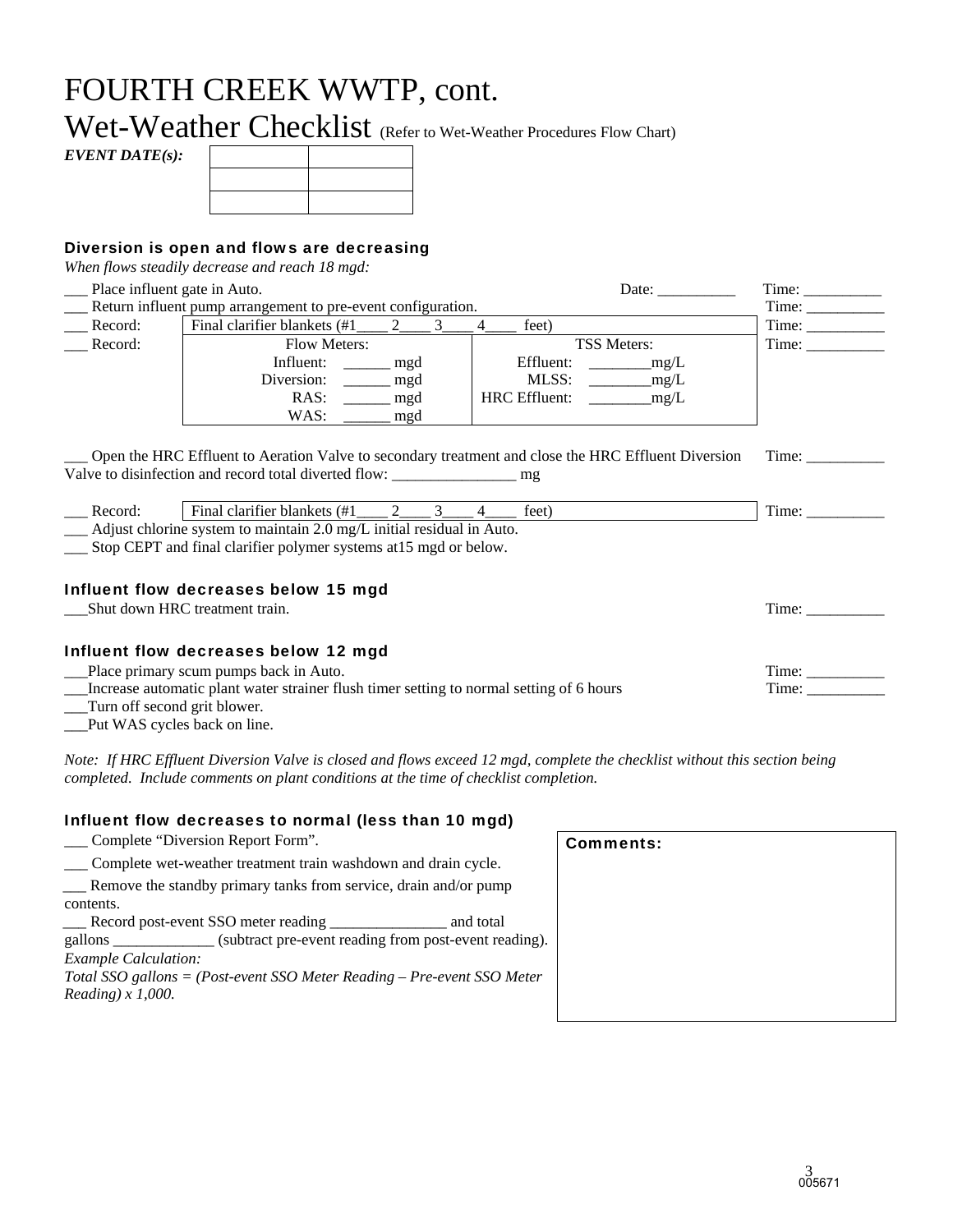## FOURTH CREEK WWTP, cont.

Wet-Weather Checklist (Refer to Wet-Weather Procedures Flow Chart)

*EVENT DATE(s):*

*If a SSO or Bypass occurs during the wet weather event, refer below:* 

#### Sanitary Sewer Overflow (SSO)

- *WARNING: If at any time a reportable Sanitary Sewer Overflow occurs as defined by any release of sewage from any portion of the collection, transmission or treatment system, other than through permitted outfalls) that is caused by a problem in the KUB wastewater collection / treatment plants system; or where any significant overflow of any of the plant process tanks, diversion boxes, flumes or manholes where wastewater is discharged to the outside grounds that can not be contained:* 
	- *Review and execute the Sanitary Sewer Overflow Response (SORP) procedures.*
	- *Notify a Supervisor immediately and proceed with notification process by informing KUB Systems Operations Dispatch (Ext. 2600) of the initial onset of the overflow.*

#### Bypass

*WARNING: "Bypass" means the intentional diversion of wastewater away from any portion of the treatment facility. Bypass is prohibited unless three conditions are met:* 

- *The Bypass is unavoidable to prevent loss of life, personal injury, or severe property damage.*
- *There are not feasible alternatives to Bypass, such as the use of auxiliary treatment facilities, retention of untreated wastes, or maintenance during normal periods of equipment down-time.*
- *Permittee submits notice of an unanticipated Bypass to the appropriate field office of the Division of Water Pollution Control within 24 hours of becoming aware of the Bypass.*

*In the event of a Bypass, notify a Supervisor immediately and proceed with notification process by informing KUB Systems Operations Dispatch (Ext. 2600) of the initial onset of the Bypass and initiate a Supervisory Page. Any Bypass in compliance with the Process Controls Program is referred to as a "Diversion". All Bypasses not in compliance with the Process Controls Program shall be referred to as a "Bypass."* 

#### Post-event approval

*Prior to filing this checklist, it should be approved by KUB Manager or VP Pre-Diversion and Diversion Approvals were Provided by:* 

Date:

(signature)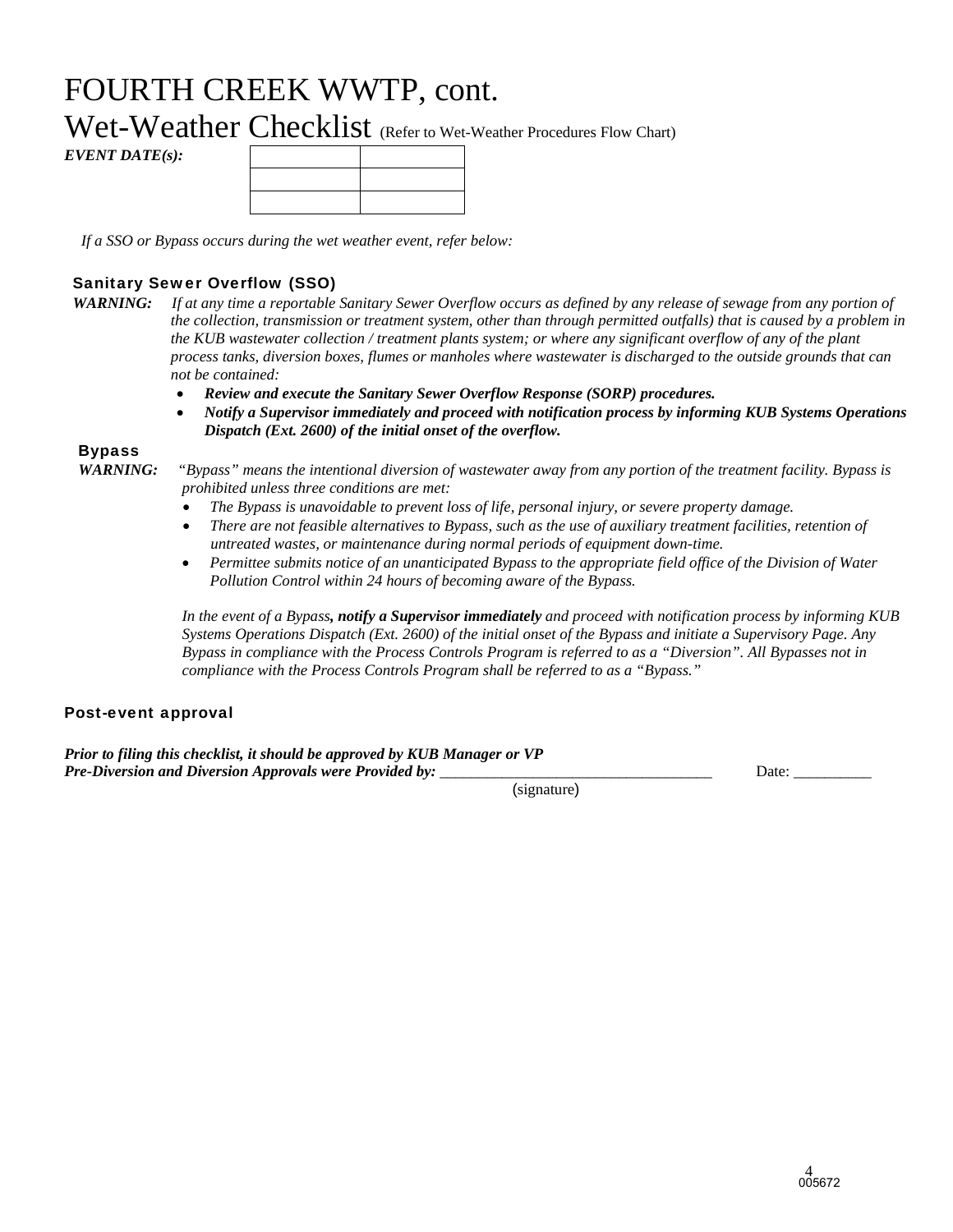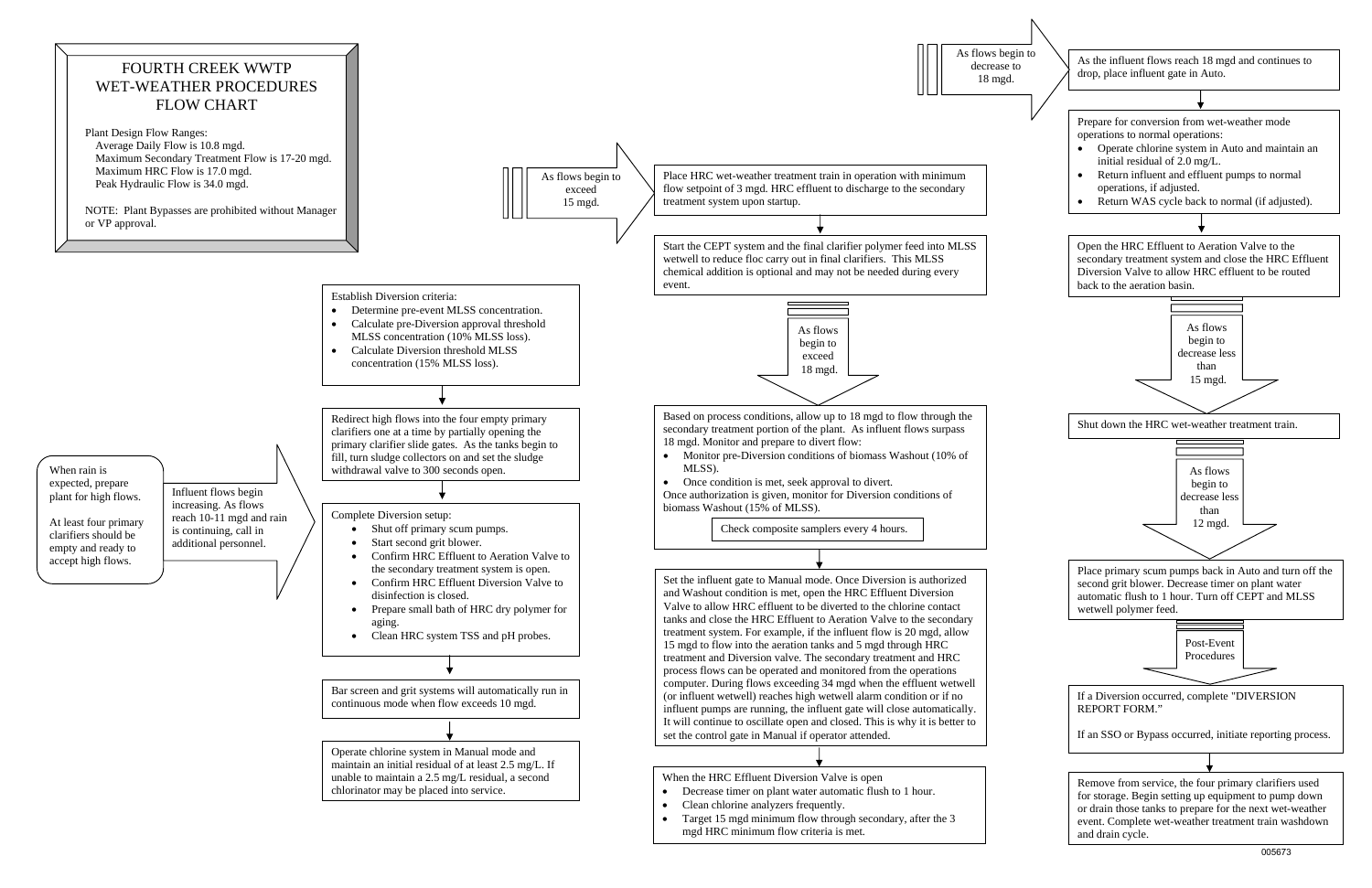# **Appendix C**

# **Loves Creek WWTP Wet-Weather Checklist and Flow Chart**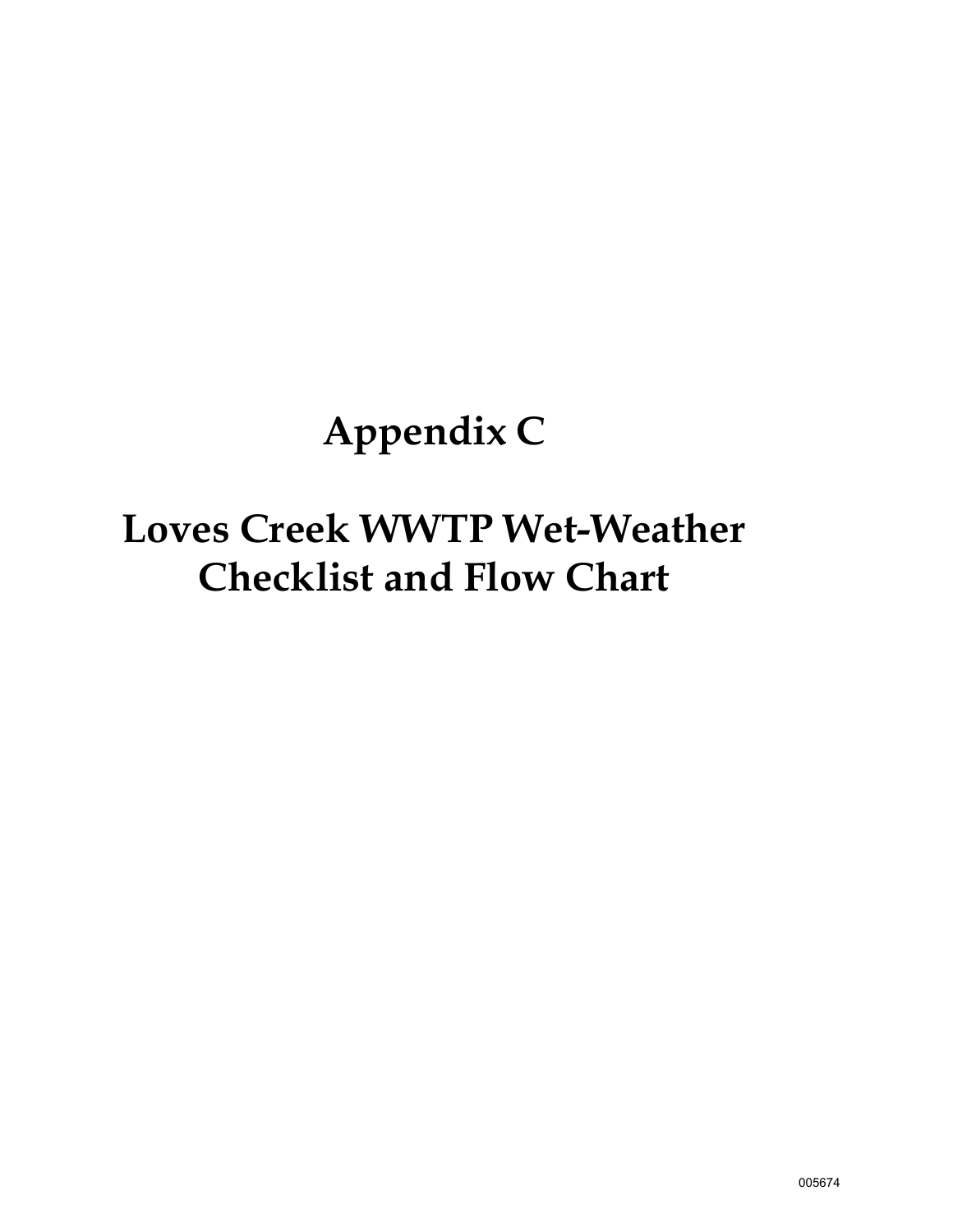## LOVES CREEK WWTP

### Wet-Weather Checklist (Refer to Wet-Weather Procedures Flow Chart)

*Check and initial each decision made leading to Diversion of flow away from the extended aeration basins and/or overflow of the peak clarifier. Checklist is required during wet-weather events only.* 

| $EVENT\,DATE(s):$                                            |  | OPERATOR(s):      |  |
|--------------------------------------------------------------|--|-------------------|--|
| Initial and check                                            |  |                   |  |
| <b>Pre-event communication</b>                               |  |                   |  |
| __Advise Kuwahee of pending event.                           |  |                   |  |
| <b>Pre-event setup</b>                                       |  |                   |  |
| - How many off-line aeration basins are empty:               |  | If none, explain: |  |
| __ Check that four influent pumps are in Auto.               |  |                   |  |
| Check composite samplers for proper operation every 4 hours. |  |                   |  |
| Influent flow increasing to 9 mgd, rain in area              |  |                   |  |
| Check that all bar screens are in Auto.                      |  |                   |  |
| __Check that grit system is in Auto.                         |  |                   |  |
| __Call in additional personnel after normal operating hours  |  |                   |  |

\_\_\_To prevent flows from backing up in the final clarifiers, open the valve located between #1 final clarifier and the vault in front of the chlorine contact tanks. Cap is painted yellow for easy identification. *Note: This will redirect some of the flow around the chlorine mixer vault; the chlorine feed will need to be increased to maintain a 1.0 mg/L post-residual.*

#### Influent flow increasing above 11 mgd

\_\_\_Put final clarifier polymer feed system on-line.

\_\_\_Crack open one gate to an off-line aeration basin. Select basin with sump pump for the first basin to bring on line.

*NOTE: Flow to on-line aeration basins and rest of plant is maintained up to 11 mgd through secondary treatment.* 

\_\_\_Increase return sludge pump speed to 62% - 64% (1550 gpm) through VFD or computer

\_\_\_Confirm that one chlorinator is in Auto position, second chlorinator is in Manual and set at 50 lbs/day

#### Influent flow above 11 mgd, filling off-line aeration basins

When the first off-line aeration basin is full, start aerator and fully open inlet gate

\_\_\_Crack open gate to second off-line aeration basin, maintain flow through secondary treatment up to 11 mgd. When full, start aerator and fully open inlet gate.

*NOTE: Increase chlorine feed as needed to meet demand. Rake the hoppers at influent trash rack, classifiers and bar screens.* 

| If Pre-Diversion Condition is met, Receive Approval for Diversion: |                                         |  |
|--------------------------------------------------------------------|-----------------------------------------|--|
|                                                                    | Time:                                   |  |
| Approval given by: $\overline{\phantom{a}}$                        | Time:                                   |  |
|                                                                    | Approval must be given by Manager or VP |  |

#### Influent flow above 11 mgd, all aeration basins full and on line

*Note: When both off-line aeration basins are full and effluent flows are above 11 mgd, begin closing down on the inlet valve to aeration located in the driveway off the end of the grit chamber. The cap is painted yellow for easy identification. This will direct excess flows above 11 mgd to the peak flow clarifiers, prevent flooding of the final clarifier center wells, and prevent solids Washout. Monitor peak clarifiers regularly and note below when they begin to overflow (start of Diversion).* 

*Record time when grit chamber effluent valve is throttled closed. Time:* \_\_\_\_\_\_\_\_\_

|         | __Check that three RAS pumps are running. | If not, explain:   |       |
|---------|-------------------------------------------|--------------------|-------|
| Record: | Final clarifier blankets $(\#1 \_ 2 \_ 3$ | feet)              | Time: |
| Record: | <b>Flow Meters:</b>                       | <b>TSS Meters:</b> | Time: |
|         | Influent:<br>mgd                          | Effluent:<br>mg/L  |       |
|         | Effluent:<br>mgd                          | MLSS:<br>mg/L      |       |
|         | RAS:<br>gpm                               |                    |       |

1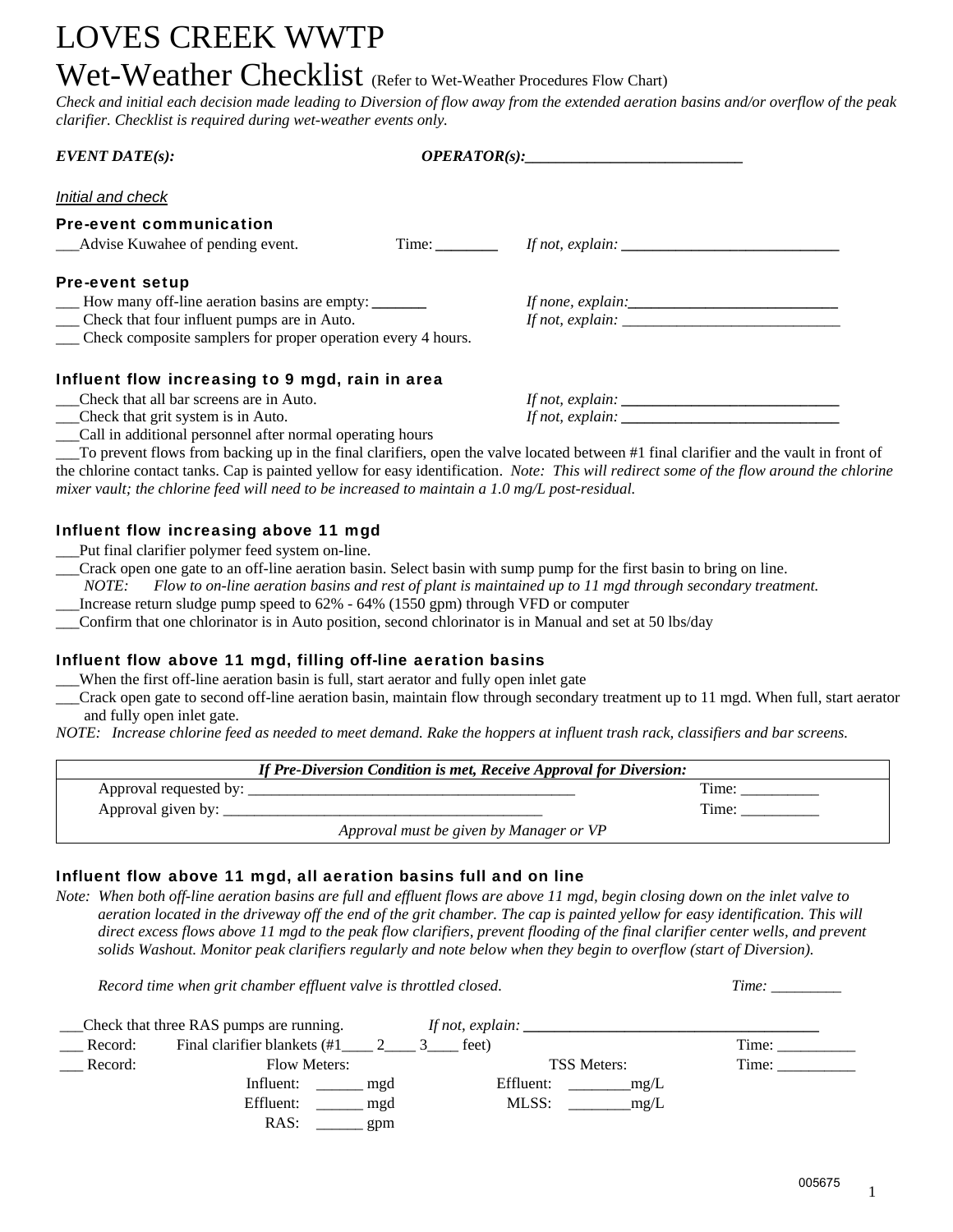## LOVES CREEK WWTP, cont.

## Wet-Weather Checklist (Refer to Wet-Weather Procedures Flow Chart)

*EVENT DATE(s):*

#### Peak flow clarifiers are filling

| CAUTION:                                                                                                                  | If the flow continues to rise and backs up into the grit chamber, flow will overflow a weir that leads to the peak flow |                    |                    |  |
|---------------------------------------------------------------------------------------------------------------------------|-------------------------------------------------------------------------------------------------------------------------|--------------------|--------------------|--|
|                                                                                                                           | <i>clarifiers.</i>                                                                                                      |                    |                    |  |
| <i>WARNING:</i>                                                                                                           | When the peak flow clarifiers overflow, a Diversion has occurred.                                                       |                    |                    |  |
|                                                                                                                           | Note time the peak clarifier weirs overflowed; continue monitoring and record when                                      |                    | Time of Diversion: |  |
| overflow stops.                                                                                                           |                                                                                                                         |                    | Time:              |  |
|                                                                                                                           | Notify Kuwahee WWTP and send Supervisory Page of event.                                                                 |                    |                    |  |
| Record:                                                                                                                   | Final clarifier blankets $(\#1 \qquad 2 \qquad 3$                                                                       | feet)              | Time:              |  |
| Record:                                                                                                                   | <b>Flow Meters:</b>                                                                                                     | <b>TSS Meters:</b> | Time:              |  |
|                                                                                                                           | Influent: <u>______</u> mgd                                                                                             | Effluent: $mg/L$   |                    |  |
|                                                                                                                           | Effluent: <u>______</u> mgd                                                                                             | $MLSS:$ $mg/L$     |                    |  |
|                                                                                                                           | RAS:<br>$\equiv$ gpm                                                                                                    |                    |                    |  |
| Influent flow decreasing below 8 mgd, all aeration basins full and on line                                                |                                                                                                                         |                    |                    |  |
|                                                                                                                           | Adjust sludge return rate to pre-event settings.                                                                        |                    |                    |  |
| Close the valve located between #1 final clarifier and the vault in front of the chlorine tanks                           |                                                                                                                         |                    | Time:              |  |
|                                                                                                                           | Turn off second chlorinator and leave the lead chlorinator in Auto.                                                     |                    |                    |  |
|                                                                                                                           | Turn off final clarifier polymer system.                                                                                |                    |                    |  |
| Open aeration basin inlet valve located in driveway off the end of the grit chamber to 100%. Valve cap is painted yellow. |                                                                                                                         |                    |                    |  |
| Record total diverted flow                                                                                                |                                                                                                                         |                    | Total Flow:<br>mg  |  |

#### Influent flow decreases to normal (2~3 mgd), all aeration basins full and on line

\_\_\_Close inlet gate to aeration basin that contains the sump pump and pump to active aeration basins.

\_\_\_Relocate sump pump to next aeration basin, close inlet gate to basin and pump to active aeration basins.

*NOTE: If a Diversion occurred, complete* "Diversion Report Form"

*If an SSO or Bypass occurs during the wet weather event, refer below:* 

#### Sanitary Sewer Overflow (SSO)

| <b>WARNING:</b> If at any time a reportable Sanitary Sewer Overflow occurs as defined by any release of sewage from any portion of the |  |
|----------------------------------------------------------------------------------------------------------------------------------------|--|
| collection, transmission or treatment system, other than through permitted outfalls) that is caused by a problem in the                |  |
| KUB wastewater collection / treatment plants system; or where any significant overflow of any of the plant process tanks,              |  |
| diversion boxes, flumes or manholes where wastewater is discharged to the outside grounds that can not be contained:                   |  |

- *Review and execute the Sanitary Sewer Overflow Response Plan (SORP) procedures.*
- *Notify a Supervisor immediately and proceed with notification process by informing KUB Systems Operations Dispatch (Ext. 2600) of the initial onset of the overflow.*

#### Bypass

*WARNING:"Bypass" means the intentional diversion of wastewater away from any portion of the treatment facility. Bypass is prohibited unless three conditions are met:* 

- *The Bypass is unavoidable to prevent loss of life, personal injury, or severe property damage.*
- *There are not feasible alternatives to Bypass, such as the use of auxiliary treatment facilities, retention of untreated wastes, or maintenance during normal periods of equipment down-time.*
- *Permittee submits notice of an unanticipated Bypass to the appropriate field office of the Division of Water Pollution Control within 24 hours of becoming aware of the Bypass.*

*In the event of a Bypass, notify a Supervisor immediately and proceed with notification process by informing KUB Systems Operations Dispatch (Ext. 2600) of the initial onset of the Bypass and request Kuwahee to initiate a Supervisory Page. Any Bypass in compliance with the Process Controls Program is referred to as a "Diversion". All Bypasses not in compliance with the Process Controls Program shall be referred to as a "Bypass."* 

#### Post-event approval

*Prior to filing this checklist, it should be approved by KUB Manager or VP.* 

*Pre-Diversion and Diversion Approvals were Provided by:* 

(signature)

Date: